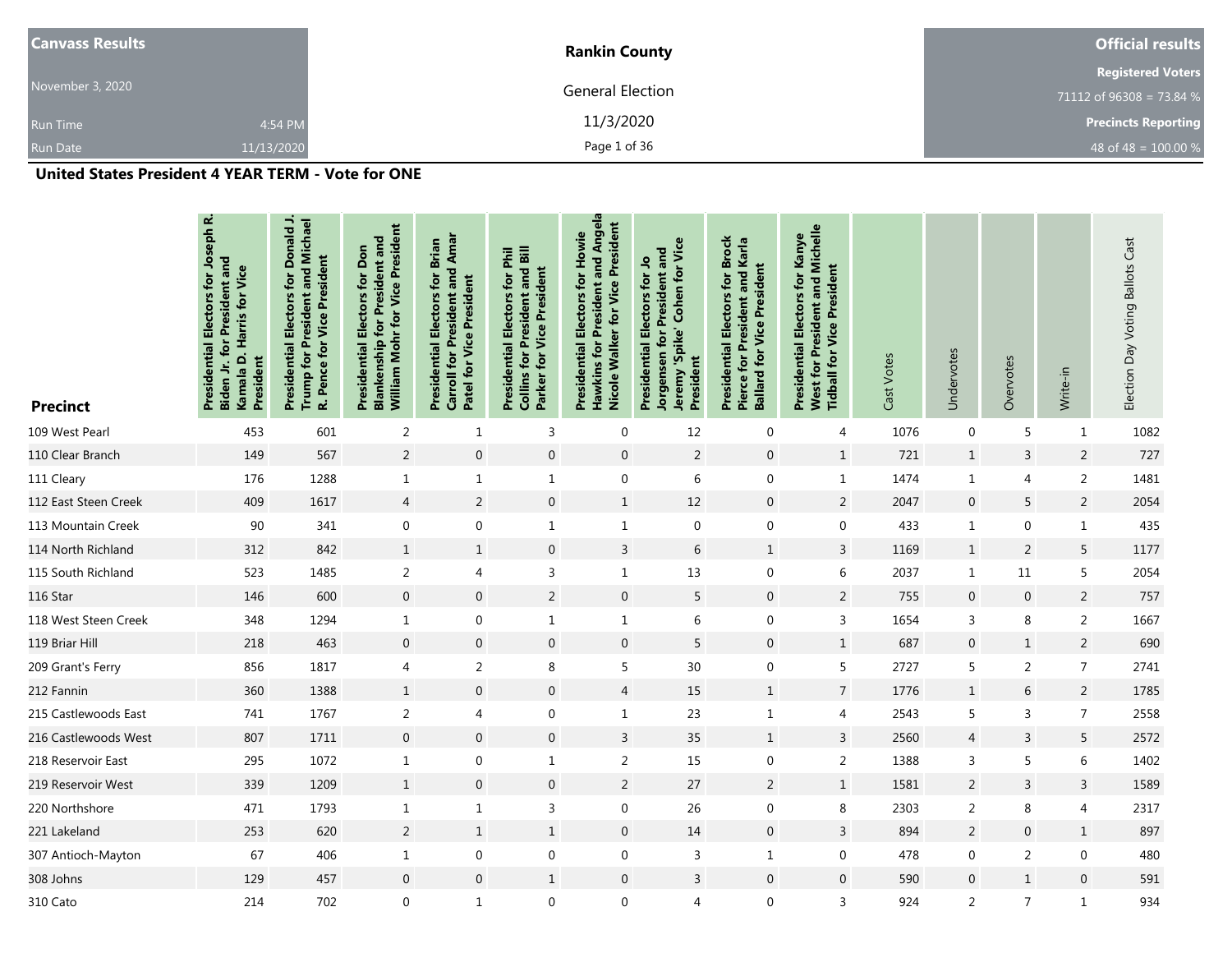| <b>Canvass Results</b> |            | <b>Rankin County</b>    | <b>Official results</b>    |
|------------------------|------------|-------------------------|----------------------------|
|                        |            |                         | <b>Registered Voters</b>   |
| November 3, 2020       |            | <b>General Election</b> | 71112 of $96308 = 73.84$ % |
| <b>Run Time</b>        | 4:54 PM    | 11/3/2020               | <b>Precincts Reporting</b> |
| <b>Run Date</b>        | 11/13/2020 | Page 2 of 36            | 48 of 48 = $100.00\%$      |

| <b>Precinct</b>      | <b>Total Ballots Cast</b> | Registered Voters | Turnout Percentage |
|----------------------|---------------------------|-------------------|--------------------|
| 109 West Pearl       | 1082                      | 1869              | 57.89%             |
| 110 Clear Branch     | 727                       | 1032              | 70.45 %            |
| 111 Cleary           | 1481                      | 1963              | 75.45 %            |
| 112 East Steen Creek | 2054                      | 3027              | 67.86%             |
| 113 Mountain Creek   | 435                       | 574               | 75.78 %            |
| 114 North Richland   | 1177                      | 1804              | 65.24 %            |
| 115 South Richland   | 2054                      | 3276              | 62.70%             |
| 116 Star             | 757                       | 1122              | 67.47 %            |
| 118 West Steen Creek | 1667                      | 2721              | 61.26 %            |
| 119 Briar Hill       | 690                       | 940               | 73.40 %            |
| 209 Grant's Ferry    | 2741                      | 3613              | 75.86%             |
| 212 Fannin           | 1785                      | 2213              | 80.66 %            |
| 215 Castlewoods East | 2558                      | 3367              | 75.97 %            |
| 216 Castlewoods West | 2572                      | 3526              | 72.94 %            |
| 218 Reservoir East   | 1402                      | 1714              | 81.80%             |
| 219 Reservoir West   | 1589                      | 2076              | 76.54 %            |
| 220 Northshore       | 2317                      | 2820              | 82.16%             |
| 221 Lakeland         | 897                       | 1075              | 83.44 %            |
| 307 Antioch-Mayton   | 480                       | 589               | 81.49%             |
| 308 Johns            | 591                       | 745               | 79.33 %            |
| 310 Cato             | 934                       | 1180              | 79.15 %            |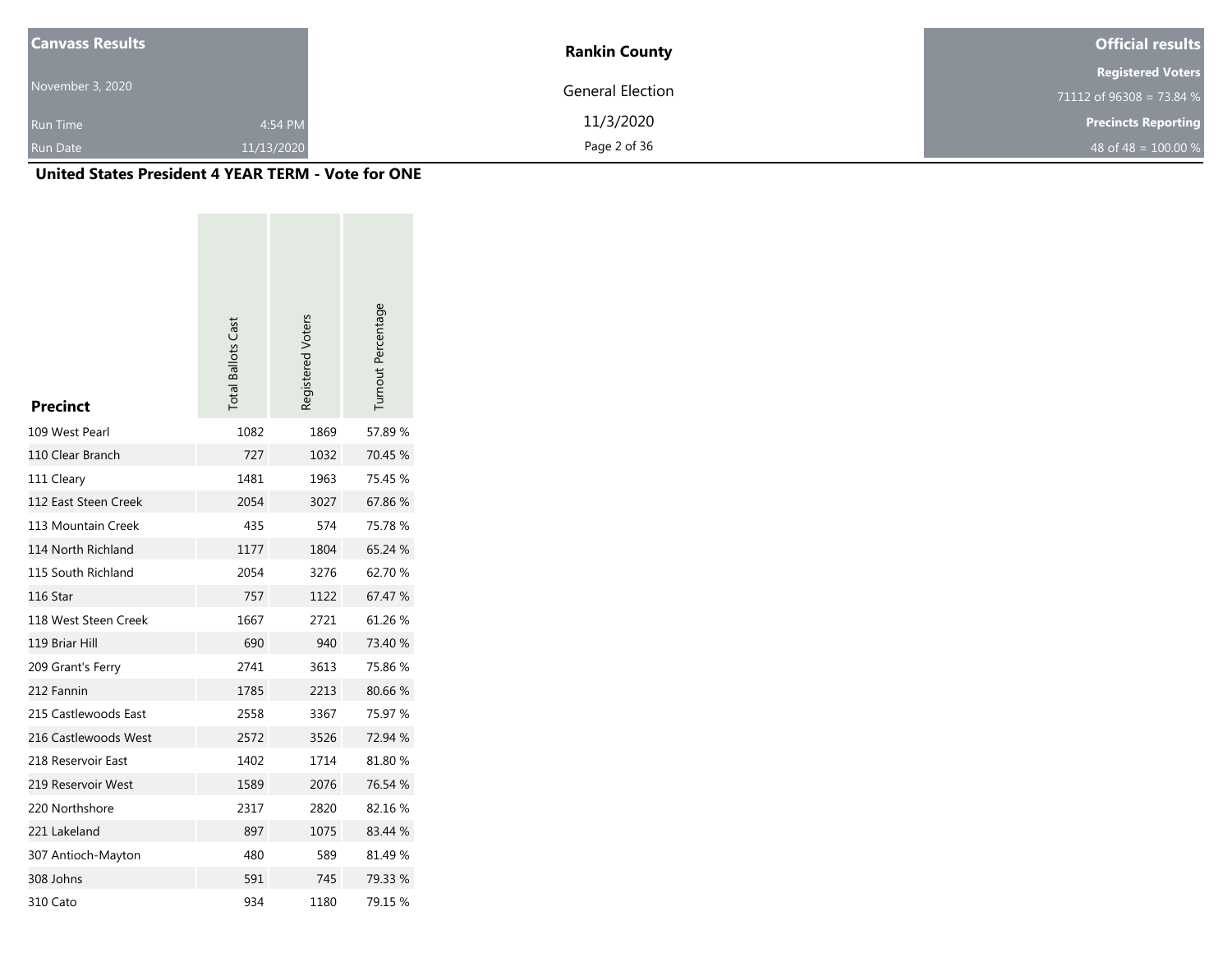| <b>Canvass Results</b> |            | <b>Rankin County</b>    | <b>Official results</b>    |
|------------------------|------------|-------------------------|----------------------------|
|                        |            |                         | <b>Registered Voters</b>   |
| November 3, 2020       |            | <b>General Election</b> | 71112 of $96308 = 73.84$ % |
| <b>Run Time</b>        | 4:54 PM    | 11/3/2020               | <b>Precincts Reporting</b> |
| <b>Run Date</b>        | 11/13/2020 | Page 3 of 36            | 48 of 48 = $100.00 %$      |

| <b>Precinct</b>        | <b>Presidential Electors for Joseph R.</b><br>for President and<br>Kamala D. Harris for Vice<br>President<br>Biden Jr. | <b>Presidential Electors for Donald J.</b><br>Trump for President and Michael<br>R. Pence for Vice President | William Mohr for Vice President<br><b>Blankenship for President and</b><br><b>Presidential Electors for Don</b> | Carroll for President and Amar<br>Presidential Electors for Brian<br>Patel for Vice President | <b>Collins for President and Bill</b><br>Presidential Electors for Phil<br>Parker for Vice President | Hawkins for President and Angela<br>Nicole Walker for Vice President<br>Presidential Electors for Howie | Jeremy 'Spike' Cohen for Vice<br>Jorgensen for President and<br>Presidential Electors for Jo<br>President | <b>Presidential Electors for Brock</b><br>Pierce for President and Karla<br><b>Ballard for Vice President</b> | <b>West for President and Michelle</b><br>Presidential Electors for Kanye<br><b>Tidball for Vice President</b> | Cast Votes | Undervotes       | Overvotes        | Write-in       | Election Day Voting Ballots Cast |
|------------------------|------------------------------------------------------------------------------------------------------------------------|--------------------------------------------------------------------------------------------------------------|-----------------------------------------------------------------------------------------------------------------|-----------------------------------------------------------------------------------------------|------------------------------------------------------------------------------------------------------|---------------------------------------------------------------------------------------------------------|-----------------------------------------------------------------------------------------------------------|---------------------------------------------------------------------------------------------------------------|----------------------------------------------------------------------------------------------------------------|------------|------------------|------------------|----------------|----------------------------------|
| 312 Dry Creek          | 524                                                                                                                    | 676                                                                                                          | $\mathbf{1}$                                                                                                    | $\overline{2}$                                                                                | $\overline{2}$                                                                                       | $\mathbf{1}$                                                                                            | $\overline{2}$                                                                                            | $\mathbf{1}$                                                                                                  | $\overline{2}$                                                                                                 | 1211       | $\overline{c}$   | 12               | $\mathbf 0$    | 1225                             |
| 318 Puckett            | 107                                                                                                                    | 495                                                                                                          | $\mathbf 0$                                                                                                     | $\boldsymbol{0}$                                                                              | $\boldsymbol{0}$                                                                                     | $\boldsymbol{0}$                                                                                        | $\overline{c}$                                                                                            | $\mathbf 0$                                                                                                   | $\boldsymbol{0}$                                                                                               | 604        | 0                | $\overline{4}$   | $\mathbf{1}$   | 609                              |
| 321 South Brandon      | 88                                                                                                                     | 731                                                                                                          | 3                                                                                                               | $\boldsymbol{0}$                                                                              | $\mathbf 0$                                                                                          | $\mathbf{3}$                                                                                            | 6                                                                                                         | $\mathbf{0}$                                                                                                  | $\mathbf 0$                                                                                                    | 831        | $\mathbf{1}$     | $\mathsf{3}$     | $\overline{4}$ | 839                              |
| 323 Greenfield         | 919                                                                                                                    | 1460                                                                                                         | $\mathbf{1}$                                                                                                    | $\overline{2}$                                                                                | $\boldsymbol{0}$                                                                                     | $\overline{2}$                                                                                          | 15                                                                                                        | $\mathbf 0$                                                                                                   | 3                                                                                                              | 2402       | $\mathbf{1}$     | $\overline{4}$   | $\overline{4}$ | 2411                             |
| 324 Brandon Central    | 325                                                                                                                    | 1227                                                                                                         | $\mathbf{1}$                                                                                                    | $\mathbf 1$                                                                                   | $\mathbf{1}$                                                                                         | $\mathbf{0}$                                                                                            | 11                                                                                                        | $\mathbf{1}$                                                                                                  | $\overline{2}$                                                                                                 | 1569       | $\overline{c}$   | $\mathsf 3$      | 5              | 1579                             |
| 325 Highlands P Farms  | 772                                                                                                                    | 1003                                                                                                         | $\mathbf{1}$                                                                                                    | $\,1\,$                                                                                       | $\mathsf{3}$                                                                                         | $\overline{4}$                                                                                          | 9                                                                                                         | $\mathbf 0$                                                                                                   | $\overline{7}$                                                                                                 | 1800       | $\mathbf 1$      | 3                | $\overline{2}$ | 1806                             |
| 329 Brandon City Hall  | 1306                                                                                                                   | 2825                                                                                                         | $\mathbf 0$                                                                                                     | $\overline{4}$                                                                                | $\overline{4}$                                                                                       | $\mathbf{0}$                                                                                            | 37                                                                                                        | $\mathbf{1}$                                                                                                  | 8                                                                                                              | 4185       | 3                | 22               | 11             | 4221                             |
| 407 Pisgah             | 235                                                                                                                    | 605                                                                                                          | $\mathbf 0$                                                                                                     | $\boldsymbol{0}$                                                                              | $\boldsymbol{0}$                                                                                     | $\mathbf{1}$                                                                                            | 9                                                                                                         | $\mathbf 0$                                                                                                   | $\overline{2}$                                                                                                 | 852        | 0                | 8                | $\mathbf 0$    | 860                              |
| 408 Oakdale            | 698                                                                                                                    | 1872                                                                                                         | $\mathbf{0}$                                                                                                    | 3                                                                                             | $\mathbf{1}$                                                                                         | $\overline{2}$                                                                                          | 25                                                                                                        | $\mathbf 0$                                                                                                   | 3                                                                                                              | 2604       | 3                | 5                | $\overline{4}$ | 2616                             |
| 409 Shiloh             | 89                                                                                                                     | 208                                                                                                          | $\mathbf 0$                                                                                                     | $\mathbf 0$                                                                                   | $\boldsymbol{0}$                                                                                     | $\boldsymbol{0}$                                                                                        | 3                                                                                                         | $\mathbf 0$                                                                                                   | $\mathbf{1}$                                                                                                   | 301        | 0                | $\mathbf{1}$     | $\mathbf 0$    | 302                              |
| 410 Crossroads         | 63                                                                                                                     | 512                                                                                                          | $\boldsymbol{0}$                                                                                                | $\boldsymbol{0}$                                                                              | $\boldsymbol{0}$                                                                                     | $\boldsymbol{0}$                                                                                        | $\mathsf{3}$                                                                                              | $\boldsymbol{0}$                                                                                              | $\,$ 1 $\,$                                                                                                    | 579        | 0                | $\mathsf{3}$     | $\mathbf{1}$   | 583                              |
| 411 Leesburg           | 36                                                                                                                     | 635                                                                                                          | 0                                                                                                               | $\,1\,$                                                                                       | $\overline{2}$                                                                                       | 5                                                                                                       | $\overline{c}$                                                                                            | $\mathbf 0$                                                                                                   | $\boldsymbol{0}$                                                                                               | 681        | 0                | $\overline{4}$   | $\mathbf{1}$   | 686                              |
| 412 North Brandon      | 729                                                                                                                    | 1540                                                                                                         | $\mathbf{1}$                                                                                                    | $\mathbf 1$                                                                                   | $\overline{2}$                                                                                       | $\mathbf 0$                                                                                             | 9                                                                                                         | $\boldsymbol{0}$                                                                                              | 5                                                                                                              | 2287       | $\overline{c}$   | $\boldsymbol{6}$ | $\,$ 6 $\,$    | 2301                             |
| 413 East Crossgates    | 495                                                                                                                    | 2114                                                                                                         | $\overline{2}$                                                                                                  | $\,1\,$                                                                                       | $\overline{2}$                                                                                       | $\overline{2}$                                                                                          | 22                                                                                                        | $\mathbf 0$                                                                                                   | 6                                                                                                              | 2644       | $\overline{7}$   | $\overline{3}$   | 6              | 2660                             |
| 414 Pelahatchie        | 407                                                                                                                    | 1159                                                                                                         | $\mathbf 0$                                                                                                     | $\mathbf 1$                                                                                   | $\boldsymbol{0}$                                                                                     | $\mathbf 0$                                                                                             | $10\,$                                                                                                    | $\mathbf 0$                                                                                                   | $\mathsf{3}$                                                                                                   | 1580       | $\boldsymbol{0}$ | 16               | $\overline{2}$ | 1598                             |
| 418 West Crossgates    | 342                                                                                                                    | 1185                                                                                                         | 0                                                                                                               | $\overline{4}$                                                                                | 4                                                                                                    | $\mathbf{1}$                                                                                            | 22                                                                                                        | $\mathbf 0$                                                                                                   | 3                                                                                                              | 1561       | $\mathbf{1}$     | 6                | 3              | 1571                             |
| 419 Northeast Brandon  | 550                                                                                                                    | 1793                                                                                                         | $\overline{0}$                                                                                                  | $\overline{2}$                                                                                | $\boldsymbol{0}$                                                                                     | $\overline{2}$                                                                                          | 14                                                                                                        | $\mathbf 0$                                                                                                   | $\overline{4}$                                                                                                 | 2365       | $\mathbf{1}$     | 14               | $\overline{4}$ | 2384                             |
| 506 Flowood Library    | 655                                                                                                                    | 1475                                                                                                         | $\mathbf{1}$                                                                                                    | $\overline{3}$                                                                                | $\boldsymbol{0}$                                                                                     | $\mathbf{1}$                                                                                            | 30                                                                                                        | $\overline{2}$                                                                                                | $\sqrt{2}$                                                                                                     | 2169       | 3                | 5                | 8              | 2185                             |
| 508 Eldorado           | 476                                                                                                                    | 1278                                                                                                         | $\mathbf{1}$                                                                                                    | $\boldsymbol{0}$                                                                              | $\boldsymbol{0}$                                                                                     | $\mathbf 0$                                                                                             | 9                                                                                                         | $\mathbf 0$                                                                                                   | 5                                                                                                              | 1769       | 3                | 9                | 3              | 1784                             |
| 509 Liberty            | 559                                                                                                                    | 1491                                                                                                         | 0                                                                                                               | $\mathbf 0$                                                                                   | $\overline{2}$                                                                                       | $\overline{2}$                                                                                          | 14                                                                                                        | 0                                                                                                             | $\mathbf{1}$                                                                                                   | 2069       | $\mathbf{1}$     | $\overline{3}$   | 6              | 2079                             |
| 510 Cunningham Heights | 226                                                                                                                    | 496                                                                                                          | $\overline{0}$                                                                                                  | $\overline{0}$                                                                                | $\overline{3}$                                                                                       | 2                                                                                                       | 5                                                                                                         | $\mathbf 0$                                                                                                   | $\sqrt{2}$                                                                                                     | 734        | $\mathbf{1}$     | $\overline{0}$   | $\overline{2}$ | 737                              |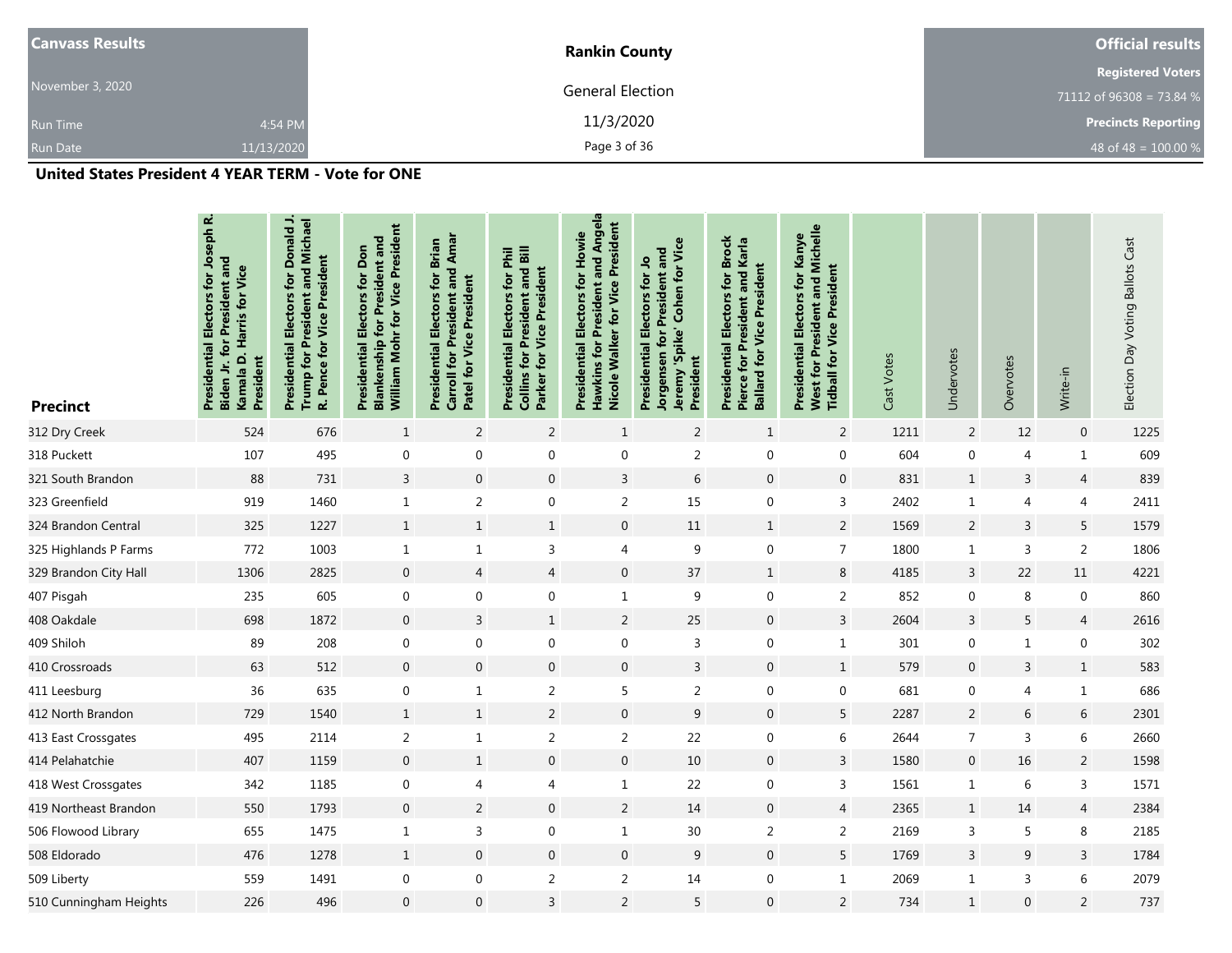| <b>Canvass Results</b> |            | <b>Rankin County</b>    | <b>Official results</b>    |
|------------------------|------------|-------------------------|----------------------------|
|                        |            |                         | <b>Registered Voters</b>   |
| November 3, 2020       |            | <b>General Election</b> | 71112 of $96308 = 73.84$ % |
| <b>Run Time</b>        | 4:54 PM    | 11/3/2020               | <b>Precincts Reporting</b> |
| <b>Run Date</b>        | 11/13/2020 | Page 4 of 36            | 48 of 48 = $100.00\%$      |

| <b>Precinct</b>        | <b>Total Ballots Cast</b> | Registered Voters | Turnout Percentage |
|------------------------|---------------------------|-------------------|--------------------|
| 312 Dry Creek          | 1225                      | 1743              | 70.28 %            |
| 318 Puckett            | 609                       | 716               | 85.06%             |
| 321 South Brandon      | 839                       | 1173              | 71.53 %            |
| 323 Greenfield         | 2411                      | 3379              | 71.35 %            |
| 324 Brandon Central    | 1579                      | 1910              | 82.67 %            |
| 325 Highlands P Farms  | 1806                      | 2528              | 71.44 %            |
| 329 Brandon City Hall  | 4221                      | 5470              | 77.17 %            |
| 407 Pisgah             | 860                       | 1115              | 77.13 %            |
| 408 Oakdale            | 2616                      | 3397              | 77.01 %            |
| 409 Shiloh             | 302                       | 348               | 86.78%             |
| 410 Crossroads         | 583                       | 668               | 87.28 %            |
| 411 Leesburg           | 686                       | 796               | 86.18%             |
| 412 North Brandon      | 2301                      | 2693              | 85.44 %            |
| 413 East Crossgates    | 2660                      | 3163              | 84.10%             |
| 414 Pelahatchie        | 1598                      | 2104              | 75.95 %            |
| 418 West Crossgates    | 1571                      | 2478              | 63.40 %            |
| 419 Northeast Brandon  | 2384                      | 2749              | 86.72%             |
| 506 Flowood Library    | 2185                      | 2996              | 72.93 %            |
| 508 Eldorado           | 1784                      | 2440              | 73.11 %            |
| 509 Liberty            | 2079                      | 3121              | 66.61 %            |
| 510 Cunningham Heights | 737                       | 1071              | 68.81 %            |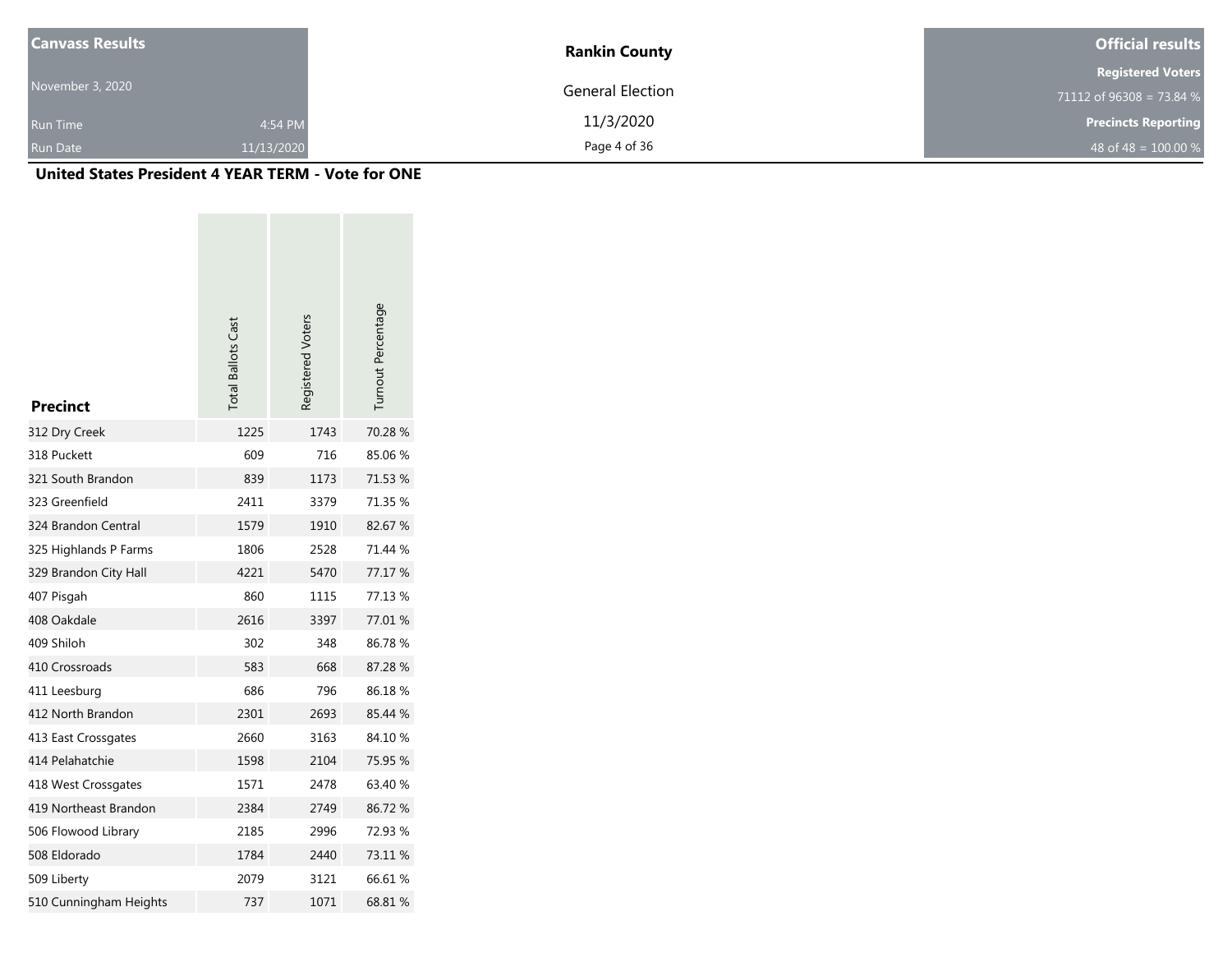| <b>Canvass Results</b> |            | <b>Rankin County</b> | <b>Official results</b>    |
|------------------------|------------|----------------------|----------------------------|
|                        |            |                      | <b>Registered Voters</b>   |
| November 3, 2020       |            | General Election     | 71112 of 96308 = 73.84 %   |
| <b>Run Time</b>        | 4:54 PM    | 11/3/2020            | <b>Precincts Reporting</b> |
| Run Date               | 11/13/2020 | Page 5 of 36         | 48 of 48 = $100.00\%$      |

| <b>Precinct</b>    | نم<br>ᅙ<br>흑<br>and<br>Vice<br>tor<br>ectors<br>tor<br>Harris<br>Ħ<br>௳<br>ential<br>President<br>٥<br>$\mathbf{\sigma}$<br>Kamal<br>Presid<br>Biden | .and Michael<br>side<br>ent<br><b>Vice Presid</b><br><b>Electors</b><br>resident<br>Pence for<br>Ā.<br>Presidential<br>for<br>Trump <sup>-</sup><br>نہ | <b>Vice President</b><br>for President and<br>Don<br>tor<br><b>Presidential Electors</b><br><b>William Mohrfor</b><br><b>Blankenship</b> | Amar<br><b>Brian</b><br>and<br>tor<br>$\overline{5}$<br><b>Presidential Electors</b><br>Preside<br>resident<br>Vice<br>Carroll for<br>$\overline{5}$<br>Patel | and Bill<br>Phil<br><b>Vice President</b><br>tor<br>Presidential Electors<br><b>Collins for President</b><br>Parker for | Angela<br>President<br>for Howie<br>$\overline{e}$<br>Vice<br>Ĕ<br>ential Electors<br>for<br>՟<br>Nicole Walker<br>후<br>Hawkins<br>Presid | Vice<br>and<br>٩<br>for<br>President<br>$\mathbf{p}$<br>Cohen<br>ectors<br>'Spike'<br>œ<br>Jorgensen for<br>Presidential<br>ent<br>Jeremy<br>Presid | <b>Presidential Electors for Brock</b><br>Karla<br><b>Vice President</b><br>and<br>sident<br>for Pi<br>Ballard for<br><b>Pierce</b> | Michelle<br>Kanye<br>$\mathbf{E}$<br>tor<br>g<br>side<br><b>Presidential Electors</b><br>$\mathbf{G}$<br><b>West for President</b><br>ō<br>Vice<br>6 <sub>r</sub><br><b>Tidball</b> | Cast Votes | Undervotes     | Overvotes      | Write-in       | Cast<br><b>Ballots</b><br>Election Day Voting |
|--------------------|------------------------------------------------------------------------------------------------------------------------------------------------------|--------------------------------------------------------------------------------------------------------------------------------------------------------|------------------------------------------------------------------------------------------------------------------------------------------|---------------------------------------------------------------------------------------------------------------------------------------------------------------|-------------------------------------------------------------------------------------------------------------------------|-------------------------------------------------------------------------------------------------------------------------------------------|-----------------------------------------------------------------------------------------------------------------------------------------------------|-------------------------------------------------------------------------------------------------------------------------------------|-------------------------------------------------------------------------------------------------------------------------------------------------------------------------------------|------------|----------------|----------------|----------------|-----------------------------------------------|
| 512 Crest Park     | 343                                                                                                                                                  | 895                                                                                                                                                    |                                                                                                                                          |                                                                                                                                                               | $\mathbf{1}$                                                                                                            |                                                                                                                                           | 10                                                                                                                                                  | $\mathbf 0$                                                                                                                         | 5                                                                                                                                                                                   | 1257       | $\overline{2}$ | 5              | $\overline{2}$ | 1266                                          |
| 514 North Mclaurin | 151                                                                                                                                                  | 571                                                                                                                                                    | $\mathbf{1}$                                                                                                                             | $\mathbf 0$                                                                                                                                                   | $\mathbf 0$                                                                                                             | $\mathbf{1}$                                                                                                                              | $\overline{4}$                                                                                                                                      | $\mathbf 0$                                                                                                                         | $\mathbf 0$                                                                                                                                                                         | 728        | $\mathbf 0$    | $\overline{2}$ | $\overline{2}$ | 732                                           |
| 515 South Mclaurin | 207                                                                                                                                                  | 671                                                                                                                                                    | $\mathbf 0$                                                                                                                              | $\mathbf{0}$                                                                                                                                                  | 4                                                                                                                       | 5                                                                                                                                         | 8                                                                                                                                                   | $\mathbf 0$                                                                                                                         | 5                                                                                                                                                                                   | 900        | $\mathbf 0$    | $\overline{4}$ | 2              | 906                                           |
| 516 Springhill     | 159                                                                                                                                                  | 877                                                                                                                                                    | $\mathbf{1}$                                                                                                                             | $\overline{3}$                                                                                                                                                | $\overline{0}$                                                                                                          | $\overline{2}$                                                                                                                            | $\overline{3}$                                                                                                                                      | $\mathbf{0}$                                                                                                                        | $\mathbf{1}$                                                                                                                                                                        | 1046       | $\overline{2}$ | 9              | $\overline{2}$ | 1059                                          |
| 520 South Pearson  | 663                                                                                                                                                  | 170                                                                                                                                                    | $\mathbf 0$                                                                                                                              | $\mathbf{1}$                                                                                                                                                  | 0                                                                                                                       | $\mathbf{1}$                                                                                                                              | $\overline{2}$                                                                                                                                      | $\mathbf 0$                                                                                                                         | $\overline{2}$                                                                                                                                                                      | 839        | $\mathbf 0$    | $\overline{2}$ | $\mathbf{0}$   | 841                                           |
| 523 City Hall      | 367                                                                                                                                                  | 891                                                                                                                                                    | $\mathbf{1}$                                                                                                                             | $\mathbf{1}$                                                                                                                                                  | $\mathbf{1}$                                                                                                            | $\mathbf 0$                                                                                                                               | $\overline{7}$                                                                                                                                      | $\mathbf 0$                                                                                                                         | $\overline{3}$                                                                                                                                                                      | 1271       | 0              | 8              | 3              | 1282                                          |
| <b>Totals</b>      | 18847                                                                                                                                                | 50895                                                                                                                                                  | 42                                                                                                                                       | 50                                                                                                                                                            | 57                                                                                                                      | 62                                                                                                                                        | 555                                                                                                                                                 | 12                                                                                                                                  | 135                                                                                                                                                                                 | 70655      | 70             | 243            | 144            | 71112                                         |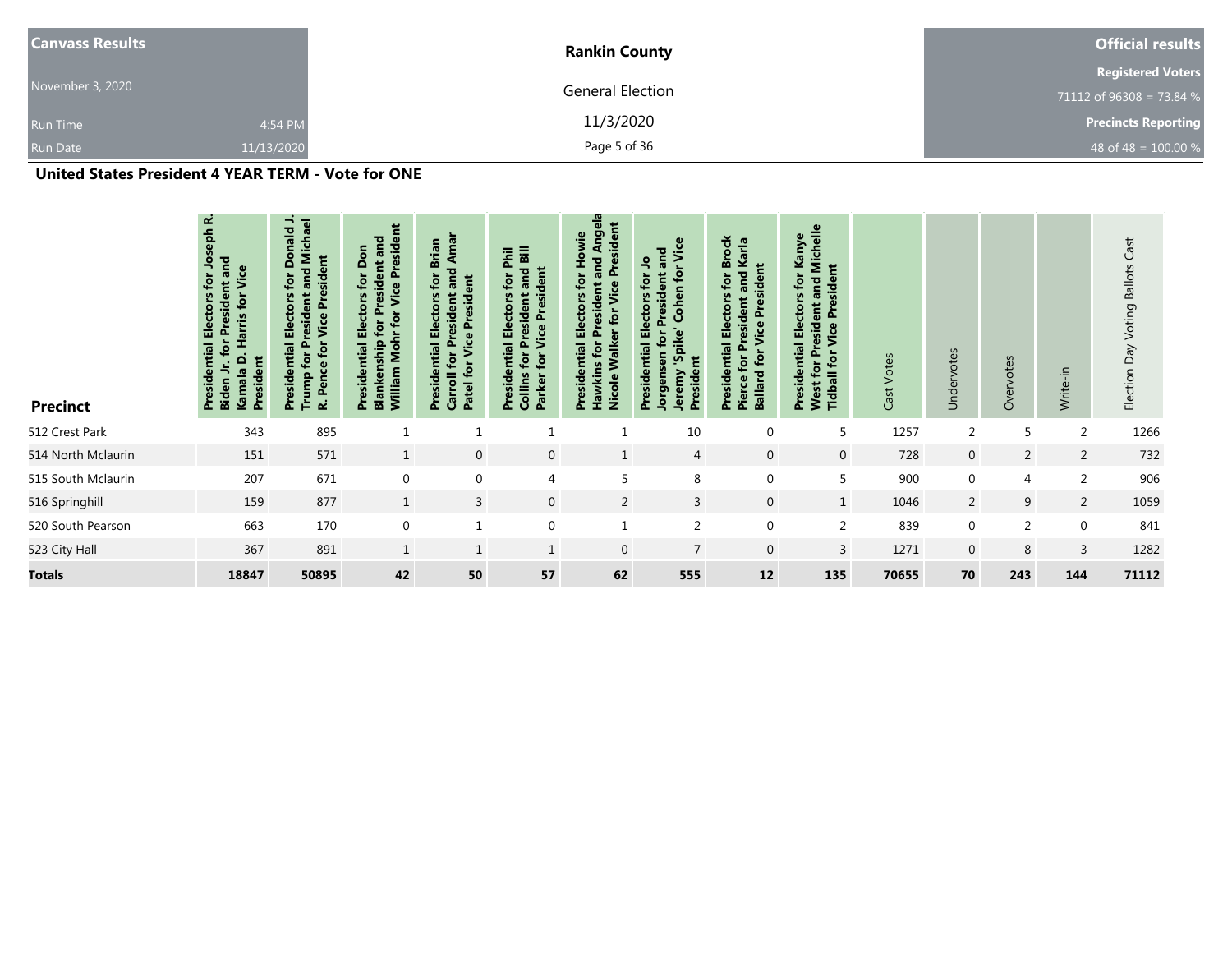| <b>Canvass Results</b> |            | <b>Rankin County</b>    | <b>Official results</b>    |
|------------------------|------------|-------------------------|----------------------------|
|                        |            |                         | <b>Registered Voters</b>   |
| November 3, 2020       |            | <b>General Election</b> | 71112 of 96308 = 73.84 %   |
| <b>Run Time</b>        | 4:54 PM    | 11/3/2020               | <b>Precincts Reporting</b> |
| <b>Run Date</b>        | 11/13/2020 | Page 6 of 36            | 48 of 48 = $100.00\%$      |

| <b>Precinct</b>    | <b>Total Ballots Cast</b> | Registered Voters | Turnout Percentage |
|--------------------|---------------------------|-------------------|--------------------|
| 512 Crest Park     | 1266                      | 1836              | 68.95 %            |
| 514 North Mclaurin | 732                       | 1079              | 67.84 %            |
| 515 South Mclaurin | 906                       | 1366              | 66.33 %            |
| 516 Springhill     | 1059                      | 1406              | 75.32 %            |
| 520 South Pearson  | 841                       | 1295              | 64.94 %            |
| 523 City Hall      | 1282                      | 2022              | 63.40 %            |
| <b>Totals</b>      | 71112                     | 96308             | 73.84 %            |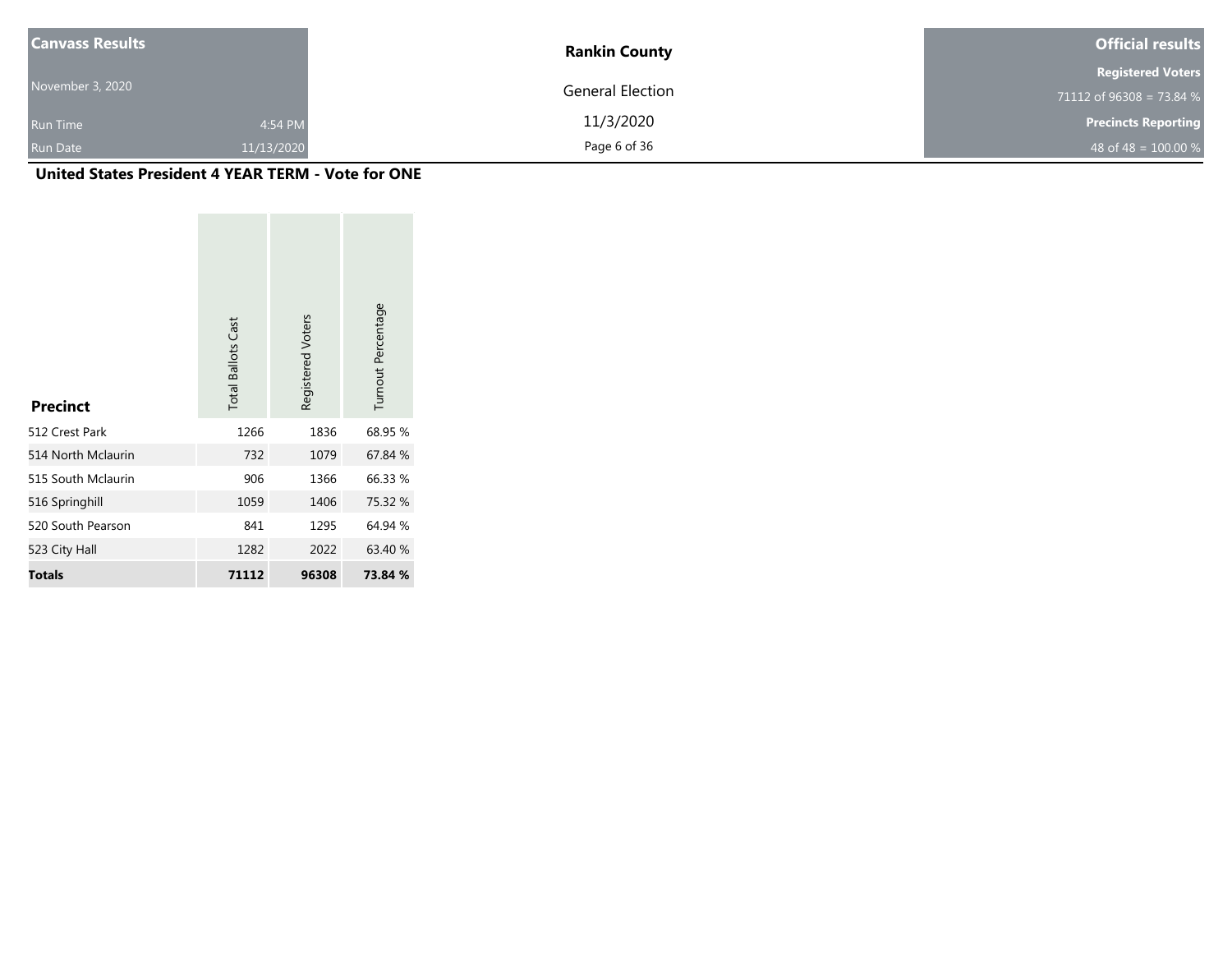| <b>Canvass Results</b> |            | <b>Rankin County</b>    | <b>Official results</b>    |
|------------------------|------------|-------------------------|----------------------------|
|                        |            |                         | <b>Registered Voters</b>   |
| November 3, 2020       |            | <b>General Election</b> | 71112 of 96308 = 73.84 $%$ |
| <b>Run Time</b>        | 4:54 PM    | 11/3/2020               | <b>Precincts Reporting</b> |
| <b>Run Date</b>        | 11/13/2020 | Page 7 of 36            | 48 of 48 = $100.00\%$      |

## **United States Senate 6 YEAR TERM - Vote for ONE**

| <b>Precinct</b>      | Mike Espy, Democrat | Cindy Hyde-Smith, Republican | Jimmy L. Edwards, Libertarian | Cast Votes | Undervotes     | Overvotes        | Write-in         | Election Day Voting Ballots Cast | <b>Total Ballots Cast</b> | Registered Voters | Turnout Percentage |
|----------------------|---------------------|------------------------------|-------------------------------|------------|----------------|------------------|------------------|----------------------------------|---------------------------|-------------------|--------------------|
| 109 West Pearl       | 478                 | 572                          | 22                            | 1072       | 4              | $\overline{2}$   | 4                | 1082                             | 1082                      | 1869              | 57.89%             |
| 110 Clear Branch     | 162                 | 534                          | 21                            | 717        | 10             | $\boldsymbol{0}$ | $\boldsymbol{0}$ | 727                              | 727                       | 1032              | 70.45 %            |
| 111 Cleary           | 195                 | 1245                         | 34                            | 1474       | 4              | $\mathbf 1$      | $\overline{2}$   | 1481                             | 1481                      | 1963              | 75.45 %            |
| 112 East Steen Creek | 445                 | 1537                         | 55                            | 2037       | 13             | $\mathbf{1}$     | $\overline{3}$   | 2054                             | 2054                      | 3027              | 67.86 %            |
| 113 Mountain Creek   | 93                  | 339                          | $\overline{2}$                | 434        | $\mathbf{1}$   | $\boldsymbol{0}$ | $\boldsymbol{0}$ | 435                              | 435                       | 574               | 75.78 %            |
| 114 North Richland   | 356                 | 785                          | $26\,$                        | 1167       | $\,8\,$        | $\boldsymbol{0}$ | $\overline{2}$   | 1177                             | 1177                      | 1804              | 65.24 %            |
| 115 South Richland   | 581                 | 1386                         | 62                            | 2029       | 19             | 3                | $\overline{3}$   | 2054                             | 2054                      | 3276              | 62.70 %            |
| 116 Star             | 159                 | 586                          | 11                            | 756        | $\mathbf{1}$   | $\boldsymbol{0}$ | $\boldsymbol{0}$ | 757                              | 757                       | 1122              | 67.47 %            |
| 118 West Steen Creek | 380                 | 1241                         | 30                            | 1651       | 12             | $\boldsymbol{0}$ | 4                | 1667                             | 1667                      | 2721              | 61.26%             |
| 119 Briar Hill       | 228                 | 441                          | $18\,$                        | 687        | $\overline{3}$ | $\boldsymbol{0}$ | $\boldsymbol{0}$ | 690                              | 690                       | 940               | 73.40 %            |
| 209 Grant's Ferry    | 911                 | 1730                         | 77                            | 2718       | 18             | $\mathbf 1$      | 4                | 2741                             | 2741                      | 3613              | 75.86 %            |
| 212 Fannin           | 386                 | 1347                         | 33                            | 1766       | 18             | $\boldsymbol{0}$ | $\mathbf{1}$     | 1785                             | 1785                      | 2213              | 80.66 %            |
| 215 Castlewoods East | 783                 | 1707                         | 54                            | 2544       | 11             | $\mathbf 1$      | $\overline{2}$   | 2558                             | 2558                      | 3367              | 75.97 %            |
| 216 Castlewoods West | 852                 | 1632                         | 61                            | 2545       | 19             | $\overline{4}$   | $\overline{4}$   | 2572                             | 2572                      | 3526              | 72.94 %            |
| 218 Reservoir East   | 324                 | 1025                         | 45                            | 1394       | 6              | $\overline{2}$   | $\boldsymbol{0}$ | 1402                             | 1402                      | 1714              | 81.80 %            |
| 219 Reservoir West   | 394                 | 1118                         | 66                            | 1578       | 10             | $\boldsymbol{0}$ | $\mathbf{1}$     | 1589                             | 1589                      | 2076              | 76.54 %            |
| 220 Northshore       | 497                 | 1746                         | 60                            | 2303       | 11             | $\mathbf 1$      | $\overline{2}$   | 2317                             | 2317                      | 2820              | 82.16%             |
| 221 Lakeland         | 276                 | 587                          | 26                            | 889        | 5              | $\mathbf{1}$     | $\overline{2}$   | 897                              | 897                       | 1075              | 83.44 %            |
| 307 Antioch-Mayton   | 76                  | 397                          | 6                             | 479        | $\mathbf{1}$   | $\mathbf 0$      | $\boldsymbol{0}$ | 480                              | 480                       | 589               | 81.49 %            |
| 308 Johns            | 138                 | 434                          | 12                            | 584        | $\overline{7}$ | $\boldsymbol{0}$ | $\mathbf 0$      | 591                              | 591                       | 745               | 79.33 %            |
| 310 Cato             | 226                 | 681                          | 21                            | 928        | 5              | $\mathbf 1$      | $\boldsymbol{0}$ | 934                              | 934                       | 1180              | 79.15 %            |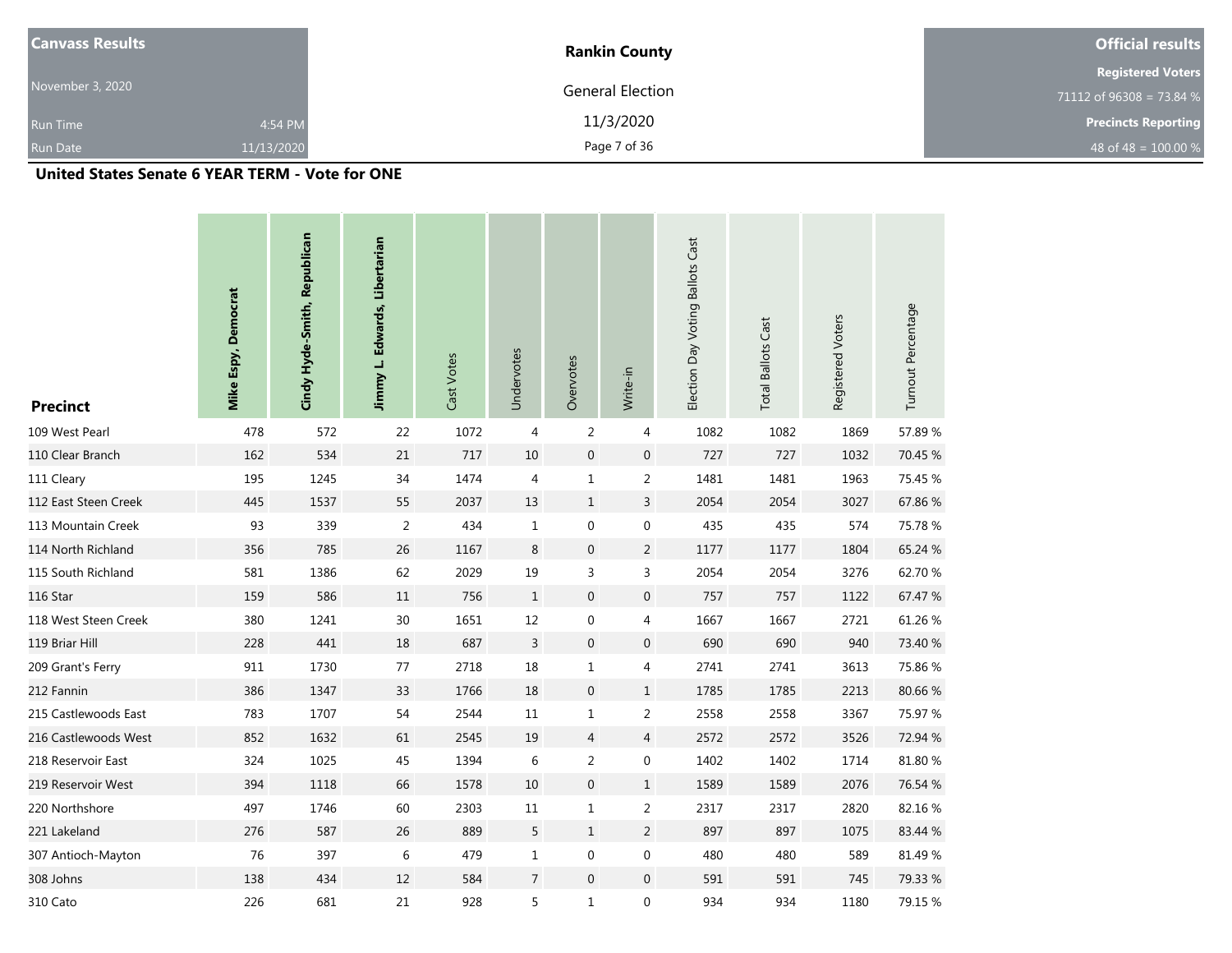| <b>Canvass Results</b> |            | <b>Rankin County</b> | <b>Official results</b>    |
|------------------------|------------|----------------------|----------------------------|
|                        |            |                      | <b>Registered Voters</b>   |
| November 3, 2020       |            | General Election     | 71112 of $96308 = 73.84$ % |
| <b>Run Time</b>        | 4:54 PM    | 11/3/2020            | <b>Precincts Reporting</b> |
| <b>Run Date</b>        | 11/13/2020 | Page 8 of 36         | 48 of 48 = $100.00\%$      |

## **United States Senate 6 YEAR TERM - Vote for ONE**

| <b>Precinct</b>        | <b>Mike Espy, Democrat</b> | Cindy Hyde-Smith, Republican | Jimmy L. Edwards, Libertarian | Cast Votes | Undervotes     | Overvotes        | Write-in         | Election Day Voting Ballots Cast | <b>Total Ballots Cast</b> | Registered Voters | Turnout Percentage |
|------------------------|----------------------------|------------------------------|-------------------------------|------------|----------------|------------------|------------------|----------------------------------|---------------------------|-------------------|--------------------|
| 312 Dry Creek          | 552                        | 640                          | 19                            | 1211       | 13             | $\mathbf{1}$     | $\pmb{0}$        | 1225                             | 1225                      | 1743              | 70.28 %            |
| 318 Puckett            | 123                        | 476                          | 3                             | 602        | 5              | $\overline{2}$   | $\boldsymbol{0}$ | 609                              | 609                       | 716               | 85.06%             |
| 321 South Brandon      | 123                        | 673                          | 32                            | 828        | 9              | $\mathbf{1}$     | $\mathbf{1}$     | 839                              | 839                       | 1173              | 71.53 %            |
| 323 Greenfield         | 979                        | 1373                         | 48                            | 2400       | $\overline{7}$ | $\overline{2}$   | $\overline{2}$   | 2411                             | 2411                      | 3379              | 71.35 %            |
| 324 Brandon Central    | 355                        | 1161                         | 36                            | 1552       | 24             | $\overline{3}$   | $\boldsymbol{0}$ | 1579                             | 1579                      | 1910              | 82.67 %            |
| 325 Highlands P Farms  | 828                        | 943                          | 24                            | 1795       | 9              | $\boldsymbol{0}$ | $\overline{2}$   | 1806                             | 1806                      | 2528              | 71.44 %            |
| 329 Brandon City Hall  | 1412                       | 2697                         | 77                            | 4186       | 29             | 5                | $\mathbf{1}$     | 4221                             | 4221                      | 5470              | 77.17 %            |
| 407 Pisgah             | 249                        | 583                          | 18                            | 850        | $10\,$         | $\boldsymbol{0}$ | $\boldsymbol{0}$ | 860                              | 860                       | 1115              | 77.13 %            |
| 408 Oakdale            | 747                        | 1781                         | 68                            | 2596       | 19             | $\boldsymbol{0}$ | $\mathbf{1}$     | 2616                             | 2616                      | 3397              | 77.01 %            |
| 409 Shiloh             | 92                         | 202                          | 6                             | 300        | $\overline{2}$ | $\boldsymbol{0}$ | $\boldsymbol{0}$ | 302                              | 302                       | 348               | 86.78%             |
| 410 Crossroads         | 70                         | 492                          | 18                            | 580        | $\mathsf{3}$   | $\mathbf 0$      | $\mathbf 0$      | 583                              | 583                       | 668               | 87.28 %            |
| 411 Leesburg           | 45                         | 614                          | 16                            | 675        | 9              | $\overline{2}$   | $\boldsymbol{0}$ | 686                              | 686                       | 796               | 86.18%             |
| 412 North Brandon      | 756                        | 1476                         | 36                            | 2268       | 28             | $\overline{2}$   | $\overline{3}$   | 2301                             | 2301                      | 2693              | 85.44 %            |
| 413 East Crossgates    | 537                        | 2031                         | 72                            | 2640       | 19             | $\mathbf 1$      | $\boldsymbol{0}$ | 2660                             | 2660                      | 3163              | 84.10%             |
| 414 Pelahatchie        | 435                        | 1105                         | 37                            | 1577       | 20             | $\mathbf 0$      | $\mathbf{1}$     | 1598                             | 1598                      | 2104              | 75.95 %            |
| 418 West Crossgates    | 368                        | 1121                         | 58                            | 1547       | 17             | $\overline{2}$   | 5                | 1571                             | 1571                      | 2478              | 63.40 %            |
| 419 Northeast Brandon  | 574                        | 1739                         | 37                            | 2350       | 29             | $\boldsymbol{0}$ | 5                | 2384                             | 2384                      | 2749              | 86.72%             |
| 506 Flowood Library    | 708                        | 1397                         | 61                            | 2166       | 15             | $\mathbf 0$      | 4                | 2185                             | 2185                      | 2996              | 72.93 %            |
| 508 Eldorado           | 519                        | 1201                         | 42                            | 1762       | 18             | $\mathbf 0$      | $\overline{4}$   | 1784                             | 1784                      | 2440              | 73.11 %            |
| 509 Liberty            | 591                        | 1445                         | 33                            | 2069       | 9              | $\mathbf 1$      | 0                | 2079                             | 2079                      | 3121              | 66.61%             |
| 510 Cunningham Heights | 238                        | 468                          | 18                            | 724        | 11             | $\boldsymbol{0}$ | $\overline{2}$   | 737                              | 737                       | 1071              | 68.81 %            |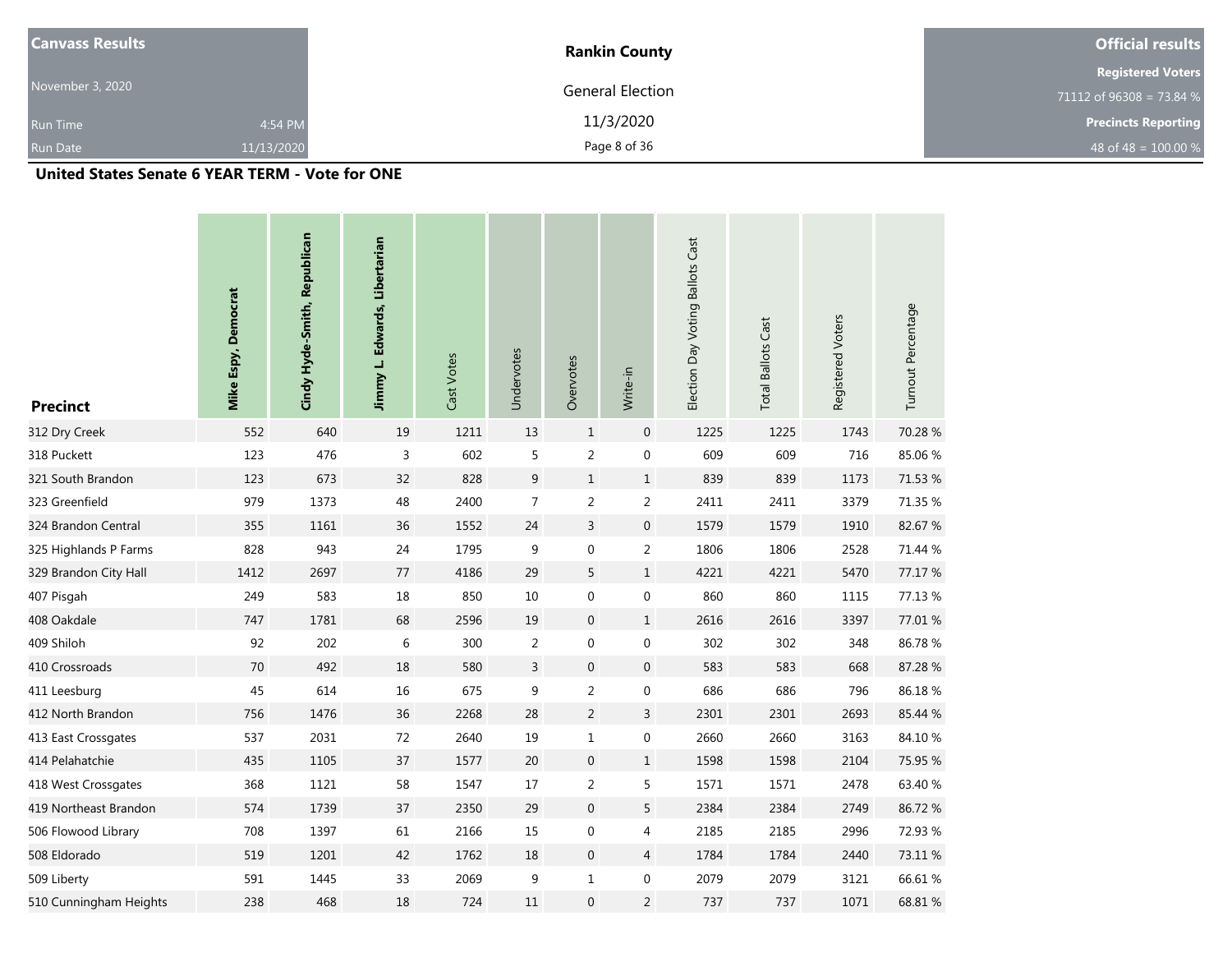| <b>Canvass Results</b> |            | <b>Rankin County</b> | <b>Official results</b>    |
|------------------------|------------|----------------------|----------------------------|
|                        |            |                      | <b>Registered Voters</b>   |
| November 3, 2020       |            | General Election     | 71112 of 96308 = 73.84 $%$ |
| <b>Run Time</b>        | 4:54 PM    | 11/3/2020            | <b>Precincts Reporting</b> |
| <b>Run Date</b>        | 11/13/2020 | Page 9 of 36         | 48 of 48 = $100.00\%$      |

## **United States Senate 6 YEAR TERM - Vote for ONE**

| <b>Precinct</b>    | <b>Democrat</b><br>Mike Espy, | Cindy Hyde-Smith, Republican | Libertarian<br>Jimmy L. Edwards, | Cast Votes | Undervotes     | Overvotes    | Write-in         | Cast<br>Election Day Voting Ballots | Cast<br><b>Total Ballots</b> | Registered Voters | Turnout Percentage |
|--------------------|-------------------------------|------------------------------|----------------------------------|------------|----------------|--------------|------------------|-------------------------------------|------------------------------|-------------------|--------------------|
| 512 Crest Park     | 373                           | 841                          | 41                               | 1255       | 10             | $\mathbf 0$  | $\mathbf 1$      | 1266                                | 1266                         | 1836              | 68.95 %            |
| 514 North Mclaurin | 173                           | 535                          | 23                               | 731        | $\mathbf{1}$   | $\mathbf{0}$ | $\mathbf 0$      | 732                                 | 732                          | 1079              | 67.84 %            |
| 515 South Mclaurin | 243                           | 621                          | 32                               | 896        | 9              | $\mathbf 0$  | $\mathbf{1}$     | 906                                 | 906                          | 1366              | 66.33 %            |
| 516 Springhill     | 184                           | 848                          | 22                               | 1054       | 5 <sup>5</sup> | $\mathbf 0$  | $\mathbf 0$      | 1059                                | 1059                         | 1406              | 75.32 %            |
| 520 South Pearson  | 694                           | 141                          | 6                                | 841        | $\mathbf{0}$   | $\mathbf 0$  | $\boldsymbol{0}$ | 841                                 | 841                          | 1295              | 64.94 %            |
| 523 City Hall      | 407                           | 828                          | 39                               | 1274       | $\overline{7}$ | $\mathbf 0$  | $\mathbf{1}$     | 1282                                | 1282                         | 2022              | 63.40 %            |
| <b>Totals</b>      | 20315                         | 48502                        | 1664                             | 70481      | 523            | 40           | 68               | 71112                               | 71112                        | 96308             | 73.84 %            |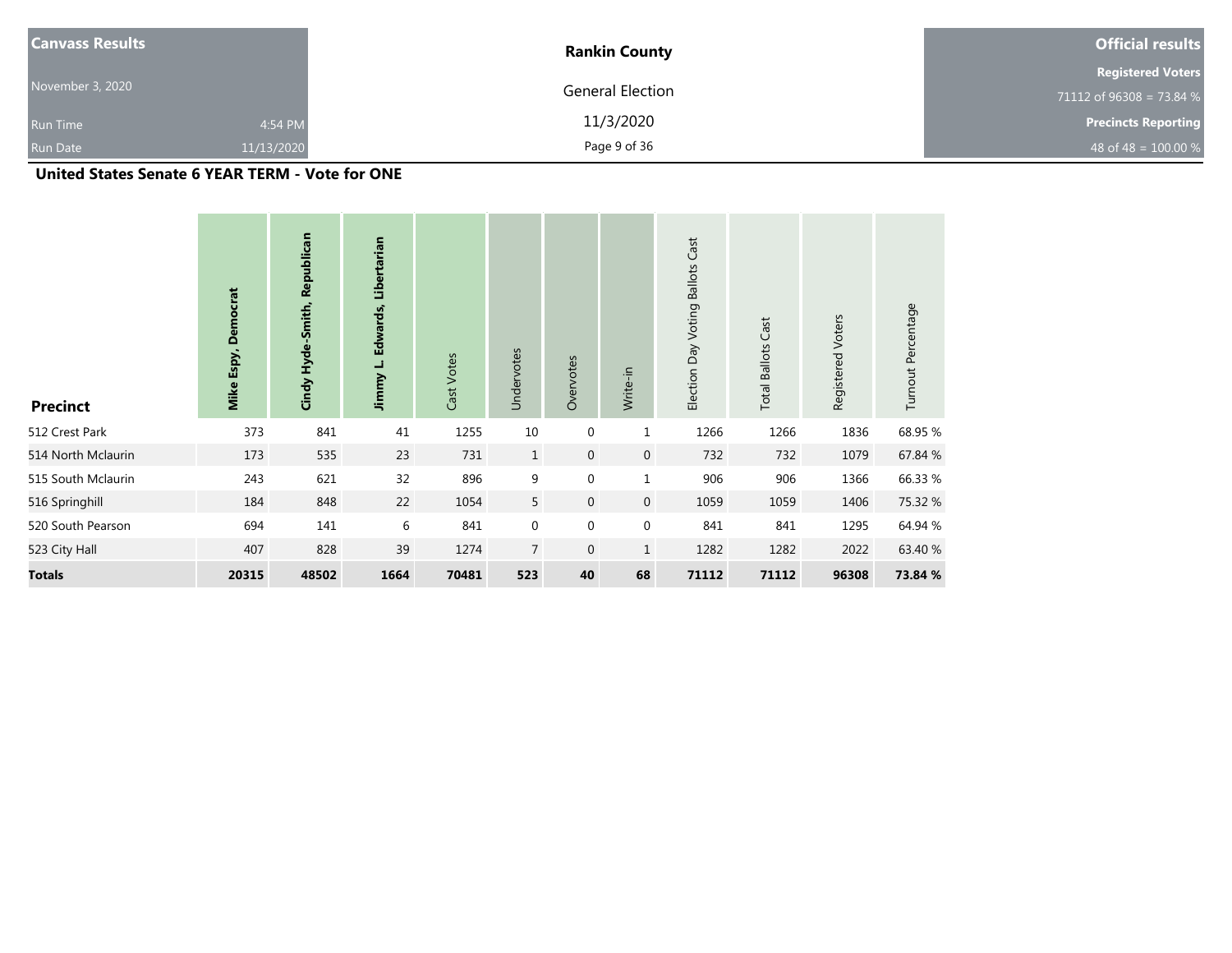| <b>Canvass Results</b> |            | <b>Rankin County</b>    | <b>Official results</b>    |
|------------------------|------------|-------------------------|----------------------------|
|                        |            |                         | <b>Registered Voters</b>   |
| November 3, 2020       |            | <b>General Election</b> | 71112 of 96308 = 73.84 %   |
| <b>Run Time</b>        | 4:54 PM    | 11/3/2020               | <b>Precincts Reporting</b> |
| <b>Run Date</b>        | 11/13/2020 | Page 10 of 36           | 48 of 48 = $100.00 %$      |

# **US House Of Rep 03 3rd Congressional District 2 YEAR TERM - Vote for ONE**

| <b>Precinct</b>      | Dorothy Dot Benford, Democrat | Michael Guest, Republican | Cast Votes | Undervotes     | Overvotes        | Write-in         | Election Day Voting Ballots Cast | <b>Total Ballots Cast</b> | Registered Voters | Turnout Percentage |
|----------------------|-------------------------------|---------------------------|------------|----------------|------------------|------------------|----------------------------------|---------------------------|-------------------|--------------------|
| 109 West Pearl       | 407                           | 662                       | 1069       | 9              | $\mathbf{1}$     | 3                | 1082                             | 1082                      | 1869              | 57.89%             |
| 110 Clear Branch     | 131                           | 589                       | 720        | $\,$ 6 $\,$    | $\boldsymbol{0}$ | $\mathbf{1}$     | 727                              | 727                       | 1032              | 70.45 %            |
| 111 Cleary           | 155                           | 1315                      | 1470       | 8              | $\boldsymbol{0}$ | 3                | 1481                             | 1481                      | 1963              | 75.45 %            |
| 112 East Steen Creek | 344                           | 1695                      | 2039       | 12             | $\overline{2}$   | $\mathbf{1}$     | 2054                             | 2054                      | 3027              | 67.86%             |
| 113 Mountain Creek   | 80                            | 353                       | 433        | $\overline{2}$ | $\boldsymbol{0}$ | $\boldsymbol{0}$ | 435                              | 435                       | 574               | 75.78 %            |
| 114 North Richland   | 294                           | 867                       | 1161       | 11             | $\boldsymbol{0}$ | 5                | 1177                             | 1177                      | 1804              | 65.24 %            |
| 115 South Richland   | 464                           | 1564                      | 2028       | 21             | $\mathbf{1}$     | 4                | 2054                             | 2054                      | 3276              | 62.70%             |
| 116 Star             | 142                           | 613                       | 755        | $\overline{2}$ | $\boldsymbol{0}$ | $\mathbf 0$      | 757                              | 757                       | 1122              | 67.47 %            |
| 118 West Steen Creek | 317                           | 1330                      | 1647       | 18             | $\boldsymbol{0}$ | $\overline{2}$   | 1667                             | 1667                      | 2721              | 61.26%             |
| 119 Briar Hill       | 207                           | 477                       | 684        | $\sqrt{5}$     | $\boldsymbol{0}$ | $1\,$            | 690                              | 690                       | 940               | 73.40 %            |
| 209 Grant's Ferry    | 715                           | 1997                      | 2712       | 19             | 3                | $\overline{7}$   | 2741                             | 2741                      | 3613              | 75.86 %            |
| 212 Fannin           | 303                           | 1465                      | 1768       | 9              | $\overline{c}$   | $\,$ 6 $\,$      | 1785                             | 1785                      | 2213              | 80.66%             |
| 215 Castlewoods East | 612                           | 1921                      | 2533       | 23             | $\boldsymbol{0}$ | $\overline{2}$   | 2558                             | 2558                      | 3367              | 75.97 %            |
| 216 Castlewoods West | 682                           | 1856                      | 2538       | 23             | $\mathbf{1}$     | $10\,$           | 2572                             | 2572                      | 3526              | 72.94 %            |
| 218 Reservoir East   | 211                           | 1171                      | 1382       | $12\,$         | 3                | 5                | 1402                             | 1402                      | 1714              | 81.80%             |
| 219 Reservoir West   | 291                           | 1278                      | 1569       | 20             | $\mathbf 0$      | $\boldsymbol{0}$ | 1589                             | 1589                      | 2076              | 76.54 %            |
| 220 Northshore       | 354                           | 1938                      | 2292       | 19             | $\mathbf 1$      | $\mathsf S$      | 2317                             | 2317                      | 2820              | 82.16%             |
| 221 Lakeland         | 200                           | 682                       | 882        | 12             | $\mathbf{1}$     | $\overline{2}$   | 897                              | 897                       | 1075              | 83.44 %            |
| 307 Antioch-Mayton   | 56                            | 422                       | 478        | $\overline{2}$ | $\boldsymbol{0}$ | $\boldsymbol{0}$ | 480                              | 480                       | 589               | 81.49%             |
| 308 Johns            | 120                           | 467                       | 587        | $\overline{4}$ | $\mathbf 0$      | $\mathbf 0$      | 591                              | 591                       | 745               | 79.33 %            |
| 310 Cato             | 174                           | 751                       | 925        | 6              | $\mathbf 0$      | 3                | 934                              | 934                       | 1180              | 79.15 %            |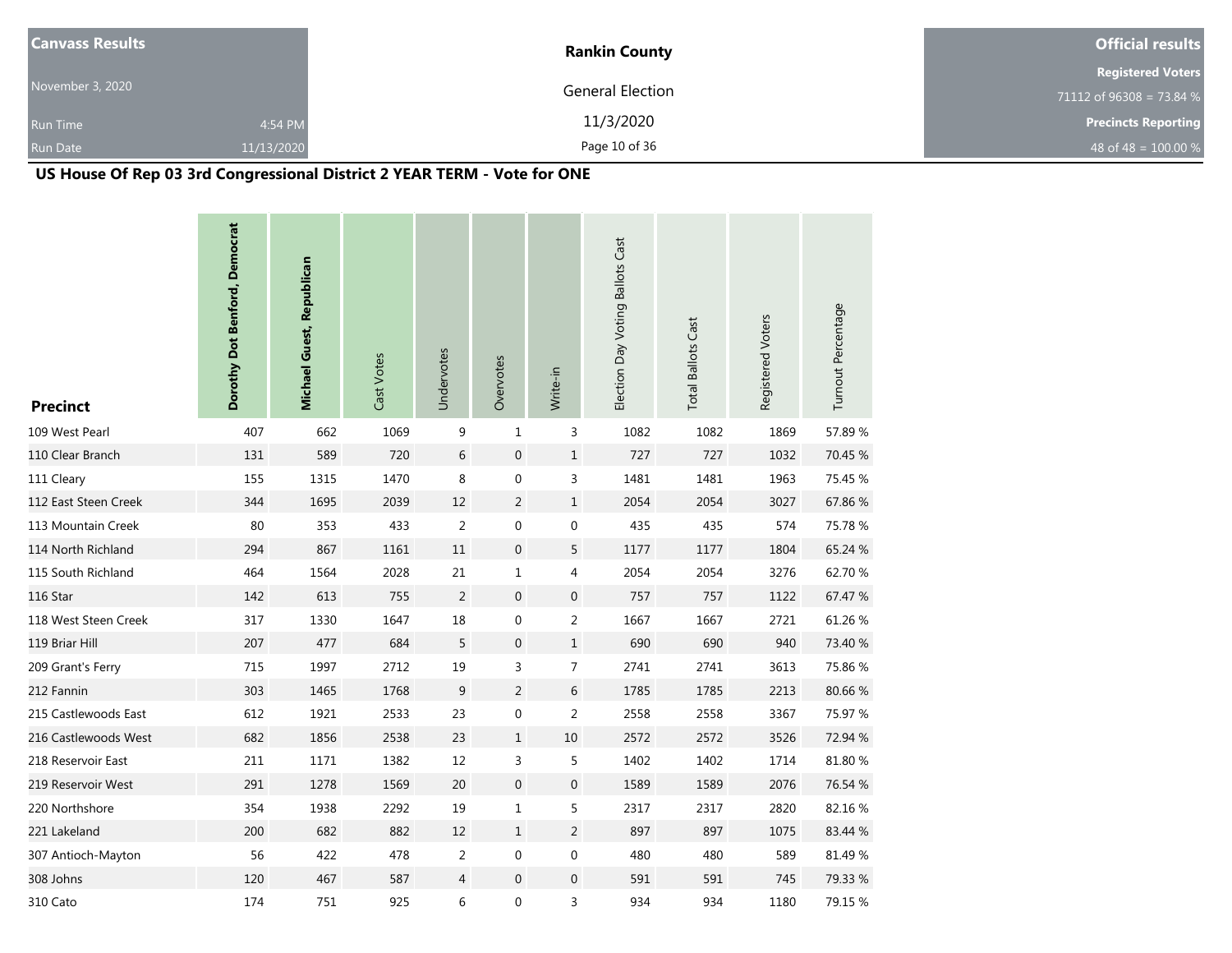| <b>Canvass Results</b> |            | <b>Rankin County</b>    | <b>Official results</b>    |
|------------------------|------------|-------------------------|----------------------------|
|                        |            |                         | <b>Registered Voters</b>   |
| November 3, 2020       |            | <b>General Election</b> | 71112 of 96308 = 73.84 %   |
| <b>Run Time</b>        | 4:54 PM    | 11/3/2020               | <b>Precincts Reporting</b> |
| <b>Run Date</b>        | 11/13/2020 | Page 11 of 36           | 48 of 48 = $100.00 %$      |

# **US House Of Rep 03 3rd Congressional District 2 YEAR TERM - Vote for ONE**

| <b>Precinct</b>        | Dorothy Dot Benford, Democrat | Michael Guest, Republican | Cast Votes | Undervotes     | Overvotes        | Write-in         | Election Day Voting Ballots Cast | <b>Total Ballots Cast</b> | Registered Voters | Turnout Percentage |
|------------------------|-------------------------------|---------------------------|------------|----------------|------------------|------------------|----------------------------------|---------------------------|-------------------|--------------------|
| 312 Dry Creek          | 489                           | 719                       | 1208       | 16             | $\boldsymbol{0}$ | $\mathbf{1}$     | 1225                             | 1225                      | 1743              | 70.28 %            |
| 318 Puckett            | 93                            | 509                       | 602        | $\,$ 6 $\,$    | $\boldsymbol{0}$ | $\mathbf{1}$     | 609                              | 609                       | 716               | 85.06%             |
| 321 South Brandon      | 70                            | 755                       | 825        | 9              | $\boldsymbol{0}$ | 5                | 839                              | 839                       | 1173              | 71.53 %            |
| 323 Greenfield         | 817                           | 1565                      | 2382       | 23             | $\overline{c}$   | 4                | 2411                             | 2411                      | 3379              | 71.35 %            |
| 324 Brandon Central    | 259                           | 1305                      | 1564       | 14             | $\mathbf{1}$     | $\mathbf 0$      | 1579                             | 1579                      | 1910              | 82.67 %            |
| 325 Highlands P Farms  | 689                           | 1103                      | 1792       | $13\,$         | $\boldsymbol{0}$ | 1                | 1806                             | 1806                      | 2528              | 71.44 %            |
| 329 Brandon City Hall  | 1117                          | 3075                      | 4192       | 20             | 5                | $\overline{4}$   | 4221                             | 4221                      | 5470              | 77.17 %            |
| 407 Pisgah             | 220                           | 630                       | 850        | $10\,$         | $\pmb{0}$        | $\boldsymbol{0}$ | 860                              | 860                       | 1115              | 77.13 %            |
| 408 Oakdale            | 620                           | 1973                      | 2593       | 21             | $\boldsymbol{0}$ | 2                | 2616                             | 2616                      | 3397              | 77.01 %            |
| 409 Shiloh             | 80                            | 220                       | 300        | $\overline{2}$ | $\boldsymbol{0}$ | $\boldsymbol{0}$ | 302                              | 302                       | 348               | 86.78%             |
| 410 Crossroads         | 49                            | 530                       | 579        | $\overline{3}$ | $\boldsymbol{0}$ | $\mathbf{1}$     | 583                              | 583                       | 668               | 87.28%             |
| 411 Leesburg           | 41                            | 640                       | 681        | 5              | $\boldsymbol{0}$ | $\boldsymbol{0}$ | 686                              | 686                       | 796               | 86.18%             |
| 412 North Brandon      | 611                           | 1675                      | 2286       | 14             | $\boldsymbol{0}$ | $\mathbf{1}$     | 2301                             | 2301                      | 2693              | 85.44 %            |
| 413 East Crossgates    | 420                           | 2209                      | 2629       | 24             | 3                | 4                | 2660                             | 2660                      | 3163              | 84.10%             |
| 414 Pelahatchie        | 360                           | 1220                      | 1580       | 12             | $\boldsymbol{0}$ | 6                | 1598                             | 1598                      | 2104              | 75.95 %            |
| 418 West Crossgates    | 273                           | 1267                      | 1540       | 27             | $\mathbf{1}$     | 3                | 1571                             | 1571                      | 2478              | 63.40 %            |
| 419 Northeast Brandon  | 483                           | 1886                      | 2369       | 11             | $\overline{3}$   | $\mathbf 1$      | 2384                             | 2384                      | 2749              | 86.72%             |
| 506 Flowood Library    | 556                           | 1601                      | 2157       | 23             | $\mathbf{1}$     | 4                | 2185                             | 2185                      | 2996              | 72.93 %            |
| 508 Eldorado           | 419                           | 1336                      | 1755       | 24             | $\mathbf{1}$     | 4                | 1784                             | 1784                      | 2440              | 73.11 %            |
| 509 Liberty            | 476                           | 1585                      | 2061       | $14\,$         | $\mathbf 0$      | 4                | 2079                             | 2079                      | 3121              | 66.61%             |
| 510 Cunningham Heights | 206                           | 521                       | 727        | 8              | $\mathbf{1}$     | $1\,$            | 737                              | 737                       | 1071              | 68.81 %            |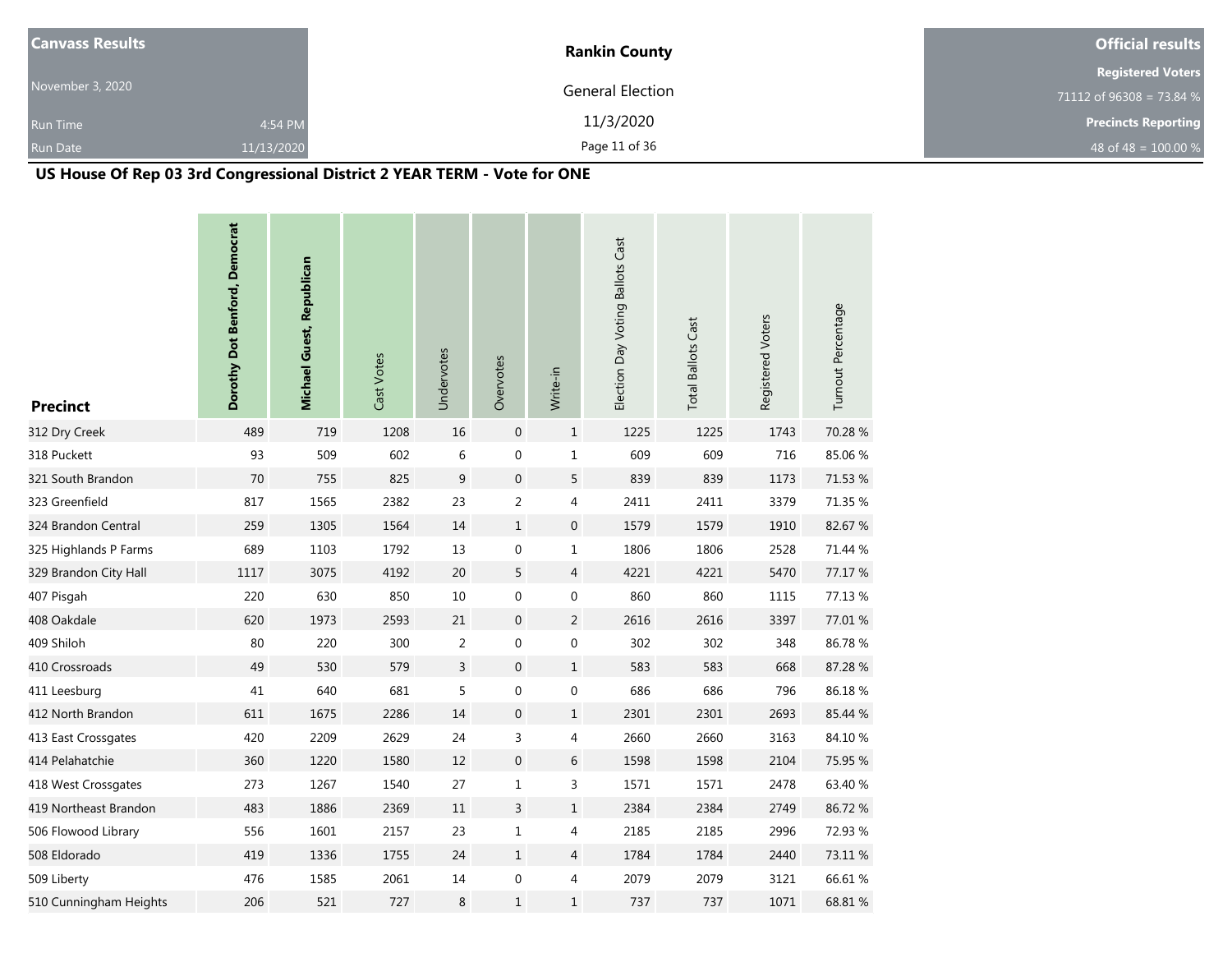| <b>Canvass Results</b> |            | <b>Rankin County</b> | <b>Official results</b>    |
|------------------------|------------|----------------------|----------------------------|
|                        |            |                      | <b>Registered Voters</b>   |
| November 3, 2020       |            | General Election     | 71112 of 96308 = 73.84 $%$ |
| <b>Run Time</b>        | 4:54 PM    | 11/3/2020            | <b>Precincts Reporting</b> |
| <b>Run Date</b>        | 11/13/2020 | Page 12 of 36        | 48 of 48 = $100.00\%$      |

# **US House Of Rep 03 3rd Congressional District 2 YEAR TERM - Vote for ONE**

| <b>Precinct</b>    | Dorothy Dot Benford, Democrat | <b>Michael Guest, Republican</b> | Cast Votes | Undervotes     | Overvotes    | Write-in         | Election Day Voting Ballots Cast | <b>Total Ballots Cast</b> | Registered Voters | Turnout Percentage |
|--------------------|-------------------------------|----------------------------------|------------|----------------|--------------|------------------|----------------------------------|---------------------------|-------------------|--------------------|
| 512 Crest Park     | 308                           | 938                              | 1246       | 14             | 3            | 3                | 1266                             | 1266                      | 1836              | 68.95 %            |
| 514 North Mclaurin | 137                           | 592                              | 729        | $\overline{3}$ | $\mathbf{0}$ | $\overline{0}$   | 732                              | 732                       | 1079              | 67.84 %            |
| 515 South Mclaurin | 187                           | 707                              | 894        | 12             | $\mathbf{0}$ | $\boldsymbol{0}$ | 906                              | 906                       | 1366              | 66.33 %            |
| 516 Springhill     | 132                           | 920                              | 1052       | 6              | $\mathbf 0$  | $\mathbf{1}$     | 1059                             | 1059                      | 1406              | 75.32 %            |
| 520 South Pearson  | 628                           | 204                              | 832        | 8              | $\mathbf 0$  | $\mathbf{1}$     | 841                              | 841                       | 1295              | 64.94 %            |
| 523 City Hall      | 327                           | 945                              | 1272       | $\overline{7}$ | $\mathbf{0}$ | 3                | 1282                             | 1282                      | 2022              | 63.40 %            |
| <b>Totals</b>      | 16326                         | 54043                            | 70369      | 592            | 36           | 115              | 71112                            | 71112                     | 96308             | 73.84 %            |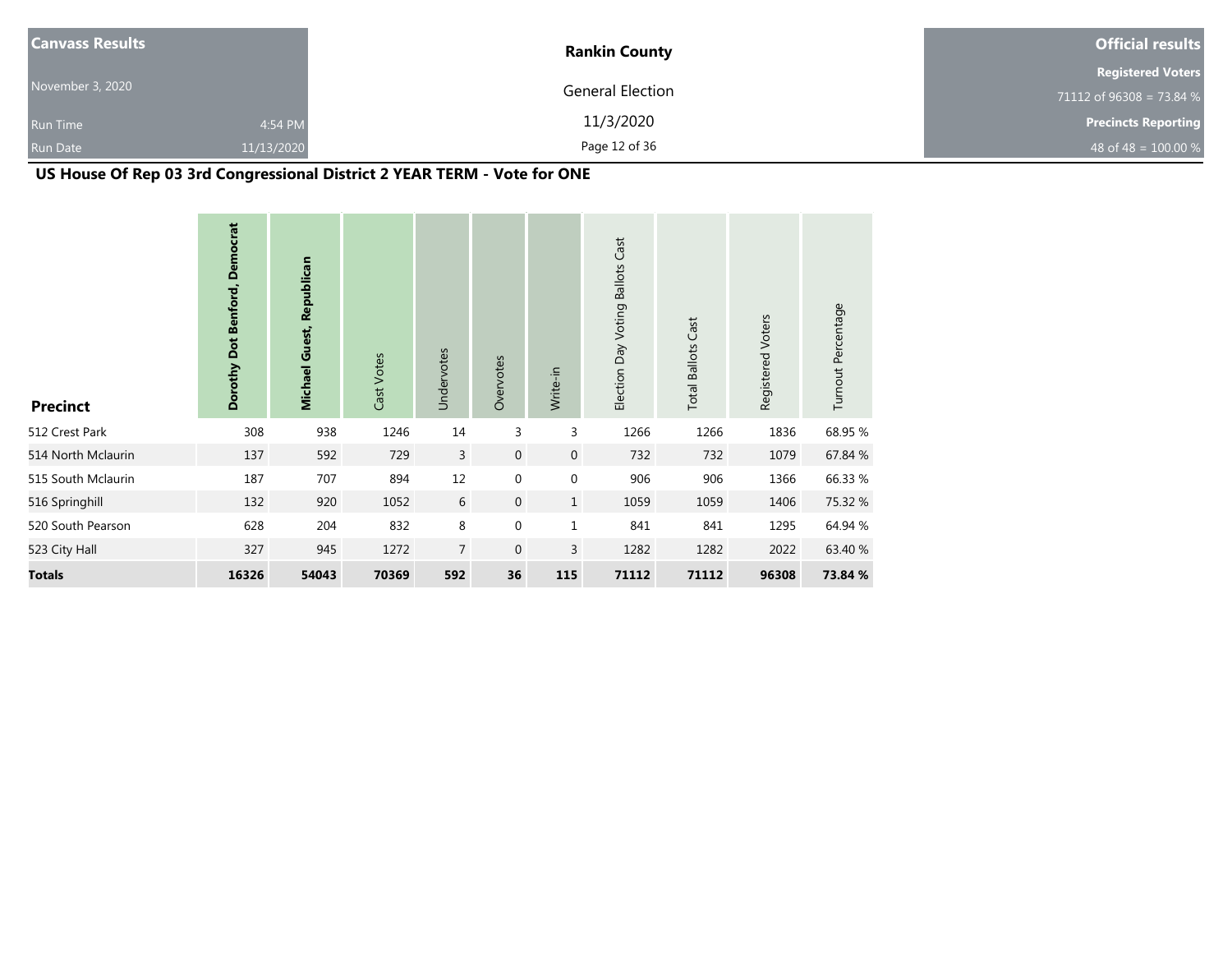| <b>Canvass Results</b> |            | <b>Rankin County</b>    | <b>Official results</b>    |  |  |
|------------------------|------------|-------------------------|----------------------------|--|--|
|                        |            |                         | <b>Registered Voters</b>   |  |  |
| November 3, 2020       |            | <b>General Election</b> | 71112 of 96308 = 73.84 %   |  |  |
| <b>Run Time</b>        | 4:54 PM    | 11/3/2020               | <b>Precincts Reporting</b> |  |  |
| <b>Run Date</b>        | 11/13/2020 | Page 13 of 36           | 48 of 48 = $100.00\%$      |  |  |

# **Central District Supreme Court District 1(Central) Position 1 8 YEAR TERM - Vote for ONE**

| <b>Precinct</b>      | Kenny Griffis, Nonpartisan | Latrice Westbrooks, Nonpartisan | Cast Votes | Undervotes | Overvotes        | Write-in       | Election Day Voting Ballots Cast | <b>Total Ballots Cast</b> | Registered Voters | Turnout Percentage |
|----------------------|----------------------------|---------------------------------|------------|------------|------------------|----------------|----------------------------------|---------------------------|-------------------|--------------------|
| 109 West Pearl       | 627                        | 391                             | 1018       | 52         | $\overline{2}$   | 10             | 1082                             | 1082                      | 1869              | 57.89%             |
| 110 Clear Branch     | 546                        | 137                             | 683        | 38         | $\mathsf{3}$     | 3              | 727                              | 727                       | 1032              | 70.45 %            |
| 111 Cleary           | 1232                       | 170                             | 1402       | 75         | $\mathbf 0$      | 4              | 1481                             | 1481                      | 1963              | 75.45 %            |
| 112 East Steen Creek | 1530                       | 402                             | 1932       | 110        | $1\,$            | $11\,$         | 2054                             | 2054                      | 3027              | 67.86%             |
| 113 Mountain Creek   | 337                        | 77                              | 414        | 18         | $\boldsymbol{0}$ | 3              | 435                              | 435                       | 574               | 75.78 %            |
| 114 North Richland   | 807                        | 294                             | 1101       | 70         | $\overline{2}$   | $\overline{4}$ | 1177                             | 1177                      | 1804              | 65.24 %            |
| 115 South Richland   | 1452                       | 515                             | 1967       | 77         | $1\,$            | 9              | 2054                             | 2054                      | 3276              | 62.70%             |
| 116 Star             | 574                        | 158                             | 732        | 13         | $\boldsymbol{0}$ | 12             | 757                              | 757                       | 1122              | 67.47 %            |
| 118 West Steen Creek | 1261                       | 305                             | 1566       | 91         | $\overline{2}$   | 8              | 1667                             | 1667                      | 2721              | 61.26 %            |
| 119 Briar Hill       | 445                        | 212                             | 657        | 28         | $\mathbf{1}$     | $\overline{4}$ | 690                              | 690                       | 940               | 73.40 %            |
| 209 Grant's Ferry    | 1908                       | 676                             | 2584       | 142        | $\overline{2}$   | 13             | 2741                             | 2741                      | 3613              | 75.86%             |
| 212 Fannin           | 1374                       | 319                             | 1693       | 81         | $\mathbf 0$      | $11\,$         | 1785                             | 1785                      | 2213              | 80.66%             |
| 215 Castlewoods East | 1792                       | 628                             | 2420       | 128        | $\overline{2}$   | 8              | 2558                             | 2558                      | 3367              | 75.97 %            |
| 216 Castlewoods West | 1713                       | 686                             | 2399       | 157        | $\overline{3}$   | 13             | 2572                             | 2572                      | 3526              | 72.94 %            |
| 218 Reservoir East   | 1106                       | 221                             | 1327       | 69         | $\mathbf 1$      | 5              | 1402                             | 1402                      | 1714              | 81.80%             |
| 219 Reservoir West   | 1183                       | 316                             | 1499       | 85         | $\mathbf 0$      | 5              | 1589                             | 1589                      | 2076              | 76.54 %            |
| 220 Northshore       | 1836                       | 340                             | 2176       | 135        | $\mathbf{1}$     | 5              | 2317                             | 2317                      | 2820              | 82.16%             |
| 221 Lakeland         | 648                        | 203                             | 851        | 43         | $\mathbf 0$      | 3              | 897                              | 897                       | 1075              | 83.44 %            |
| 307 Antioch-Mayton   | 390                        | 71                              | 461        | 18         | $\boldsymbol{0}$ | $\mathbf 1$    | 480                              | 480                       | 589               | 81.49 %            |
| 308 Johns            | 439                        | 117                             | 556        | 34         | $\mathbf{1}$     | 0              | 591                              | 591                       | 745               | 79.33 %            |
| 310 Cato             | 696                        | 190                             | 886        | 44         | $\boldsymbol{0}$ | 4              | 934                              | 934                       | 1180              | 79.15 %            |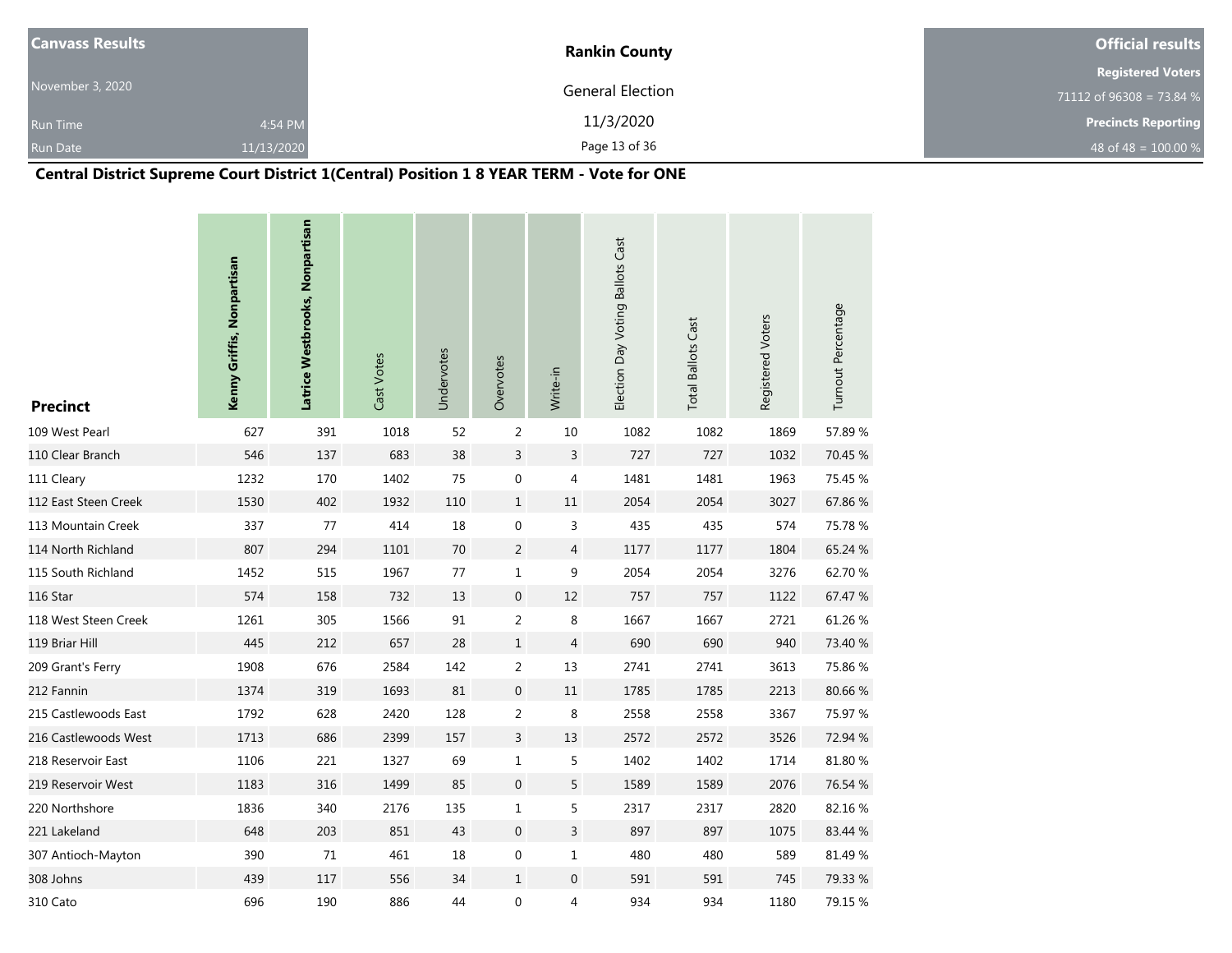| <b>Canvass Results</b> |            | <b>Rankin County</b> | <b>Official results</b>    |  |  |
|------------------------|------------|----------------------|----------------------------|--|--|
|                        |            |                      | <b>Registered Voters</b>   |  |  |
| November 3, 2020       |            | General Election     | 71112 of 96308 = 73.84 %   |  |  |
| <b>Run Time</b>        | 4:54 PM    | 11/3/2020            | <b>Precincts Reporting</b> |  |  |
| <b>Run Date</b>        | 11/13/2020 | Page 14 of 36        | 48 of 48 = $100.00\%$      |  |  |

# **Central District Supreme Court District 1(Central) Position 1 8 YEAR TERM - Vote for ONE**

| <b>Precinct</b>        | Kenny Griffis, Nonpartisan | Latrice Westbrooks, Nonpartisan | Cast Votes | Undervotes | Overvotes        | Write-in       | Election Day Voting Ballots Cast | <b>Total Ballots Cast</b> | Registered Voters | Turnout Percentage |
|------------------------|----------------------------|---------------------------------|------------|------------|------------------|----------------|----------------------------------|---------------------------|-------------------|--------------------|
| 312 Dry Creek          | 675                        | 478                             | 1153       | 66         | $\overline{2}$   | 4              | 1225                             | 1225                      | 1743              | 70.28 %            |
| 318 Puckett            | 467                        | 112                             | 579        | 28         | $1\,$            | $\mathbf{1}$   | 609                              | 609                       | 716               | 85.06%             |
| 321 South Brandon      | 673                        | 104                             | 777        | 57         | $\boldsymbol{0}$ | 5              | 839                              | 839                       | 1173              | 71.53 %            |
| 323 Greenfield         | 1438                       | 849                             | 2287       | 112        | $\mathbf 1$      | $11\,$         | 2411                             | 2411                      | 3379              | 71.35 %            |
| 324 Brandon Central    | 1203                       | 296                             | 1499       | 79         | $\mathbf 0$      | $\mathbf{1}$   | 1579                             | 1579                      | 1910              | 82.67%             |
| 325 Highlands P Farms  | 1019                       | 678                             | 1697       | 96         | $\mathbf{1}$     | 12             | 1806                             | 1806                      | 2528              | 71.44 %            |
| 329 Brandon City Hall  | 2839                       | 1177                            | 4016       | 180        | $\overline{3}$   | 22             | 4221                             | 4221                      | 5470              | 77.17 %            |
| 407 Pisgah             | 608                        | 211                             | 819        | 39         | $\mathbf 1$      | $\mathbf{1}$   | 860                              | 860                       | 1115              | 77.13 %            |
| 408 Oakdale            | 1884                       | 598                             | 2482       | 120        | $\overline{2}$   | 12             | 2616                             | 2616                      | 3397              | 77.01 %            |
| 409 Shiloh             | 216                        | 74                              | 290        | 11         | $\boldsymbol{0}$ | $\mathbf{1}$   | 302                              | 302                       | 348               | 86.78%             |
| 410 Crossroads         | 489                        | 66                              | 555        | 27         | $\mathbf 0$      | $\mathbf{1}$   | 583                              | 583                       | 668               | 87.28%             |
| 411 Leesburg           | 595                        | 58                              | 653        | 31         | $\mathbf 0$      | 2              | 686                              | 686                       | 796               | 86.18%             |
| 412 North Brandon      | 1552                       | 604                             | 2156       | 128        | $\mathbf 0$      | 17             | 2301                             | 2301                      | 2693              | 85.44 %            |
| 413 East Crossgates    | 2024                       | 461                             | 2485       | 155        | 3                | 17             | 2660                             | 2660                      | 3163              | 84.10%             |
| 414 Pelahatchie        | 1170                       | 338                             | 1508       | 78         | $\overline{3}$   | 9              | 1598                             | 1598                      | 2104              | 75.95 %            |
| 418 West Crossgates    | 1175                       | 280                             | 1455       | 105        | $\overline{2}$   | 9              | 1571                             | 1571                      | 2478              | 63.40 %            |
| 419 Northeast Brandon  | 1773                       | 506                             | 2279       | 97         | $\overline{2}$   | 6              | 2384                             | 2384                      | 2749              | 86.72%             |
| 506 Flowood Library    | 1512                       | 548                             | 2060       | 120        | $\overline{2}$   | 3              | 2185                             | 2185                      | 2996              | 72.93 %            |
| 508 Eldorado           | 1248                       | 415                             | 1663       | 111        | $\overline{3}$   | $\overline{7}$ | 1784                             | 1784                      | 2440              | 73.11 %            |
| 509 Liberty            | 1461                       | 504                             | 1965       | 105        | $\mathbf{1}$     | 8              | 2079                             | 2079                      | 3121              | 66.61%             |
| 510 Cunningham Heights | 489                        | 208                             | 697        | 33         | $\mathbf{0}$     | $\overline{7}$ | 737                              | 737                       | 1071              | 68.81 %            |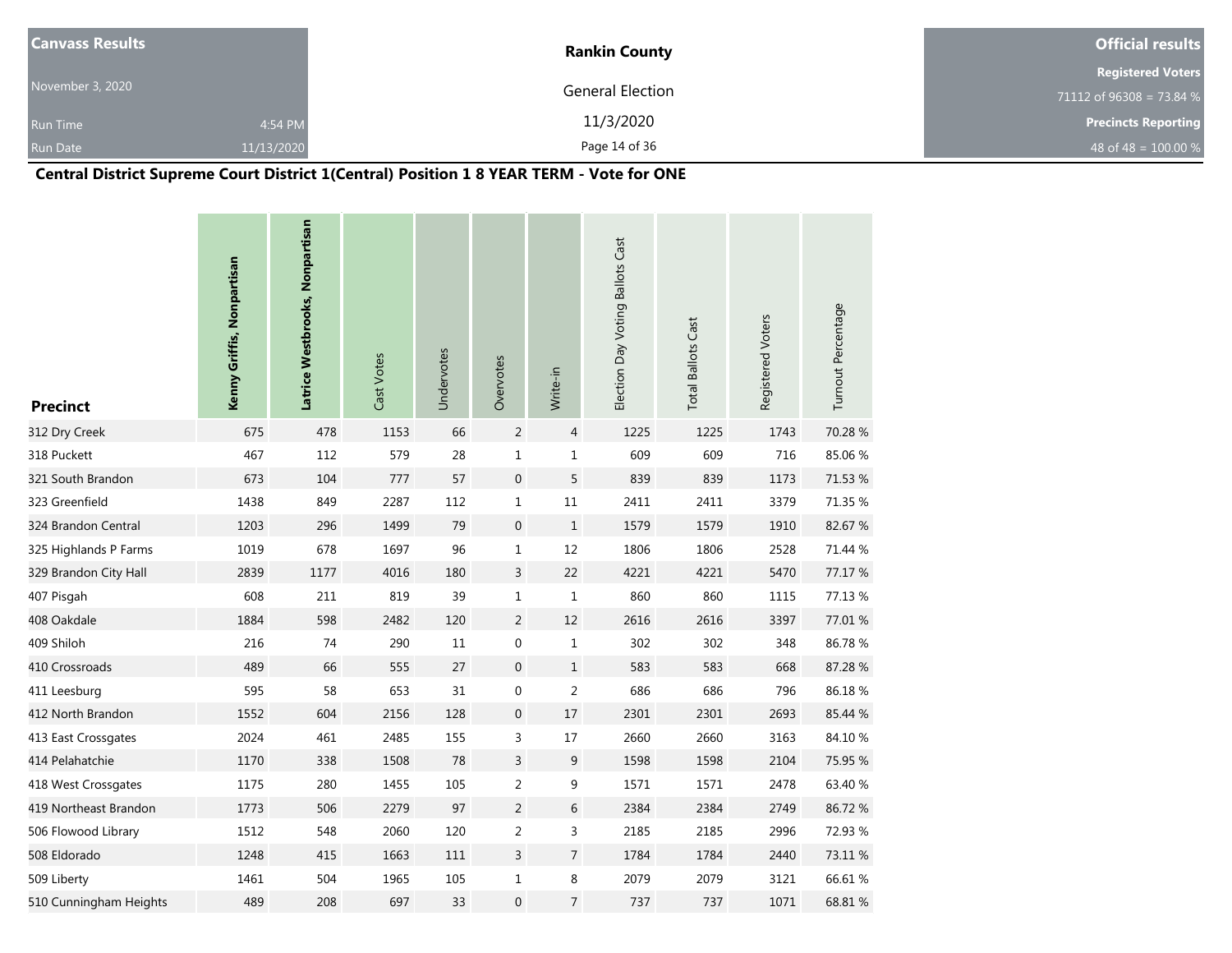| <b>Canvass Results</b> |            | <b>Rankin County</b> | <b>Official results</b>    |  |  |
|------------------------|------------|----------------------|----------------------------|--|--|
|                        |            |                      | <b>Registered Voters</b>   |  |  |
| November 3, 2020       |            | General Election     | 71112 of 96308 = 73.84 %   |  |  |
| <b>Run Time</b>        | 4:54 PM    | 11/3/2020            | <b>Precincts Reporting</b> |  |  |
| <b>Run Date</b>        | 11/13/2020 | Page 15 of 36        | 48 of 48 = $100.00\%$      |  |  |

# **Central District Supreme Court District 1(Central) Position 1 8 YEAR TERM - Vote for ONE**

| <b>Precinct</b>    | Kenny Griffis, Nonpartisan | Latrice Westbrooks, Nonpartisan | Cast Votes | Undervotes | Overvotes      | Write-in       | Election Day Voting Ballots Cast | <b>Total Ballots Cast</b> | Registered Voters | Turnout Percentage |
|--------------------|----------------------------|---------------------------------|------------|------------|----------------|----------------|----------------------------------|---------------------------|-------------------|--------------------|
| 512 Crest Park     | 863                        | 336                             | 1199       | 58         | 2              | $\overline{7}$ | 1266                             | 1266                      | 1836              | 68.95 %            |
| 514 North Mclaurin | 559                        | 145                             | 704        | 24         | $\mathbf 0$    | $\overline{4}$ | 732                              | 732                       | 1079              | 67.84 %            |
| 515 South Mclaurin | 628                        | 220                             | 848        | 50         | $\mathbf 0$    | 8              | 906                              | 906                       | 1366              | 66.33 %            |
| 516 Springhill     | 851                        | 150                             | 1001       | 54         | $\mathbf{1}$   | $\overline{3}$ | 1059                             | 1059                      | 1406              | 75.32 %            |
| 520 South Pearson  | 187                        | 608                             | 795        | 43         | $\mathbf 1$    | 2              | 841                              | 841                       | 1295              | 64.94 %            |
| 523 City Hall      | 881                        | 333                             | 1214       | 58         | $\overline{4}$ | 6              | 1282                             | 1282                      | 2022              | 63.40 %            |
| <b>Totals</b>      | 50375                      | 16785                           | 67160      | 3573       | 57             | 322            | 71112                            | 71112                     | 96308             | 73.84 %            |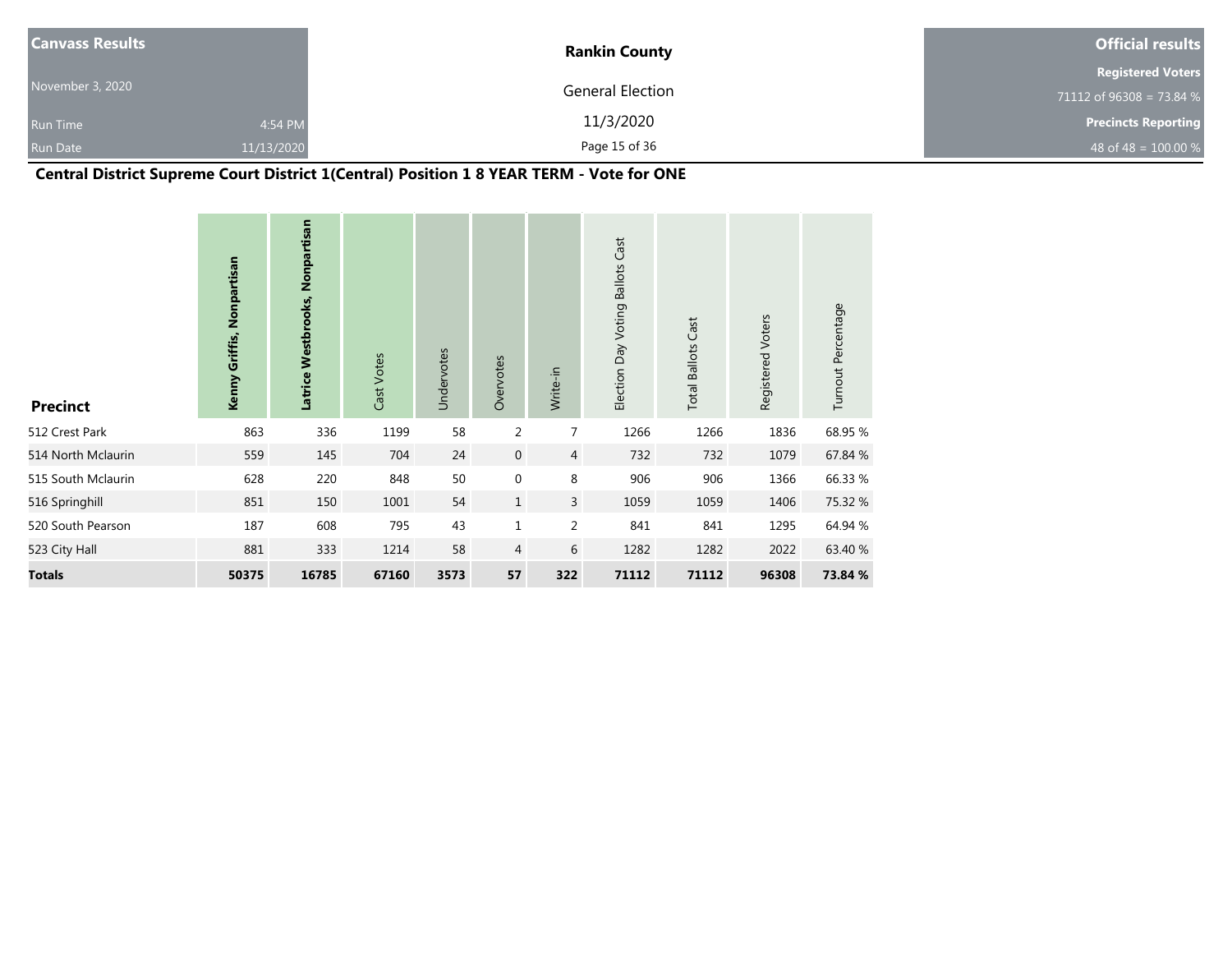| <b>Canvass Results</b> |            | <b>Rankin County</b>    | <b>Official results</b>    |  |  |
|------------------------|------------|-------------------------|----------------------------|--|--|
|                        |            |                         | <b>Registered Voters</b>   |  |  |
| November 3, 2020       |            | <b>General Election</b> | 71112 of 96308 = 73.84 %   |  |  |
| <b>Run Time</b>        | 4:54 PM    | 11/3/2020               | <b>Precincts Reporting</b> |  |  |
| <b>Run Date</b>        | 11/13/2020 | Page 16 of 36           | 48 of 48 = $100.00\%$      |  |  |

# **Central District Supreme Court District 1(Central) Position 2 8 YEAR TERM - Vote for ONE**

| <b>Precinct</b>      | Leslie D. King, Nonpartisan | Cast Votes | Undervotes | Overvotes        | Write-in       | Election Day Voting Ballots Cast | <b>Total Ballots Cast</b> | Registered Voters | Turnout Percentage |
|----------------------|-----------------------------|------------|------------|------------------|----------------|----------------------------------|---------------------------|-------------------|--------------------|
| 109 West Pearl       | 881                         | 881        | 174        | $\mathbf 1$      | 26             | 1082                             | 1082                      | 1869              | 57.89%             |
| 110 Clear Branch     | 586                         | 586        | 132        | $\,1\,$          | 8              | 727                              | 727                       | 1032              | 70.45 %            |
| 111 Cleary           | 1196                        | 1196       | 262        | $\mathbf 1$      | 22             | 1481                             | 1481                      | 1963              | 75.45 %            |
| 112 East Steen Creek | 1698                        | 1698       | 313        | $\overline{2}$   | 41             | 2054                             | 2054                      | 3027              | 67.86%             |
| 113 Mountain Creek   | 360                         | 360        | 66         | $\mathbf 1$      | 8              | 435                              | 435                       | 574               | 75.78 %            |
| 114 North Richland   | 956                         | 956        | 201        | $\boldsymbol{0}$ | 20             | 1177                             | 1177                      | 1804              | 65.24 %            |
| 115 South Richland   | 1720                        | 1720       | 301        | $\boldsymbol{0}$ | 33             | 2054                             | 2054                      | 3276              | 62.70%             |
| 116 Star             | 699                         | 699        | 23         | $\boldsymbol{0}$ | 35             | 757                              | 757                       | 1122              | 67.47 %            |
| 118 West Steen Creek | 1369                        | 1369       | 268        | $\pmb{0}$        | 30             | 1667                             | 1667                      | 2721              | 61.26%             |
| 119 Briar Hill       | 551                         | 551        | 120        | $\boldsymbol{0}$ | 19             | 690                              | 690                       | 940               | 73.40 %            |
| 209 Grant's Ferry    | 2296                        | 2296       | 398        | 2                | 45             | 2741                             | 2741                      | 3613              | 75.86%             |
| 212 Fannin           | 1482                        | 1482       | 284        | $\boldsymbol{0}$ | 19             | 1785                             | 1785                      | 2213              | 80.66%             |
| 215 Castlewoods East | 2134                        | 2134       | 379        | $\boldsymbol{0}$ | 45             | 2558                             | 2558                      | 3367              | 75.97 %            |
| 216 Castlewoods West | 2103                        | 2103       | 432        | $\mathbf 1$      | 36             | 2572                             | 2572                      | 3526              | 72.94 %            |
| 218 Reservoir East   | 1159                        | 1159       | 226        | $\pmb{0}$        | 17             | 1402                             | 1402                      | 1714              | 81.80 %            |
| 219 Reservoir West   | 1266                        | 1266       | 293        | $\boldsymbol{0}$ | 30             | 1589                             | 1589                      | 2076              | 76.54 %            |
| 220 Northshore       | 1865                        | 1865       | 416        | $\mathbf{1}$     | 35             | 2317                             | 2317                      | 2820              | 82.16%             |
| 221 Lakeland         | 746                         | 746        | 135        | $\mathbf 1$      | 15             | 897                              | 897                       | 1075              | 83.44 %            |
| 307 Antioch-Mayton   | 419                         | 419        | 50         | $\pmb{0}$        | 11             | 480                              | 480                       | 589               | 81.49%             |
| 308 Johns            | 490                         | 490        | 97         | $\boldsymbol{0}$ | $\overline{4}$ | 591                              | 591                       | 745               | 79.33 %            |
| 310 Cato             | 782                         | 782        | 142        | $\boldsymbol{0}$ | 10             | 934                              | 934                       | 1180              | 79.15 %            |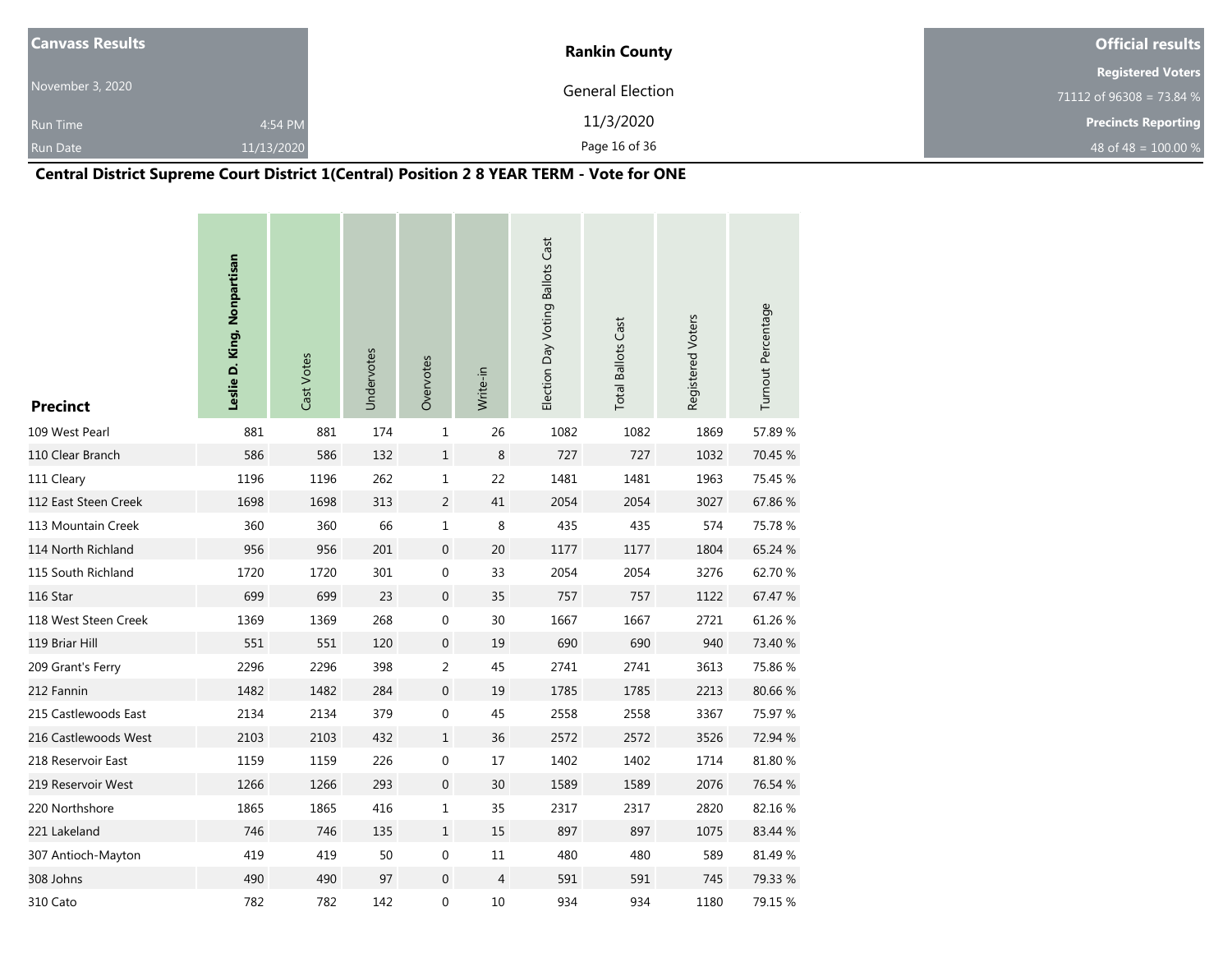| <b>Canvass Results</b> |            | <b>Rankin County</b>    | <b>Official results</b>    |  |  |
|------------------------|------------|-------------------------|----------------------------|--|--|
|                        |            |                         | <b>Registered Voters</b>   |  |  |
| November 3, 2020       |            | <b>General Election</b> | 71112 of 96308 = 73.84 $%$ |  |  |
| <b>Run Time</b>        | 4:54 PM    | 11/3/2020               | <b>Precincts Reporting</b> |  |  |
| <b>Run Date</b>        | 11/13/2020 | Page 17 of 36           | 48 of 48 = $100.00\%$      |  |  |

# **Central District Supreme Court District 1(Central) Position 2 8 YEAR TERM - Vote for ONE**

| <b>Precinct</b>        | Leslie D. King, Nonpartisan | Cast Votes | Undervotes | Overvotes        | Write-in       | Election Day Voting Ballots Cast | <b>Total Ballots Cast</b> | Registered Voters | Turnout Percentage |
|------------------------|-----------------------------|------------|------------|------------------|----------------|----------------------------------|---------------------------|-------------------|--------------------|
| 312 Dry Creek          | 937                         | 937        | 271        | $\mathbf 0$      | 17             | 1225                             | 1225                      | 1743              | 70.28 %            |
| 318 Puckett            | 492                         | 492        | 110        | $\boldsymbol{0}$ | $\overline{7}$ | 609                              | 609                       | 716               | 85.06%             |
| 321 South Brandon      | 685                         | 685        | 137        | $\mathbf{1}$     | 16             | 839                              | 839                       | 1173              | 71.53 %            |
| 323 Greenfield         | 2044                        | 2044       | 317        | $\overline{2}$   | 48             | 2411                             | 2411                      | 3379              | 71.35 %            |
| 324 Brandon Central    | 1326                        | 1326       | 242        | $\boldsymbol{0}$ | 11             | 1579                             | 1579                      | 1910              | 82.67%             |
| 325 Highlands P Farms  | 1491                        | 1491       | 281        | $\boldsymbol{0}$ | 34             | 1806                             | 1806                      | 2528              | 71.44 %            |
| 329 Brandon City Hall  | 3640                        | 3640       | 501        | $\overline{3}$   | 77             | 4221                             | 4221                      | 5470              | 77.17 %            |
| 407 Pisgah             | 713                         | 713        | 134        | $\boldsymbol{0}$ | 13             | 860                              | 860                       | 1115              | 77.13 %            |
| 408 Oakdale            | 2211                        | 2211       | 365        | $\boldsymbol{0}$ | 40             | 2616                             | 2616                      | 3397              | 77.01%             |
| 409 Shiloh             | 254                         | 254        | 39         | $\mathbf 1$      | 8              | 302                              | 302                       | 348               | 86.78%             |
| 410 Crossroads         | 484                         | 484        | 86         | $\mathbf{1}$     | 12             | 583                              | 583                       | 668               | 87.28 %            |
| 411 Leesburg           | 590                         | 590        | 83         | 0                | 13             | 686                              | 686                       | 796               | 86.18%             |
| 412 North Brandon      | 1916                        | 1916       | 341        | $\boldsymbol{0}$ | 44             | 2301                             | 2301                      | 2693              | 85.44 %            |
| 413 East Crossgates    | 2198                        | 2198       | 418        | $\mathbf{1}$     | 43             | 2660                             | 2660                      | 3163              | 84.10%             |
| 414 Pelahatchie        | 1299                        | 1299       | 264        | $\boldsymbol{0}$ | 35             | 1598                             | 1598                      | 2104              | 75.95 %            |
| 418 West Crossgates    | 1261                        | 1261       | 289        | 0                | 21             | 1571                             | 1571                      | 2478              | 63.40 %            |
| 419 Northeast Brandon  | 1994                        | 1994       | 355        | $\mathbf{1}$     | 34             | 2384                             | 2384                      | 2749              | 86.72%             |
| 506 Flowood Library    | 1814                        | 1814       | 327        | 0                | 44             | 2185                             | 2185                      | 2996              | 72.93 %            |
| 508 Eldorado           | 1430                        | 1430       | 325        | $\mathbf{1}$     | 28             | 1784                             | 1784                      | 2440              | 73.11 %            |
| 509 Liberty            | 1733                        | 1733       | 307        | $\overline{2}$   | 37             | 2079                             | 2079                      | 3121              | 66.61%             |
| 510 Cunningham Heights | 616                         | 616        | 110        | 0                | 11             | 737                              | 737                       | 1071              | 68.81 %            |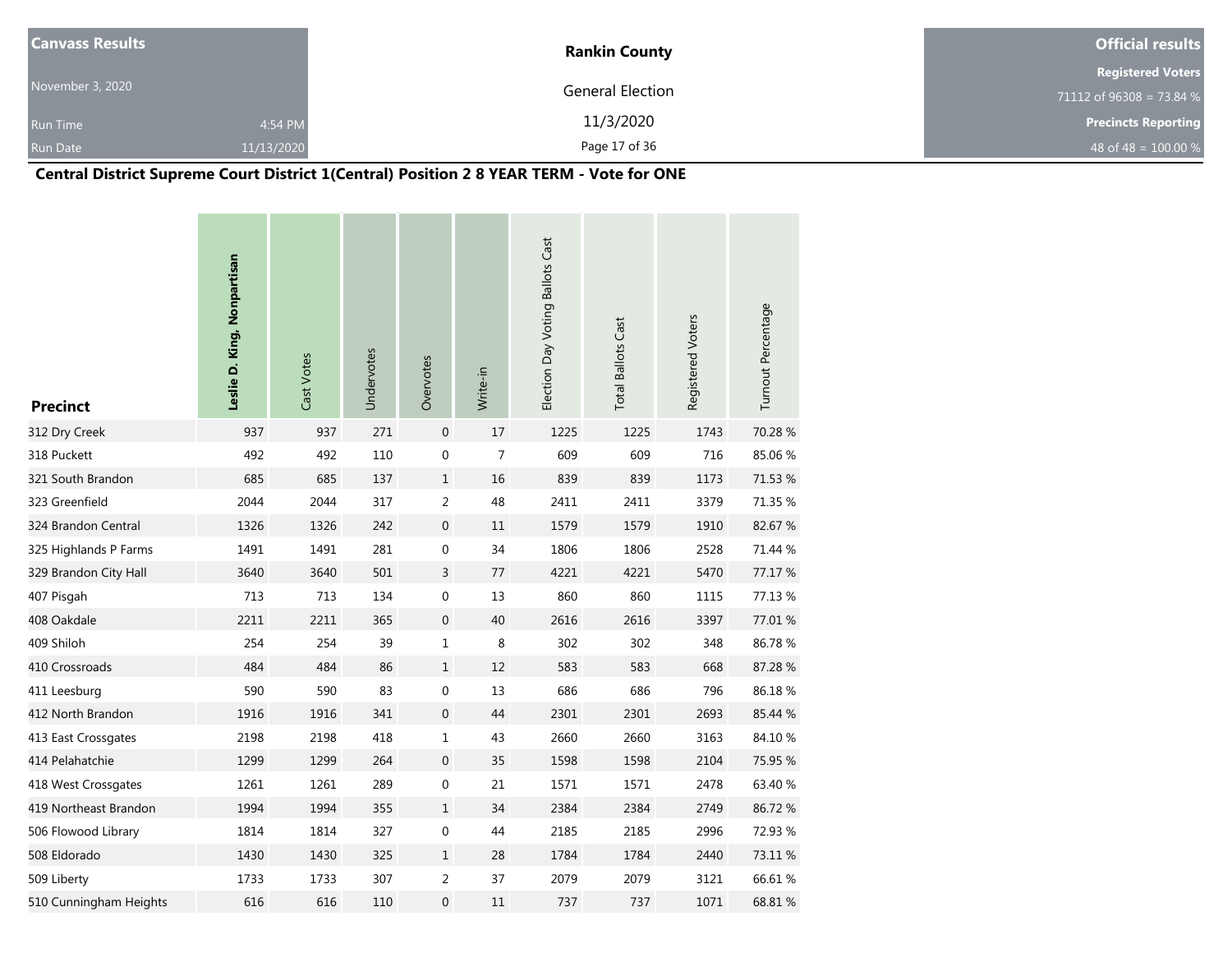| <b>Canvass Results</b> |            | <b>Rankin County</b>    | <b>Official results</b>    |  |  |
|------------------------|------------|-------------------------|----------------------------|--|--|
|                        |            |                         | <b>Registered Voters</b>   |  |  |
| November 3, 2020       |            | <b>General Election</b> | 71112 of 96308 = 73.84 $%$ |  |  |
| <b>Run Time</b>        | 4:54 PM    | 11/3/2020               | <b>Precincts Reporting</b> |  |  |
| <b>Run Date</b>        | 11/13/2020 | Page 18 of 36           | 48 of 48 = $100.00\%$      |  |  |

# **Central District Supreme Court District 1(Central) Position 2 8 YEAR TERM - Vote for ONE**

| <b>Precinct</b>    | Leslie D. King, Nonpartisan | Cast Votes | Undervotes | Overvotes      | Write-in | Election Day Voting Ballots Cast | <b>Total Ballots Cast</b> | Registered Voters | Turnout Percentage |
|--------------------|-----------------------------|------------|------------|----------------|----------|----------------------------------|---------------------------|-------------------|--------------------|
| 512 Crest Park     | 1062                        | 1062       | 185        | $\mathbf 1$    | 18       | 1266                             | 1266                      | 1836              | 68.95 %            |
| 514 North Mclaurin | 623                         | 623        | 97         | $\mathbf 0$    | 12       | 732                              | 732                       | 1079              | 67.84 %            |
| 515 South Mclaurin | 760                         | 760        | 128        | 1              | 17       | 906                              | 906                       | 1366              | 66.33 %            |
| 516 Springhill     | 850                         | 850        | 194        | $\mathbf{1}$   | 14       | 1059                             | 1059                      | 1406              | 75.32 %            |
| 520 South Pearson  | 649                         | 649        | 155        | $\mathbf 1$    | 36       | 841                              | 841                       | 1295              | 64.94 %            |
| 523 City Hall      | 1093                        | 1093       | 168        | $\overline{2}$ | 19       | 1282                             | 1282                      | 2022              | 63.40 %            |
| <b>Totals</b>      | 58923                       | 58923      | 10941      | 30             | 1218     | 71112                            | 71112                     | 96308             | 73.84 %            |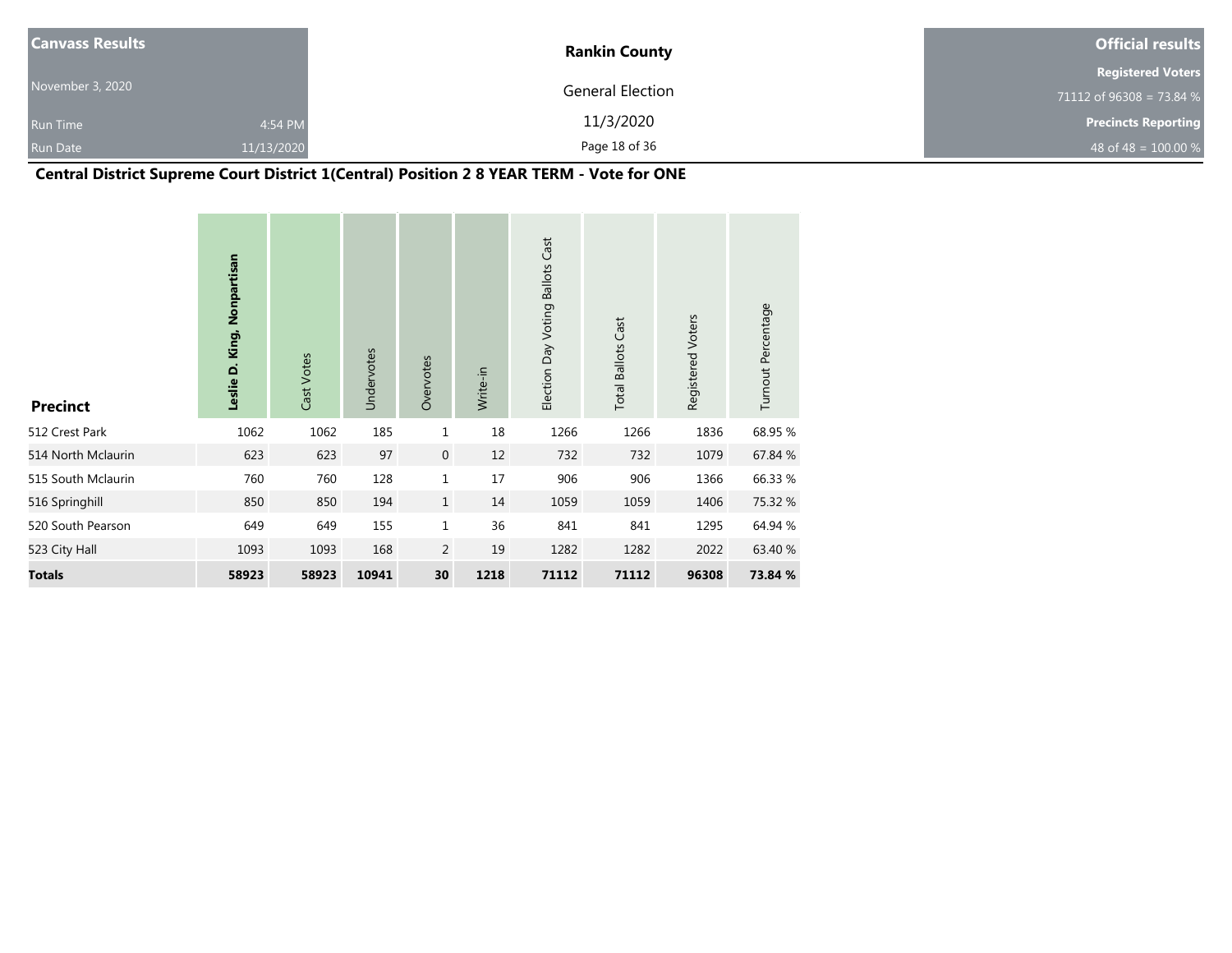| <b>Canvass Results</b> |            | <b>Rankin County</b> | <b>Official results</b>    |
|------------------------|------------|----------------------|----------------------------|
|                        |            |                      | <b>Registered Voters</b>   |
| November 3, 2020       |            | General Election     | 71112 of 96308 = 73.84 $%$ |
| <b>Run Time</b>        | 4:54 PM    | 11/3/2020            | <b>Precincts Reporting</b> |
| <b>Run Date</b>        | 11/13/2020 | Page 19 of 36        | 48 of 48 = $100.00\%$      |

#### **Election Commissioner District 1 District 01 4 YEAR TERM - Vote for ONE**

| <b>Precinct</b>      | Dena Boggan, Republican | Kelly Goff Wedgeworth,<br>Republican | Cast Votes | Undervotes | Overvotes        | Write-in | Election Day Voting Ballots Cast | <b>Total Ballots Cast</b> | Registered Voters | Turnout Percentage |
|----------------------|-------------------------|--------------------------------------|------------|------------|------------------|----------|----------------------------------|---------------------------|-------------------|--------------------|
| 109 West Pearl       | 438                     | 453                                  | 891        | 156        | 1                | 34       | 1082                             | 1082                      | 1869              | 57.89%             |
| 110 Clear Branch     | 197                     | 438                                  | 635        | 84         | 4                | 4        | 727                              | 727                       | 1032              | 70.45 %            |
| 111 Cleary           | 420                     | 911                                  | 1331       | 127        | 6                | 17       | 1481                             | 1481                      | 1963              | 75.45 %            |
| 112 East Steen Creek | 658                     | 1182                                 | 1840       | 185        | 6                | 23       | 2054                             | 2054                      | 3027              | 67.86%             |
| 113 Mountain Creek   | 136                     | 265                                  | 401        | 28         | $\boldsymbol{0}$ | 6        | 435                              | 435                       | 574               | 75.78 %            |
| 114 North Richland   | 323                     | 706                                  | 1029       | 122        | 5                | 21       | 1177                             | 1177                      | 1804              | 65.24 %            |
| 115 South Richland   | 556                     | 1291                                 | 1847       | 166        | 5                | 36       | 2054                             | 2054                      | 3276              | 62.70 %            |
| 116 Star             | 327                     | 381                                  | 708        | 12         | $\overline{2}$   | 35       | 757                              | 757                       | 1122              | 67.47 %            |
| 118 West Steen Creek | 572                     | 924                                  | 1496       | 143        | 6                | 22       | 1667                             | 1667                      | 2721              | 61.26 %            |
| 119 Briar Hill       | 239                     | 346                                  | 585        | 85         | $\mathbf{1}$     | 19       | 690                              | 690                       | 940               | 73.40 %            |
| <b>Totals</b>        | 3866                    | 6897                                 | 10763      | 1108       | 36               | 217      | 12124                            | 12124                     | 18328             | 66.15 %            |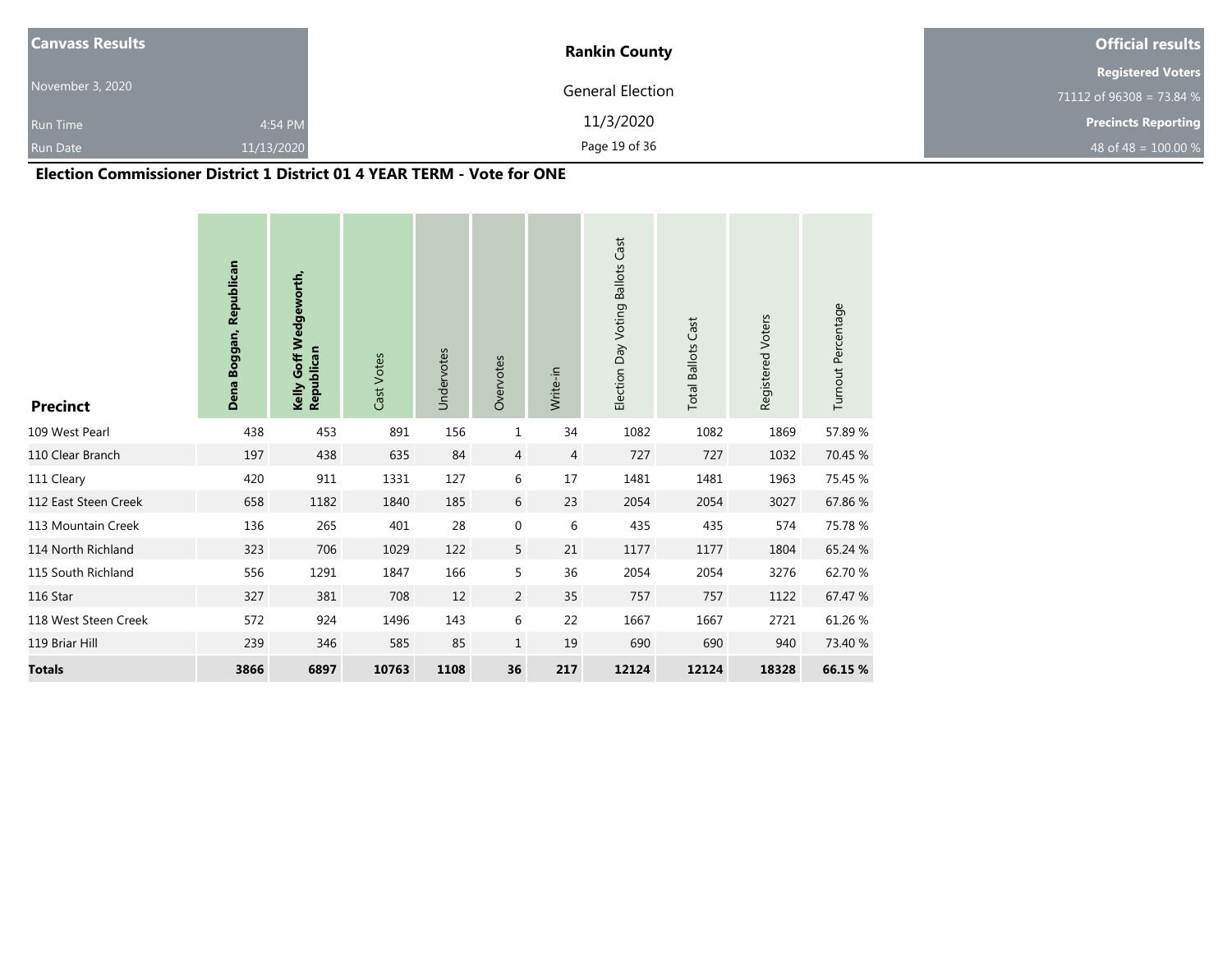| <b>Canvass Results</b> |            | <b>Rankin County</b> | <b>Official results</b>    |
|------------------------|------------|----------------------|----------------------------|
|                        |            |                      | <b>Registered Voters</b>   |
| November 3, 2020       |            | General Election     | 71112 of 96308 = 73.84 $%$ |
| <b>Run Time</b>        | 4:54 PM    | 11/3/2020            | <b>Precincts Reporting</b> |
| <b>Run Date</b>        | 11/13/2020 | Page 20 of 36        | 48 of 48 = $100.00\%$      |

#### **Election Commissioner District 2 District 02 3 YEAR TERM - Vote for ONE**

| <b>Precinct</b>      | Paul Holley, Republican | David Joseph, Republican | Cast Votes | Undervotes | Overvotes        | Write-in | Election Day Voting Ballots Cast | <b>Total Ballots Cast</b> | Registered Voters | Turnout Percentage |
|----------------------|-------------------------|--------------------------|------------|------------|------------------|----------|----------------------------------|---------------------------|-------------------|--------------------|
| 209 Grant's Ferry    | 1528                    | 867                      | 2395       | 292        | 3                | 51       | 2741                             | 2741                      | 3613              | 75.86%             |
| 212 Fannin           | 1083                    | 480                      | 1563       | 186        | 4                | 32       | 1785                             | 1785                      | 2213              | 80.66 %            |
| 215 Castlewoods East | 1331                    | 889                      | 2220       | 294        | $\mathbf{0}$     | 44       | 2558                             | 2558                      | 3367              | 75.97 %            |
| 216 Castlewoods West | 1216                    | 921                      | 2137       | 367        | 2                | 66       | 2572                             | 2572                      | 3526              | 72.94 %            |
| 218 Reservoir East   | 762                     | 501                      | 1263       | 126        | 0                | 13       | 1402                             | 1402                      | 1714              | 81.80 %            |
| 219 Reservoir West   | 815                     | 568                      | 1383       | 183        | $\mathbf{1}$     | 22       | 1589                             | 1589                      | 2076              | 76.54 %            |
| 220 Northshore       | 1319                    | 703                      | 2022       | 273        | $\overline{2}$   | 20       | 2317                             | 2317                      | 2820              | 82.16%             |
| 221 Lakeland         | 472                     | 296                      | 768        | 115        | $\mathbf{0}$     | 14       | 897                              | 897                       | 1075              | 83.44 %            |
| 407 Pisgah           | 118                     | 77                       | 195        | 22         | $\boldsymbol{0}$ | 0        | 217                              | 217                       | 312               | 69.55 %            |
| <b>Totals</b>        | 8644                    | 5302                     | 13946      | 1858       | 12               | 262      | 16078                            | 16078                     | 20716             | 77.61%             |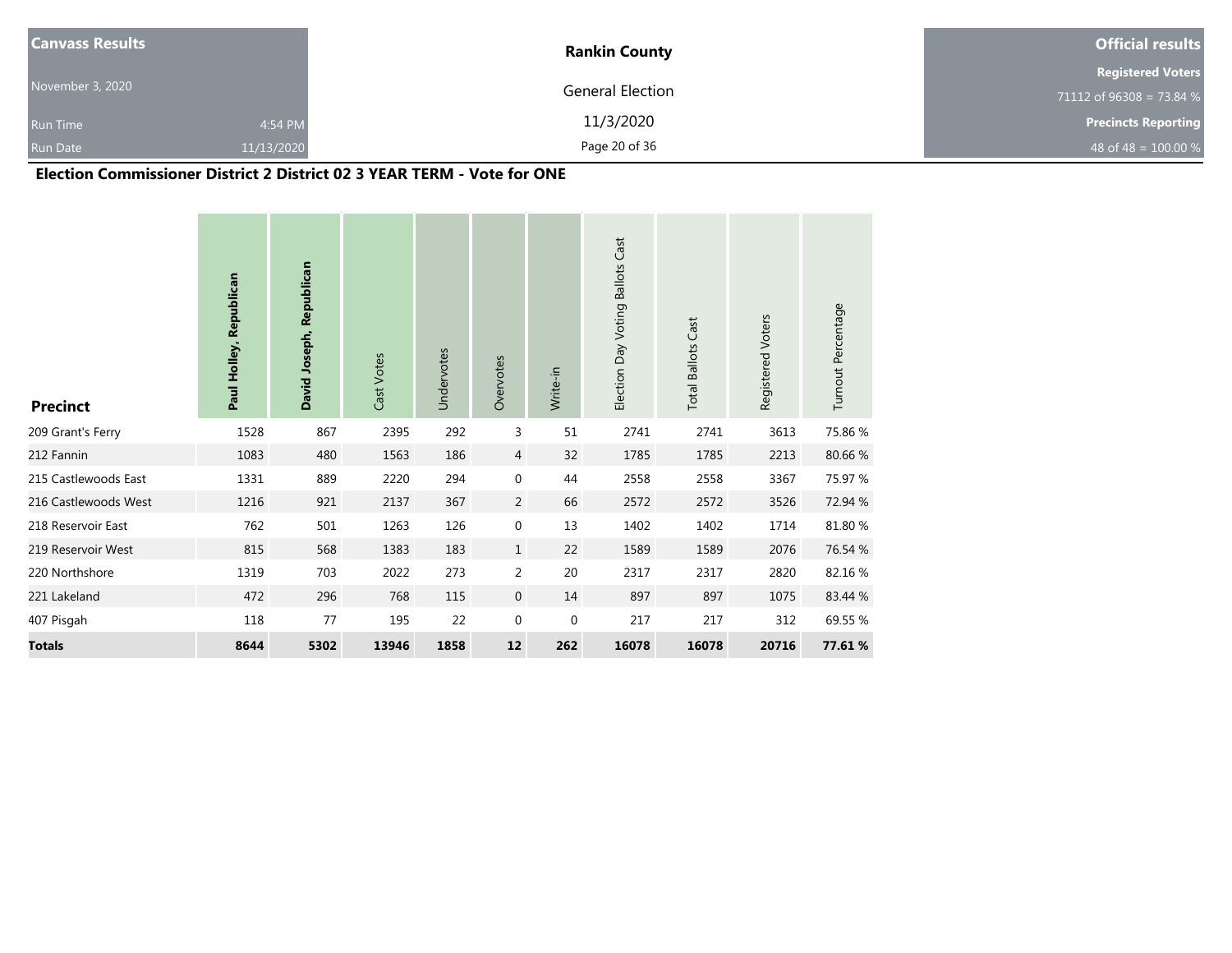| <b>Canvass Results</b> |            | <b>Rankin County</b> | <b>Official results</b>    |  |  |
|------------------------|------------|----------------------|----------------------------|--|--|
|                        |            |                      | <b>Registered Voters</b>   |  |  |
| November 3, 2020       |            | General Election     | 71112 of $96308 = 73.84$ % |  |  |
| <b>Run Time</b>        | 4:54 PM    | 11/3/2020            | <b>Precincts Reporting</b> |  |  |
| <b>Run Date</b>        | 11/13/2020 | Page 21 of 36        | 48 of 48 = $100.00 %$      |  |  |

#### **Election Commissioner District 3 District 03 4 YEAR TERM - Vote for ONE**

| <b>Precinct</b>       | Tonya Duke Rivers, Nonpartisan | Cast Votes | Undervotes | Overvotes        | Write-in       | Election Day Voting Ballots Cast | <b>Total Ballots Cast</b> | Registered Voters | Turnout Percentage |
|-----------------------|--------------------------------|------------|------------|------------------|----------------|----------------------------------|---------------------------|-------------------|--------------------|
| 307 Antioch-Mayton    | 425                            | 425        | 45         | 1                | 9              | 480                              | 480                       | 589               | 81.49 %            |
| 308 Johns             | 501                            | 501        | 84         | $\mathbf{0}$     | 6              | 591                              | 591                       | 745               | 79.33 %            |
| 310 Cato              | 799                            | 799        | 128        | $\mathbf 0$      | $\overline{7}$ | 934                              | 934                       | 1180              | 79.15 %            |
| 312 Dry Creek         | 925                            | 925        | 282        | 3                | 15             | 1225                             | 1225                      | 1743              | 70.28 %            |
| 318 Puckett           | 504                            | 504        | 99         | 1                | 5              | 609                              | 609                       | 716               | 85.06%             |
| 321 South Brandon     | 692                            | 692        | 128        | $\mathbf{1}$     | 18             | 839                              | 839                       | 1173              | 71.53 %            |
| 323 Greenfield        | 2059                           | 2059       | 313        | 1                | 38             | 2411                             | 2411                      | 3379              | 71.35 %            |
| 324 Brandon Central   | 1330                           | 1330       | 234        | $\mathbf{0}$     | 15             | 1579                             | 1579                      | 1910              | 82.67 %            |
| 325 Highlands P Farms | 1474                           | 1474       | 296        | $\boldsymbol{0}$ | 36             | 1806                             | 1806                      | 2528              | 71.44 %            |
| 329 Brandon City Hall | 3645                           | 3645       | 509        | 3                | 64             | 4221                             | 4221                      | 5470              | 77.17 %            |
| <b>Totals</b>         | 12354                          | 12354      | 2118       | 10               | 213            | 14695                            | 14695                     | 19433             | 75.62 %            |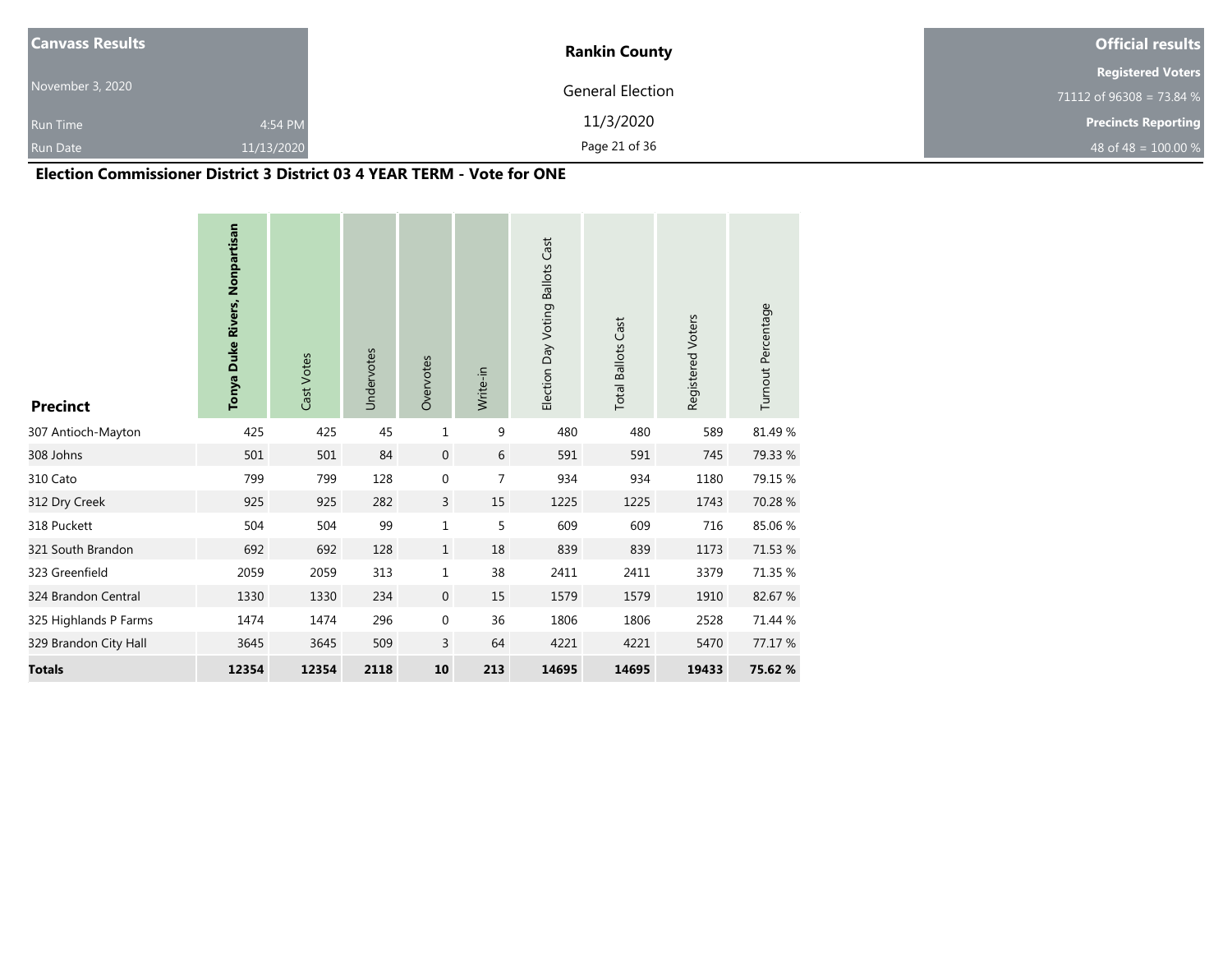| <b>Canvass Results</b> |            | <b>Rankin County</b> | <b>Official results</b>    |  |  |
|------------------------|------------|----------------------|----------------------------|--|--|
|                        |            |                      | <b>Registered Voters</b>   |  |  |
| November 3, 2020       |            | General Election     | 71112 of $96308 = 73.84$ % |  |  |
| <b>Run Time</b>        | 4:54 PM    | 11/3/2020            | <b>Precincts Reporting</b> |  |  |
| <b>Run Date</b>        | 11/13/2020 | Page 22 of 36        | 48 of 48 = $100.00\%$      |  |  |

#### **Election Commissioner District 4 District 04 3 YEAR TERM - Vote for ONE**

| <b>Precinct</b>       | <b>Michael Chandler, Republican</b> | Leigh Poole Warren, Republican | Cast Votes | Undervotes | Overvotes        | Write-in       | Election Day Voting Ballots Cast | <b>Total Ballots Cast</b> | Registered Voters | Turnout Percentage |
|-----------------------|-------------------------------------|--------------------------------|------------|------------|------------------|----------------|----------------------------------|---------------------------|-------------------|--------------------|
| 407 Pisgah            | 396                                 | 140                            | 536        | 90         | $\boldsymbol{0}$ | 17             | 643                              | 643                       | 803               | 80.07 %            |
| 408 Oakdale           | 1429                                | 820                            | 2249       | 313        | $\overline{0}$   | 54             | 2616                             | 2616                      | 3397              | 77.01 %            |
| 409 Shiloh            | 80                                  | 189                            | 269        | 27         | $\boldsymbol{0}$ | 6              | 302                              | 302                       | 348               | 86.78%             |
| 410 Crossroads        | 213                                 | 335                            | 548        | 34         | $\boldsymbol{0}$ | $\mathbf{1}$   | 583                              | 583                       | 668               | 87.28%             |
| 411 Leesburg          | 502                                 | 146                            | 648        | 36         | $\boldsymbol{0}$ | $\overline{2}$ | 686                              | 686                       | 796               | 86.18%             |
| 412 North Brandon     | 1262                                | 672                            | 1934       | 304        | $\mathbf{1}$     | 62             | 2301                             | 2301                      | 2693              | 85.44 %            |
| 413 East Crossgates   | 1543                                | 822                            | 2365       | 255        | $\overline{2}$   | 38             | 2660                             | 2660                      | 3163              | 84.10%             |
| 414 Pelahatchie       | 707                                 | 711                            | 1418       | 156        | $\overline{2}$   | 22             | 1598                             | 1598                      | 2104              | 75.95 %            |
| 418 West Crossgates   | 889                                 | 482                            | 1371       | 173        | $\mathbf 1$      | 26             | 1571                             | 1571                      | 2478              | 63.40 %            |
| 419 Northeast Brandon | 1219                                | 864                            | 2083       | 254        | 6                | 41             | 2384                             | 2384                      | 2749              | 86.72%             |
| <b>Totals</b>         | 8240                                | 5181                           | 13421      | 1642       | 12               | 269            | 15344                            | 15344                     | 19199             | 79.92 %            |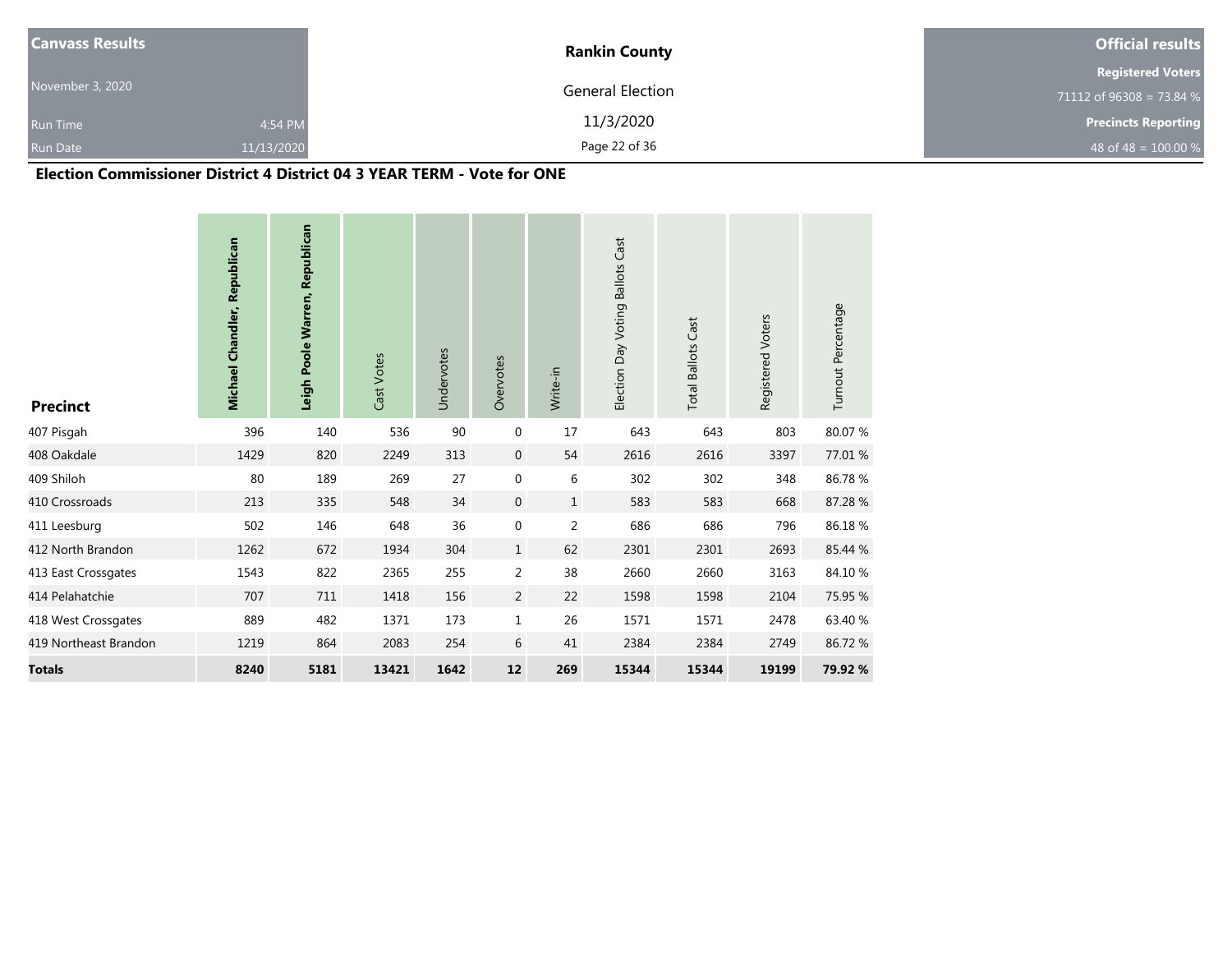| <b>Canvass Results</b> |            | <b>Rankin County</b> | <b>Official results</b>    |  |  |
|------------------------|------------|----------------------|----------------------------|--|--|
|                        |            |                      | <b>Registered Voters</b>   |  |  |
| November 3, 2020       |            | General Election     | 71112 of $96308 = 73.84$ % |  |  |
| <b>Run Time</b>        | 4:54 PM    | 11/3/2020            | <b>Precincts Reporting</b> |  |  |
| <b>Run Date</b>        | 11/13/2020 | Page 23 of 36        | 48 of 48 = $100.00 %$      |  |  |

#### **Election Commissioner District 5 District 05 4 YEAR TERM - Vote for ONE**

| <b>Precinct</b>        | Trey Fontaine, Republican | Cast Votes | Undervotes | Overvotes               | Write-in | Election Day Voting Ballots Cast | <b>Total Ballots Cast</b> | Registered Voters | Turnout Percentage |
|------------------------|---------------------------|------------|------------|-------------------------|----------|----------------------------------|---------------------------|-------------------|--------------------|
| 506 Flowood Library    | 1828                      | 1828       | 275        | 2                       | 80       | 2185                             | 2185                      | 2996              | 72.93 %            |
| 508 Eldorado           | 1484                      | 1484       | 251        | $\mathbf 0$             | 49       | 1784                             | 1784                      | 2440              | 73.11 %            |
| 509 Liberty            | 1783                      | 1783       | 236        | 1                       | 59       | 2079                             | 2079                      | 3121              | 66.61%             |
| 510 Cunningham Heights | 629                       | 629        | 79         | $\mathbf 0$             | 29       | 737                              | 737                       | 1071              | 68.81 %            |
| 512 Crest Park         | 1074                      | 1074       | 163        | $\boldsymbol{0}$        | 29       | 1266                             | 1266                      | 1836              | 68.95 %            |
| 514 North Mclaurin     | 639                       | 639        | 69         | $\boldsymbol{0}$        | 24       | 732                              | 732                       | 1079              | 67.84 %            |
| 515 South Mclaurin     | 795                       | 795        | 87         | 0                       | 24       | 906                              | 906                       | 1366              | 66.33 %            |
| 516 Springhill         | 930                       | 930        | 118        | $\mathbf 0$             | 11       | 1059                             | 1059                      | 1406              | 75.32 %            |
| 520 South Pearson      | 504                       | 504        | 243        | $\boldsymbol{0}$        | 94       | 841                              | 841                       | 1295              | 64.94 %            |
| 523 City Hall          | 1100                      | 1100       | 150        | $\pmb{0}$               | 32       | 1282                             | 1282                      | 2022              | 63.40 %            |
| <b>Totals</b>          | 10766                     | 10766      | 1671       | $\overline{\mathbf{3}}$ | 431      | 12871                            | 12871                     | 18632             | 69.08 %            |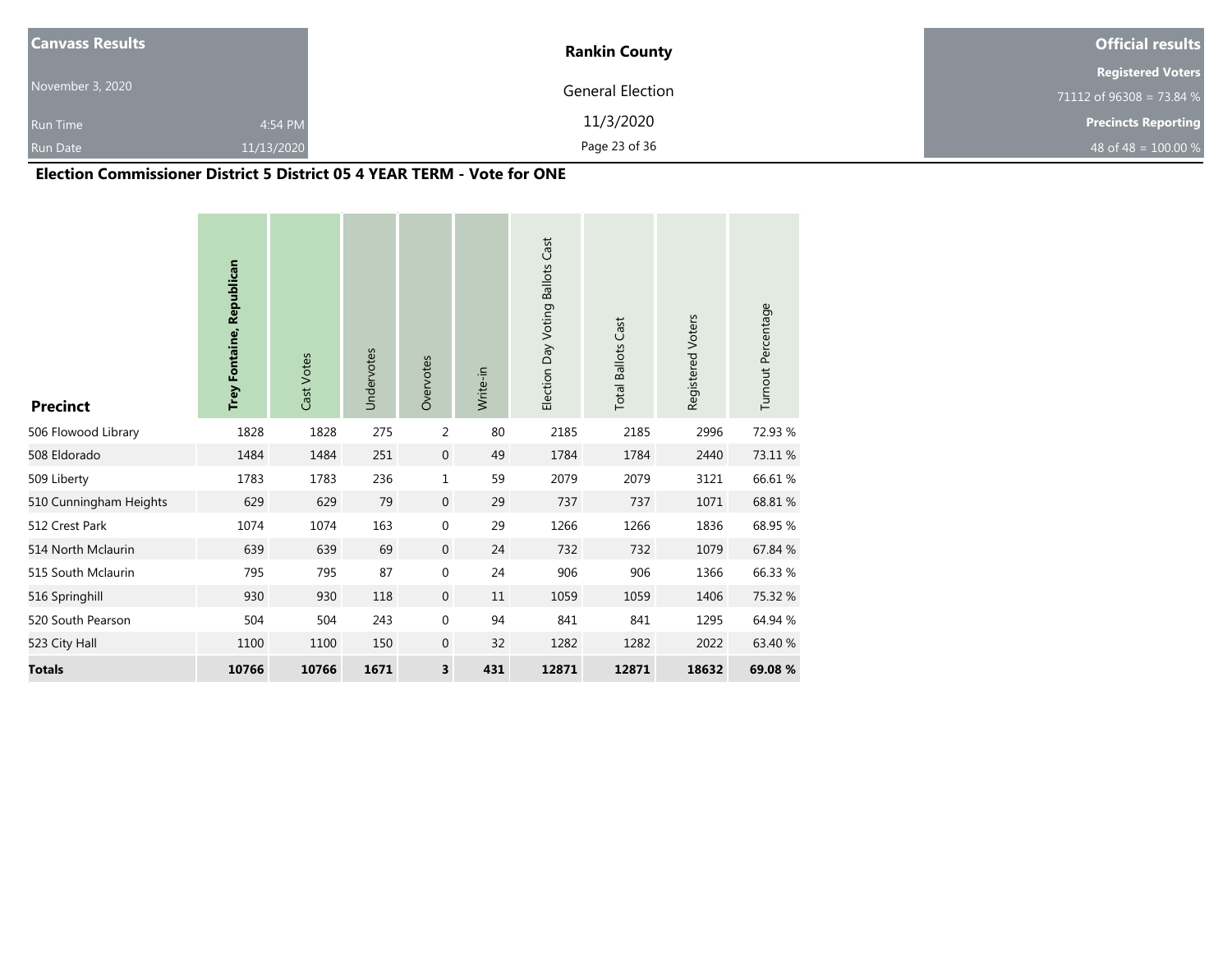| <b>Canvass Results</b> |            | <b>Rankin County</b> | <b>Official results</b>    |
|------------------------|------------|----------------------|----------------------------|
|                        |            |                      | <b>Registered Voters</b>   |
| November 3, 2020       |            | General Election     | 71112 of 96308 = 73.84 %   |
| <b>Run Time</b>        | 4:54 PM    | 11/3/2020            | <b>Precincts Reporting</b> |
| <b>Run Date</b>        | 11/13/2020 | Page 24 of 36        | 48 of 48 = $100.00 %$      |

## **School Board, District 5 District 5 6 YEAR TERM - Vote for ONE**

| <b>Precinct</b>       | David Grumpy Farmer,<br>Nonpartisan | James H Young III, Nonpartisan | Cast Votes | Undervotes | Overvotes        | Write-in       | Election Day Voting Ballots Cast | <b>Total Ballots Cast</b> | Registered Voters | Turnout Percentage |
|-----------------------|-------------------------------------|--------------------------------|------------|------------|------------------|----------------|----------------------------------|---------------------------|-------------------|--------------------|
| 212 Fannin            | 730                                 | 346                            | 1076       | 110        | $\mathbf{1}$     | 8              | 1195                             | 1195                      | 1508              | 79.24 %            |
| 324 Brandon Central   | 999                                 | 440                            | 1439       | 134        | $\mathbf{1}$     | 5              | 1579                             | 1579                      | 1910              | 82.67%             |
| 329 Brandon City Hall | 1641                                | 764                            | 2405       | 206        | $\boldsymbol{0}$ | 29             | 2640                             | 2640                      | 3176              | 83.12%             |
| 407 Pisgah            | 445                                 | 330                            | 775        | 78         | $\boldsymbol{0}$ | $\overline{7}$ | 860                              | 860                       | 1115              | 77.13 %            |
| 408 Oakdale           | 718                                 | 345                            | 1063       | 168        | $\mathbf 0$      | $11\,$         | 1242                             | 1242                      | 1620              | 76.67%             |
| 409 Shiloh            | 165                                 | 71                             | 236        | 14         | $\boldsymbol{0}$ | $\overline{2}$ | 252                              | 252                       | 291               | 86.60%             |
| 411 Leesburg          | 360                                 | 284                            | 644        | 40         | $\boldsymbol{0}$ | $\overline{2}$ | 686                              | 686                       | 796               | 86.18%             |
| 412 North Brandon     | 1243                                | 784                            | 2027       | 246        | 3                | 25             | 2301                             | 2301                      | 2693              | 85.44 %            |
| 413 East Crossgates   | 265                                 | 128                            | 393        | 36         | $\boldsymbol{0}$ | $\mathsf 3$    | 432                              | 432                       | 513               | 84.21 %            |
| 414 Pelahatchie       | 1071                                | 348                            | 1419       | 154        | $\overline{4}$   | 21             | 1598                             | 1598                      | 2104              | 75.95 %            |
| 419 Northeast Brandon | 1552                                | 596                            | 2148       | 208        | 4                | 24             | 2384                             | 2384                      | 2749              | 86.72%             |
| 508 Eldorado          | 40                                  | 38                             | 78         | 16         | $\mathbf{0}$     | $\mathbf{1}$   | 95                               | 95                        | 155               | 61.29 %            |
| <b>Totals</b>         | 9229                                | 4474                           | 13703      | 1410       | 13               | 138            | 15264                            | 15264                     | 18630             | 81.93%             |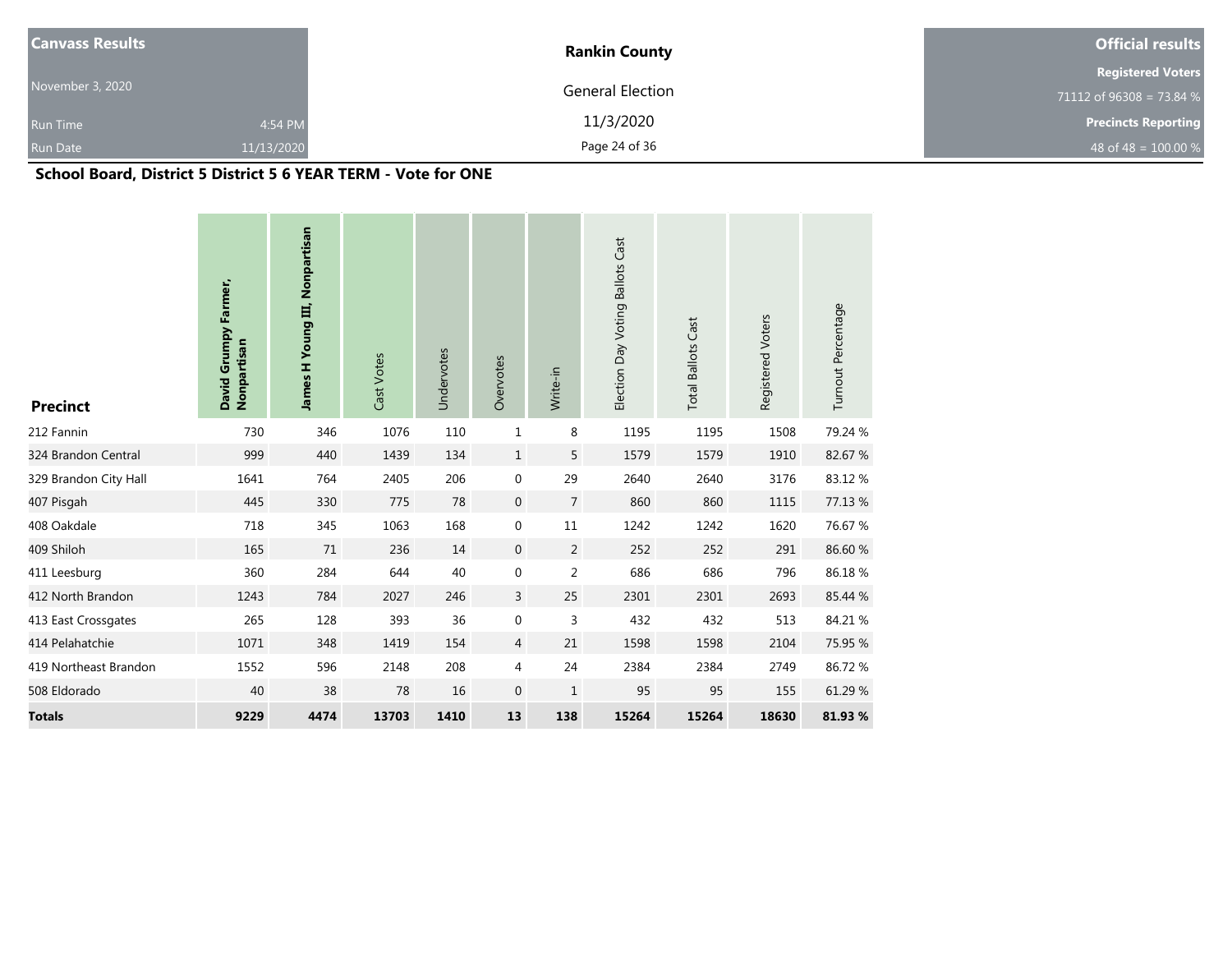| <b>Canvass Results</b> |            | <b>Rankin County</b> | <b>Official results</b>    |  |  |
|------------------------|------------|----------------------|----------------------------|--|--|
|                        |            |                      | <b>Registered Voters</b>   |  |  |
| November 3, 2020       |            | General Election     | 71112 of 96308 = 73.84 %   |  |  |
| <b>Run Time</b>        | 4:54 PM    | 11/3/2020            | <b>Precincts Reporting</b> |  |  |
| <b>Run Date</b>        | 11/13/2020 | Page 25 of 36        | 48 of 48 = $100.00 %$      |  |  |

**Statewide Ballot Measure 1 Initiated by Petition and Alternative by Legislature - VOTE FOR APPROVAL OF EITHER, OR AGAINST BOTH**

| <b>Precinct</b>      | Initiative Measure No. 65 OR<br>Alternative Measure No. 65A<br>FOR APPROVAL OF EITHER | Measure No. 65 and Alternative<br><b>AGAINST BOTH Initiative</b><br>65A<br>Measure No. | Cast Votes | Undervotes | Overvotes        | Write-in         | Election Day Voting Ballots Cast | <b>Total Ballots Cast</b> | Registered Voters | Turnout Percentage |
|----------------------|---------------------------------------------------------------------------------------|----------------------------------------------------------------------------------------|------------|------------|------------------|------------------|----------------------------------|---------------------------|-------------------|--------------------|
| 109 West Pearl       | 765                                                                                   | 264                                                                                    | 1029       | 51         | $\overline{2}$   | $\mathbf{0}$     | 1082                             | 1082                      | 1869              | 57.89%             |
| 110 Clear Branch     | 366                                                                                   | 294                                                                                    | 660        | 67         | $\overline{0}$   | $\mathbf 0$      | 727                              | 727                       | 1032              | 70.45 %            |
| 111 Cleary           | 780                                                                                   | 622                                                                                    | 1402       | 76         | 3                | 0                | 1481                             | 1481                      | 1963              | 75.45 %            |
| 112 East Steen Creek | 1144                                                                                  | 790                                                                                    | 1934       | 115        | 5                | $\mathbf 0$      | 2054                             | 2054                      | 3027              | 67.86%             |
| 113 Mountain Creek   | 254                                                                                   | 162                                                                                    | 416        | 18         | $\mathbf{1}$     | 0                | 435                              | 435                       | 574               | 75.78 %            |
| 114 North Richland   | 707                                                                                   | 407                                                                                    | 1114       | 61         | $\overline{2}$   | $\mathbf 0$      | 1177                             | 1177                      | 1804              | 65.24 %            |
| 115 South Richland   | 1191                                                                                  | 719                                                                                    | 1910       | 141        | 3                | 0                | 2054                             | 2054                      | 3276              | 62.70%             |
| 116 Star             | 429                                                                                   | 322                                                                                    | 751        | 6          | $\overline{0}$   | $\mathbf 0$      | 757                              | 757                       | 1122              | 67.47 %            |
| 118 West Steen Creek | 915                                                                                   | 657                                                                                    | 1572       | 90         | 5                | 0                | 1667                             | 1667                      | 2721              | 61.26 %            |
| 119 Briar Hill       | 406                                                                                   | 259                                                                                    | 665        | 25         | $\boldsymbol{0}$ | $\boldsymbol{0}$ | 690                              | 690                       | 940               | 73.40 %            |
| 209 Grant's Ferry    | 1795                                                                                  | 825                                                                                    | 2620       | 120        | $1\,$            | 0                | 2741                             | 2741                      | 3613              | 75.86%             |
| 212 Fannin           | 940                                                                                   | 742                                                                                    | 1682       | 101        | $\overline{2}$   | 0                | 1785                             | 1785                      | 2213              | 80.66%             |
| 215 Castlewoods East | 1585                                                                                  | 876                                                                                    | 2461       | 93         | 4                | $\pmb{0}$        | 2558                             | 2558                      | 3367              | 75.97 %            |
| 216 Castlewoods West | 1595                                                                                  | 829                                                                                    | 2424       | 146        | $\overline{2}$   | $\mathbf 0$      | 2572                             | 2572                      | 3526              | 72.94 %            |
| 218 Reservoir East   | 867                                                                                   | 463                                                                                    | 1330       | 71         | $\mathbf{1}$     | 0                | 1402                             | 1402                      | 1714              | 81.80%             |
| 219 Reservoir West   | 1025                                                                                  | 463                                                                                    | 1488       | 98         | 3                | $\mathbf 0$      | 1589                             | 1589                      | 2076              | 76.54 %            |
| 220 Northshore       | 1328                                                                                  | 859                                                                                    | 2187       | 127        | 3                | 0                | 2317                             | 2317                      | 2820              | 82.16%             |
| 221 Lakeland         | 543                                                                                   | 321                                                                                    | 864        | 28         | 5                | $\mathbf 0$      | 897                              | 897                       | 1075              | 83.44 %            |
| 307 Antioch-Mayton   | 241                                                                                   | 220                                                                                    | 461        | 19         | $\boldsymbol{0}$ | 0                | 480                              | 480                       | 589               | 81.49%             |
| 308 Johns            | 327                                                                                   | 233                                                                                    | 560        | 28         | $\overline{3}$   | $\mathbf{0}$     | 591                              | 591                       | 745               | 79.33 %            |
| 310 Cato             | 520                                                                                   | 363                                                                                    | 883        | 48         | 3                | 0                | 934                              | 934                       | 1180              | 79.15 %            |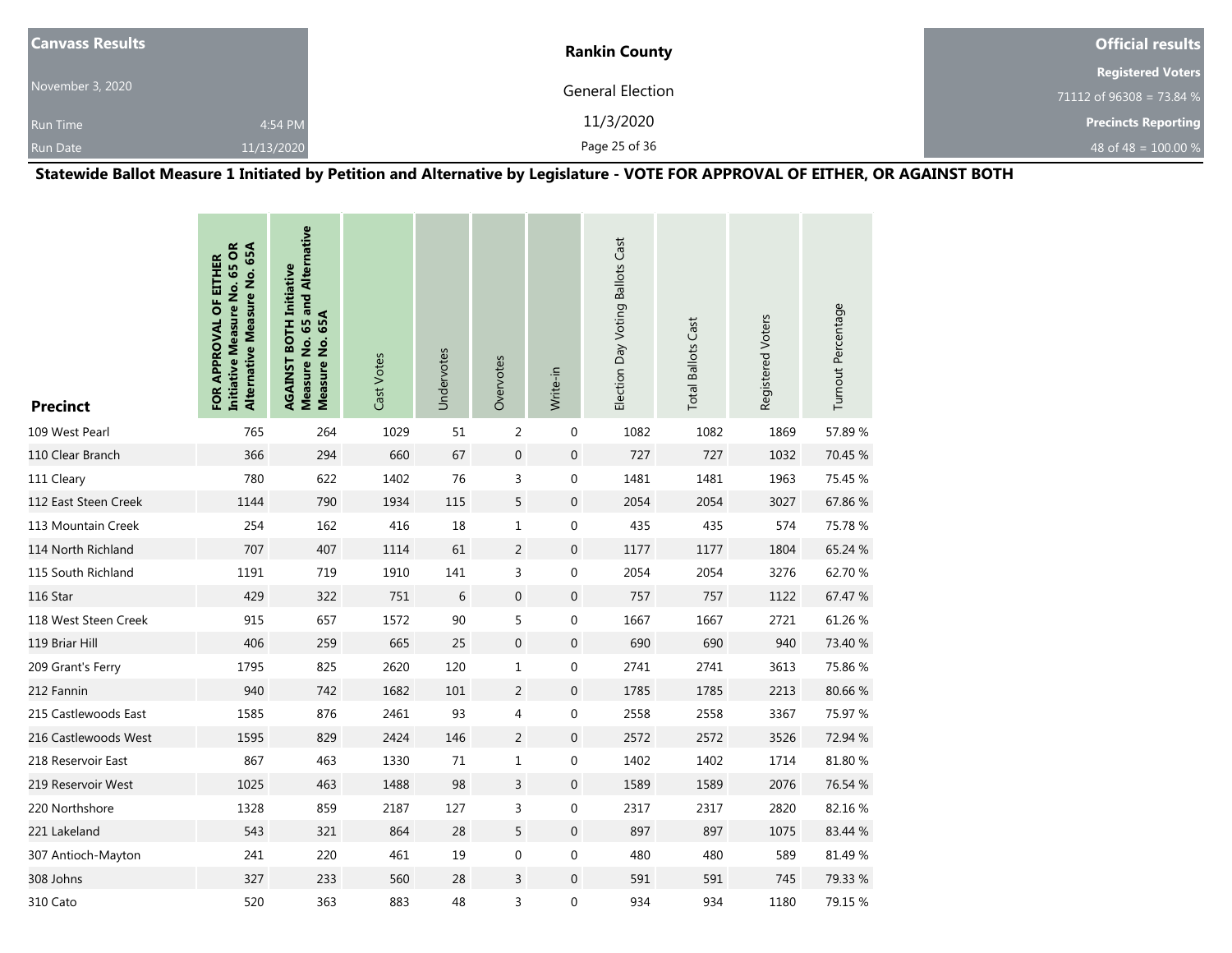| <b>Canvass Results</b> |            | <b>Rankin County</b> | <b>Official results</b>    |  |  |
|------------------------|------------|----------------------|----------------------------|--|--|
|                        |            |                      | <b>Registered Voters</b>   |  |  |
| November 3, 2020       |            | General Election     | 71112 of 96308 = 73.84 %   |  |  |
| <b>Run Time</b>        | 4:54 PM    | 11/3/2020            | <b>Precincts Reporting</b> |  |  |
| <b>Run Date</b>        | 11/13/2020 | Page 26 of 36        | 48 of 48 = $100.00 %$      |  |  |

**Statewide Ballot Measure 1 Initiated by Petition and Alternative by Legislature - VOTE FOR APPROVAL OF EITHER, OR AGAINST BOTH**

| <b>Precinct</b>        | <b>Initiative Measure No. 65 OR</b><br>Alternative Measure No. 65A<br>FOR APPROVAL OF EITHER | Measure No. 65 and Alternative<br><b>AGAINST BOTH Initiative</b><br>Measure No. 65A | Cast Votes | Undervotes | Overvotes      | Write-in         | Election Day Voting Ballots Cast | <b>Total Ballots Cast</b> | Registered Voters | Turnout Percentage |
|------------------------|----------------------------------------------------------------------------------------------|-------------------------------------------------------------------------------------|------------|------------|----------------|------------------|----------------------------------|---------------------------|-------------------|--------------------|
| 312 Dry Creek          | 751                                                                                          | 369                                                                                 | 1120       | 102        | 3              | $\mathbf 0$      | 1225                             | 1225                      | 1743              | 70.28 %            |
| 318 Puckett            | 337                                                                                          | 239                                                                                 | 576        | 31         | $\overline{2}$ | $\boldsymbol{0}$ | 609                              | 609                       | 716               | 85.06%             |
| 321 South Brandon      | 495                                                                                          | 277                                                                                 | 772        | 67         | $\mathbf 0$    | $\boldsymbol{0}$ | 839                              | 839                       | 1173              | 71.53 %            |
| 323 Greenfield         | 1651                                                                                         | 652                                                                                 | 2303       | 104        | 4              | 0                | 2411                             | 2411                      | 3379              | 71.35 %            |
| 324 Brandon Central    | 810                                                                                          | 676                                                                                 | 1486       | 90         | 3              | $\overline{0}$   | 1579                             | 1579                      | 1910              | 82.67 %            |
| 325 Highlands P Farms  | 1181                                                                                         | 557                                                                                 | 1738       | 63         | 5              | $\boldsymbol{0}$ | 1806                             | 1806                      | 2528              | 71.44 %            |
| 329 Brandon City Hall  | 2525                                                                                         | 1513                                                                                | 4038       | 181        | $\overline{c}$ | $\mathbf 0$      | 4221                             | 4221                      | 5470              | 77.17 %            |
| 407 Pisgah             | 493                                                                                          | 307                                                                                 | 800        | 59         | $\mathbf{1}$   | 0                | 860                              | 860                       | 1115              | 77.13 %            |
| 408 Oakdale            | 1546                                                                                         | 942                                                                                 | 2488       | 123        | 5              | $\overline{0}$   | 2616                             | 2616                      | 3397              | 77.01 %            |
| 409 Shiloh             | 191                                                                                          | 100                                                                                 | 291        | 11         | 0              | $\pmb{0}$        | 302                              | 302                       | 348               | 86.78%             |
| 410 Crossroads         | 284                                                                                          | 273                                                                                 | 557        | 26         | $\mathbf 0$    | $\boldsymbol{0}$ | 583                              | 583                       | 668               | 87.28%             |
| 411 Leesburg           | 357                                                                                          | 284                                                                                 | 641        | 43         | 2              | 0                | 686                              | 686                       | 796               | 86.18%             |
| 412 North Brandon      | 1357                                                                                         | 852                                                                                 | 2209       | 91         | $\mathbf{1}$   | $\boldsymbol{0}$ | 2301                             | 2301                      | 2693              | 85.44 %            |
| 413 East Crossgates    | 1360                                                                                         | 1150                                                                                | 2510       | 144        | 6              | 0                | 2660                             | 2660                      | 3163              | 84.10%             |
| 414 Pelahatchie        | 916                                                                                          | 567                                                                                 | 1483       | 112        | $\overline{3}$ | $\overline{0}$   | 1598                             | 1598                      | 2104              | 75.95 %            |
| 418 West Crossgates    | 877                                                                                          | 596                                                                                 | 1473       | 95         | 3              | 0                | 1571                             | 1571                      | 2478              | 63.40 %            |
| 419 Northeast Brandon  | 1206                                                                                         | 1071                                                                                | 2277       | $101\,$    | 6              | $\boldsymbol{0}$ | 2384                             | 2384                      | 2749              | 86.72%             |
| 506 Flowood Library    | 1421                                                                                         | 662                                                                                 | 2083       | 100        | $\overline{2}$ | 0                | 2185                             | 2185                      | 2996              | 72.93 %            |
| 508 Eldorado           | 983                                                                                          | 701                                                                                 | 1684       | 96         | 4              | $\boldsymbol{0}$ | 1784                             | 1784                      | 2440              | 73.11 %            |
| 509 Liberty            | 1145                                                                                         | 838                                                                                 | 1983       | 91         | 5              | $\mathbf 0$      | 2079                             | 2079                      | 3121              | 66.61%             |
| 510 Cunningham Heights | 440                                                                                          | 255                                                                                 | 695        | 41         | $\mathbf{1}$   | $\mathbf 0$      | 737                              | 737                       | 1071              | 68.81 %            |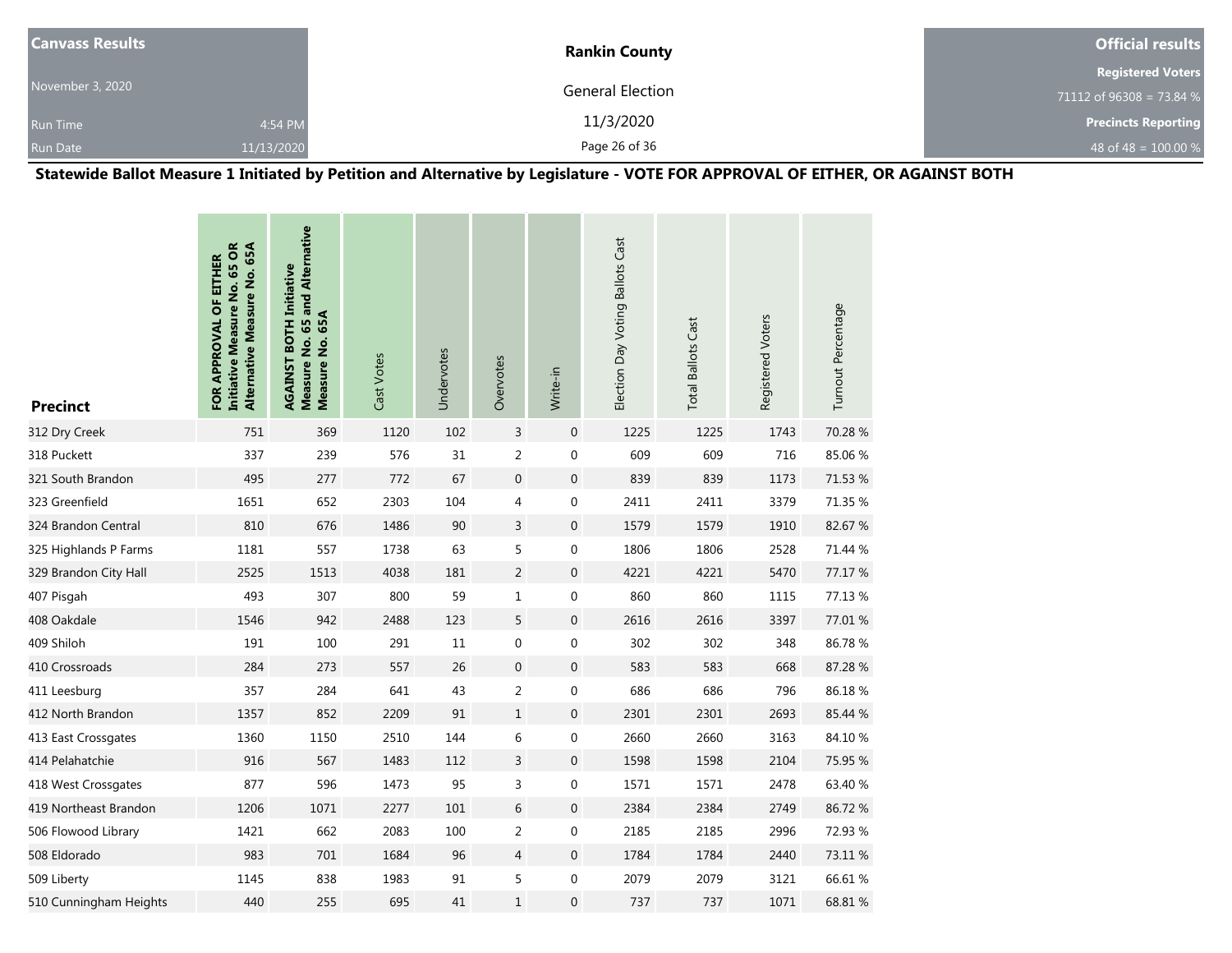| <b>Canvass Results</b> |            | <b>Rankin County</b>    | <b>Official results</b>    |
|------------------------|------------|-------------------------|----------------------------|
|                        |            |                         | <b>Registered Voters</b>   |
| November 3, 2020       |            | <b>General Election</b> | 71112 of 96308 = 73.84 %   |
| <b>Run Time</b>        | 4:54 PM    | 11/3/2020               | <b>Precincts Reporting</b> |
| <b>Run Date</b>        | 11/13/2020 | Page 27 of 36           | 48 of 48 = $100.00\%$      |

**Statewide Ballot Measure 1 Initiated by Petition and Alternative by Legislature - VOTE FOR APPROVAL OF EITHER, OR AGAINST BOTH**

| <b>Precinct</b>    | 65 OR<br>65A<br>EITHER<br>Alternative Measure No.<br><u>ş</u><br>ō<br><b>Measure</b><br>APPROVAL<br><b>Initiative</b><br>FOR | and Alternative<br>Initiative<br>65A<br>퐅<br>65<br><b>SO</b><br>$\frac{1}{2}$<br>$\dot{2}$<br>RGAINST<br><b>Measure</b><br><b>Measure</b> | Cast Votes | Undervotes | Overvotes      | Write-in         | Election Day Voting Ballots Cast | <b>Total Ballots Cast</b> | Registered Voters | Turnout Percentage |
|--------------------|------------------------------------------------------------------------------------------------------------------------------|-------------------------------------------------------------------------------------------------------------------------------------------|------------|------------|----------------|------------------|----------------------------------|---------------------------|-------------------|--------------------|
| 512 Crest Park     | 814                                                                                                                          | 365                                                                                                                                       | 1179       | 86         | 1              | $\pmb{0}$        | 1266                             | 1266                      | 1836              | 68.95 %            |
| 514 North Mclaurin | 472                                                                                                                          | 235                                                                                                                                       | 707        | 25         | $\mathbf 0$    | $\mathbf 0$      | 732                              | 732                       | 1079              | 67.84 %            |
| 515 South Mclaurin | 599                                                                                                                          | 236                                                                                                                                       | 835        | 69         | $\overline{2}$ | $\boldsymbol{0}$ | 906                              | 906                       | 1366              | 66.33 %            |
| 516 Springhill     | 526                                                                                                                          | 469                                                                                                                                       | 995        | 63         | $\mathbf{1}$   | $\overline{0}$   | 1059                             | 1059                      | 1406              | 75.32 %            |
| 520 South Pearson  | 688                                                                                                                          | 113                                                                                                                                       | 801        | 37         | 3              | $\boldsymbol{0}$ | 841                              | 841                       | 1295              | 64.94 %            |
| 523 City Hall      | 831                                                                                                                          | 372                                                                                                                                       | 1203       | 78         | $\mathbf{1}$   | $\mathbf 0$      | 1282                             | 1282                      | 2022              | 63.40 %            |
| Totals             | 41979                                                                                                                        | 25361                                                                                                                                     | 67340      | 3658       | 114            | $\mathbf 0$      | 71112                            | 71112                     | 96308             | 73.84 %            |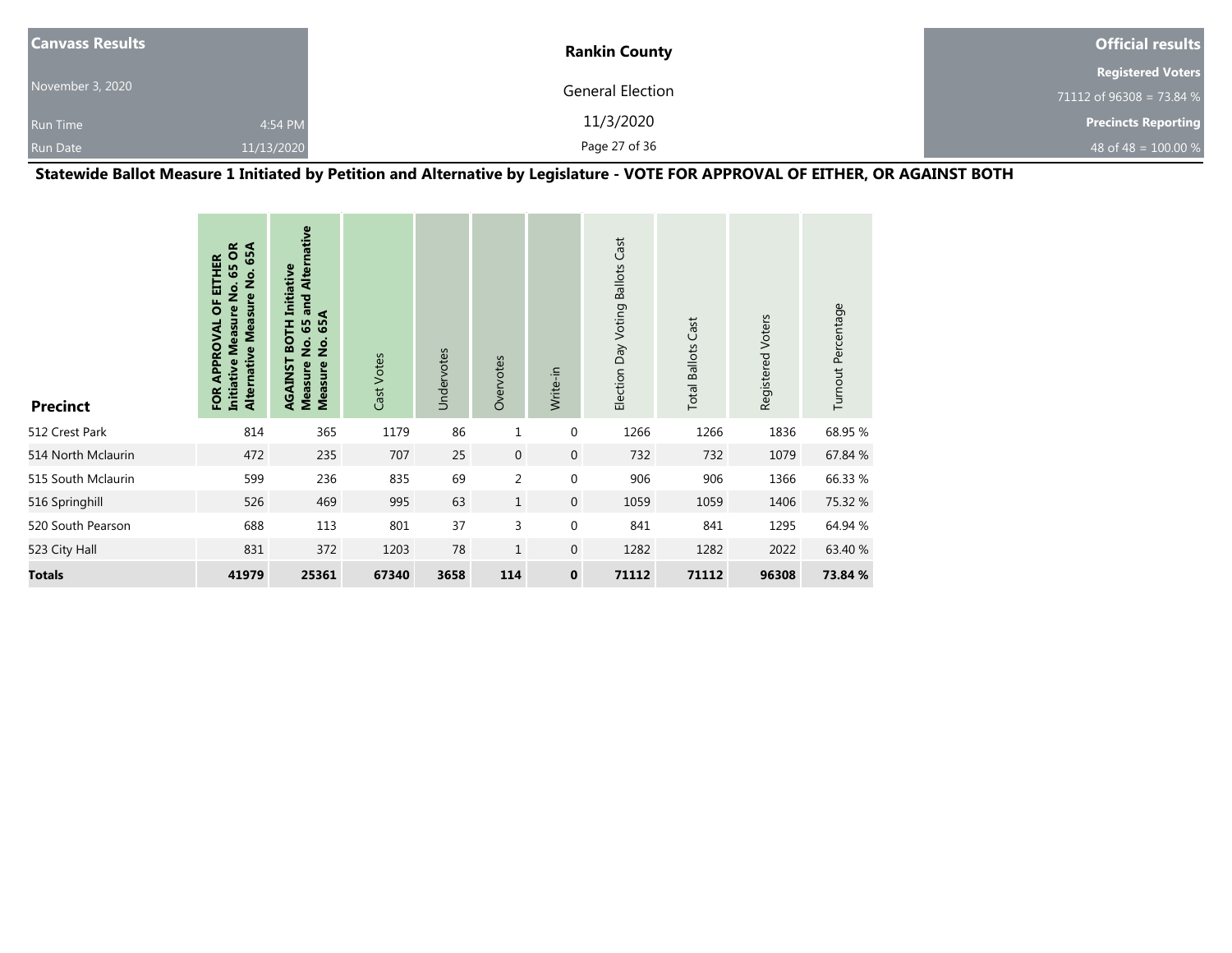| <b>Canvass Results</b> |            | <b>Rankin County</b>    | <b>Official results</b>    |
|------------------------|------------|-------------------------|----------------------------|
|                        |            |                         | <b>Registered Voters</b>   |
| November 3, 2020       |            | <b>General Election</b> | 71112 of 96308 = 73.84 $%$ |
| <b>Run Time</b>        | 4:54 PM    | 11/3/2020               | <b>Precincts Reporting</b> |
| <b>Run Date</b>        | 11/13/2020 | Page 28 of 36           | 48 of 48 = $100.00\%$      |

#### **AND VOTE FOR ONE**

| <b>Precinct</b>      | FOR Initiative Measure No. 65 | FOR Alternative Measure No. 65A | Cast Votes | Undervotes | Overvotes        | Write-in         | Election Day Voting Ballots Cast | <b>Total Ballots Cast</b> | Registered Voters | Turnout Percentage |
|----------------------|-------------------------------|---------------------------------|------------|------------|------------------|------------------|----------------------------------|---------------------------|-------------------|--------------------|
| 109 West Pearl       | 720                           | 190                             | 910        | 167        | 5                | $\pmb{0}$        | 1082                             | 1082                      | 1869              | 57.89%             |
| 110 Clear Branch     | 356                           | 208                             | 564        | 163        | $\boldsymbol{0}$ | 0                | 727                              | 727                       | 1032              | 70.45 %            |
| 111 Cleary           | 743                           | 391                             | 1134       | 340        | $\overline{7}$   | 0                | 1481                             | 1481                      | 1963              | 75.45 %            |
| 112 East Steen Creek | 1064                          | 542                             | 1606       | 441        | $\overline{7}$   | $\mathbf 0$      | 2054                             | 2054                      | 3027              | 67.86%             |
| 113 Mountain Creek   | 240                           | 103                             | 343        | 90         | $\overline{2}$   | 0                | 435                              | 435                       | 574               | 75.78 %            |
| 114 North Richland   | 636                           | 260                             | 896        | 279        | $\overline{2}$   | 0                | 1177                             | 1177                      | 1804              | 65.24 %            |
| 115 South Richland   | 1149                          | 436                             | 1585       | 466        | 3                | 0                | 2054                             | 2054                      | 3276              | 62.70 %            |
| 116 Star             | 436                           | 262                             | 698        | 57         | 2                | $\mathbf 0$      | 757                              | 757                       | 1122              | 67.47 %            |
| 118 West Steen Creek | 894                           | 421                             | 1315       | 344        | 8                | 0                | 1667                             | 1667                      | 2721              | 61.26%             |
| 119 Briar Hill       | 379                           | 164                             | 543        | 145        | $\overline{2}$   | 0                | 690                              | 690                       | 940               | 73.40 %            |
| 209 Grant's Ferry    | 1635                          | 656                             | 2291       | 443        | $\overline{7}$   | 0                | 2741                             | 2741                      | 3613              | 75.86 %            |
| 212 Fannin           | 862                           | 536                             | 1398       | 382        | 5                | $\mathbf 0$      | 1785                             | 1785                      | 2213              | 80.66%             |
| 215 Castlewoods East | 1394                          | 678                             | 2072       | 481        | 5                | 0                | 2558                             | 2558                      | 3367              | 75.97 %            |
| 216 Castlewoods West | 1451                          | 640                             | 2091       | 473        | $\,8\,$          | 0                | 2572                             | 2572                      | 3526              | 72.94 %            |
| 218 Reservoir East   | 800                           | 327                             | 1127       | 271        | $\overline{4}$   | 0                | 1402                             | 1402                      | 1714              | 81.80%             |
| 219 Reservoir West   | 949                           | 326                             | 1275       | 306        | 8                | $\boldsymbol{0}$ | 1589                             | 1589                      | 2076              | 76.54 %            |
| 220 Northshore       | 1202                          | 644                             | 1846       | 468        | $\mathsf 3$      | $\boldsymbol{0}$ | 2317                             | 2317                      | 2820              | 82.16%             |
| 221 Lakeland         | 500                           | 249                             | 749        | 147        | $\,1\,$          | 0                | 897                              | 897                       | 1075              | 83.44 %            |
| 307 Antioch-Mayton   | 233                           | 131                             | 364        | 116        | $\boldsymbol{0}$ | 0                | 480                              | 480                       | 589               | 81.49%             |
| 308 Johns            | 308                           | 138                             | 446        | 143        | 2                | $\boldsymbol{0}$ | 591                              | 591                       | 745               | 79.33 %            |
| 310 Cato             | 504                           | 214                             | 718        | 214        | $\overline{2}$   | 0                | 934                              | 934                       | 1180              | 79.15 %            |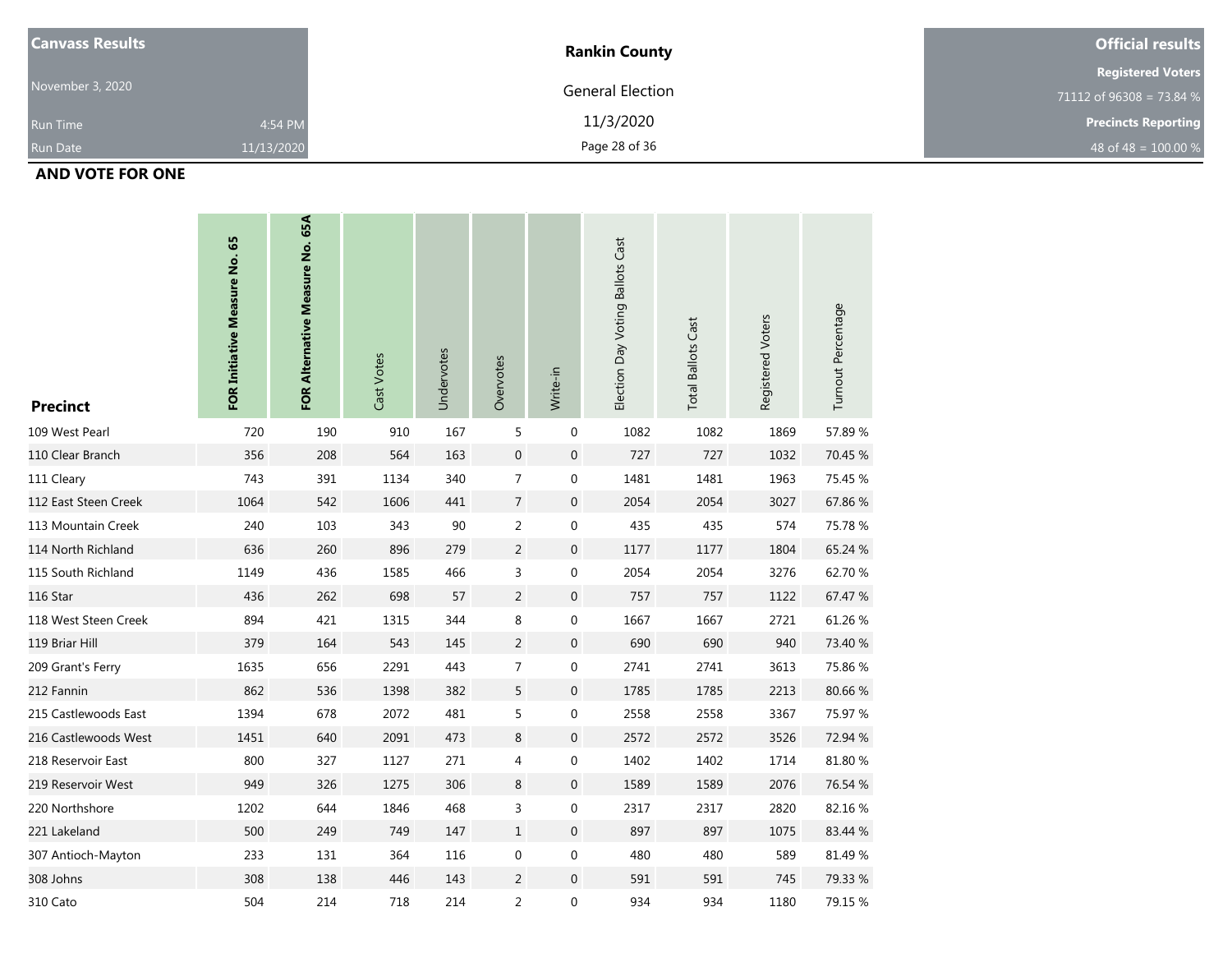| <b>Canvass Results</b> |            | <b>Rankin County</b> | <b>Official results</b>    |
|------------------------|------------|----------------------|----------------------------|
|                        |            |                      | <b>Registered Voters</b>   |
| November 3, 2020       |            | General Election     | 71112 of 96308 = 73.84 $%$ |
| <b>Run Time</b>        | 4:54 PM    | 11/3/2020            | <b>Precincts Reporting</b> |
| <b>Run Date</b>        | 11/13/2020 | Page 29 of 36        | 48 of 48 = $100.00\%$      |

## **AND VOTE FOR ONE**

| <b>Precinct</b>        | FOR Initiative Measure No. 65 | FOR Alternative Measure No. 65A | Cast Votes | Undervotes | Overvotes        | Write-in         | Election Day Voting Ballots Cast | <b>Total Ballots Cast</b> | Registered Voters | Turnout Percentage |
|------------------------|-------------------------------|---------------------------------|------------|------------|------------------|------------------|----------------------------------|---------------------------|-------------------|--------------------|
| 312 Dry Creek          | 730                           | 248                             | 978        | 243        | $\overline{4}$   | $\boldsymbol{0}$ | 1225                             | 1225                      | 1743              | 70.28%             |
| 318 Puckett            | 317                           | 158                             | 475        | 133        | $\mathbf{1}$     | 0                | 609                              | 609                       | 716               | 85.06%             |
| 321 South Brandon      | 511                           | 162                             | 673        | 165        | $1\,$            | $\boldsymbol{0}$ | 839                              | 839                       | 1173              | 71.53 %            |
| 323 Greenfield         | 1575                          | 495                             | 2070       | 334        | $\overline{7}$   | 0                | 2411                             | 2411                      | 3379              | 71.35 %            |
| 324 Brandon Central    | 761                           | 438                             | 1199       | 376        | $\overline{4}$   | $\boldsymbol{0}$ | 1579                             | 1579                      | 1910              | 82.67%             |
| 325 Highlands P Farms  | 1092                          | 368                             | 1460       | 341        | 5                | 0                | 1806                             | 1806                      | 2528              | 71.44 %            |
| 329 Brandon City Hall  | 2323                          | 1092                            | 3415       | 788        | 18               | $\boldsymbol{0}$ | 4221                             | 4221                      | 5470              | 77.17 %            |
| 407 Pisgah             | 485                           | 209                             | 694        | 164        | $\overline{2}$   | 0                | 860                              | 860                       | 1115              | 77.13 %            |
| 408 Oakdale            | 1426                          | 663                             | 2089       | 526        | $1\,$            | $\boldsymbol{0}$ | 2616                             | 2616                      | 3397              | 77.01 %            |
| 409 Shiloh             | 167                           | 71                              | 238        | 62         | $\overline{2}$   | 0                | 302                              | 302                       | 348               | 86.78%             |
| 410 Crossroads         | 277                           | 169                             | 446        | 137        | $\boldsymbol{0}$ | $\mathbf 0$      | 583                              | 583                       | 668               | 87.28%             |
| 411 Leesburg           | 348                           | 201                             | 549        | 136        | $\mathbf{1}$     | 0                | 686                              | 686                       | 796               | 86.18%             |
| 412 North Brandon      | 1230                          | 642                             | 1872       | 420        | $9\,$            | $\boldsymbol{0}$ | 2301                             | 2301                      | 2693              | 85.44 %            |
| 413 East Crossgates    | 1275                          | 620                             | 1895       | 760        | 5                | 0                | 2660                             | 2660                      | 3163              | 84.10%             |
| 414 Pelahatchie        | 941                           | 350                             | 1291       | 302        | 5                | $\boldsymbol{0}$ | 1598                             | 1598                      | 2104              | 75.95 %            |
| 418 West Crossgates    | 787                           | 400                             | 1187       | 380        | $\overline{4}$   | 0                | 1571                             | 1571                      | 2478              | 63.40 %            |
| 419 Northeast Brandon  | 1116                          | 691                             | 1807       | 571        | $6\,$            | $\boldsymbol{0}$ | 2384                             | 2384                      | 2749              | 86.72%             |
| 506 Flowood Library    | 1283                          | 499                             | 1782       | 396        | $\overline{7}$   | 0                | 2185                             | 2185                      | 2996              | 72.93 %            |
| 508 Eldorado           | 933                           | 424                             | 1357       | 422        | 5                | $\boldsymbol{0}$ | 1784                             | 1784                      | 2440              | 73.11 %            |
| 509 Liberty            | 1065                          | 586                             | 1651       | 425        | 3                | 0                | 2079                             | 2079                      | 3121              | 66.61%             |
| 510 Cunningham Heights | 415                           | 168                             | 583        | 154        | $\overline{0}$   | $\boldsymbol{0}$ | 737                              | 737                       | 1071              | 68.81%             |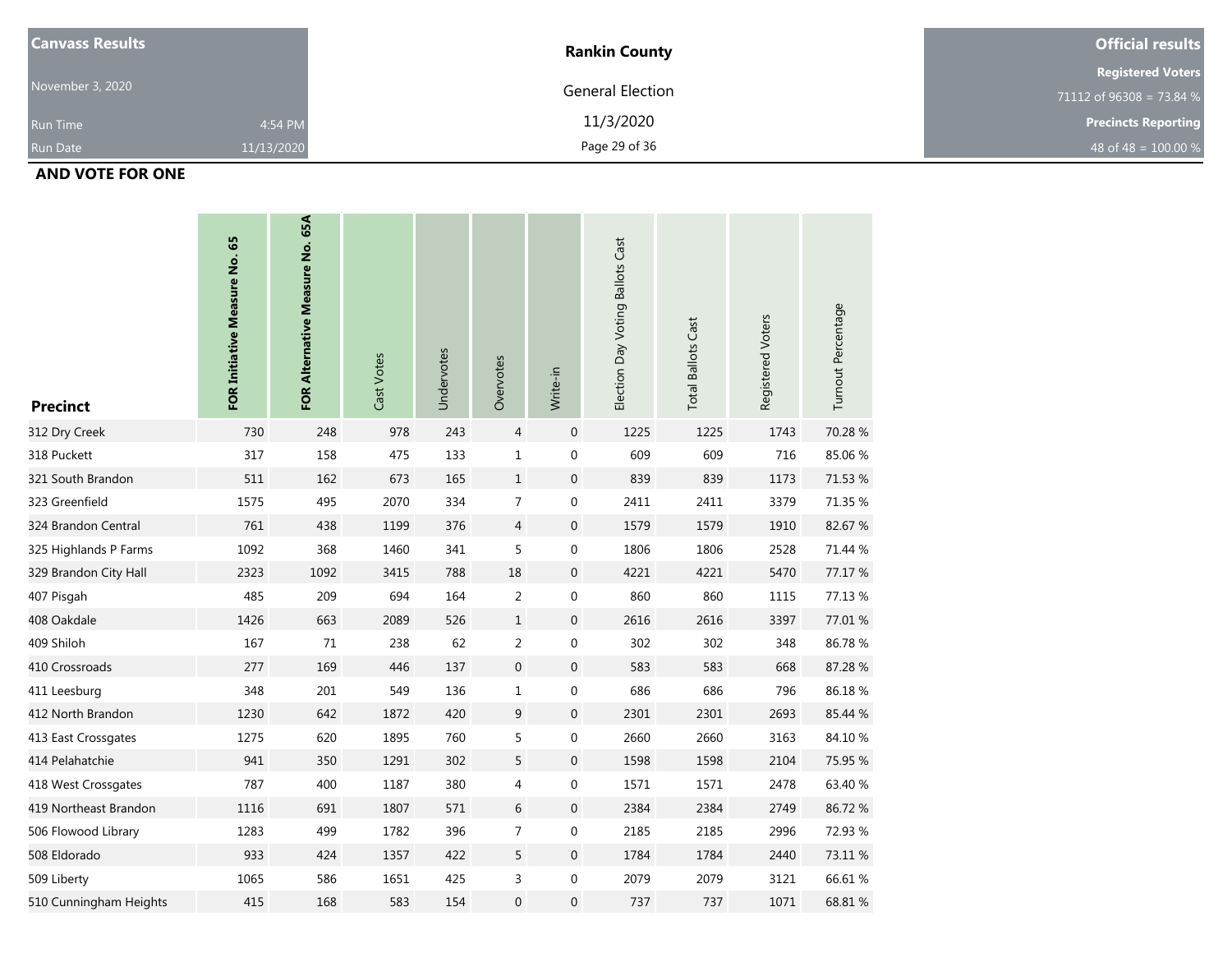| <b>Canvass Results</b> |            | <b>Rankin County</b>    | <b>Official results</b>    |
|------------------------|------------|-------------------------|----------------------------|
|                        |            |                         | <b>Registered Voters</b>   |
| November 3, 2020       |            | <b>General Election</b> | 71112 of 96308 = 73.84 $%$ |
| <b>Run Time</b>        | 4:54 PM    | 11/3/2020               | <b>Precincts Reporting</b> |
| <b>Run Date</b>        | 11/13/2020 | Page 30 of 36           | 48 of 48 = $100.00\%$      |

## **AND VOTE FOR ONE**

| <b>Precinct</b>    | 65<br>FOR Initiative Measure No. | 65A<br>FOR Alternative Measure No. | Cast Votes | Undervotes | Overvotes      | Write-in         | Election Day Voting Ballots Cast | <b>Total Ballots Cast</b> | Registered Voters | Turnout Percentage |
|--------------------|----------------------------------|------------------------------------|------------|------------|----------------|------------------|----------------------------------|---------------------------|-------------------|--------------------|
| 512 Crest Park     | 775                              | 242                                | 1017       | 247        | 2              | $\boldsymbol{0}$ | 1266                             | 1266                      | 1836              | 68.95 %            |
| 514 North Mclaurin | 450                              | 154                                | 604        | 127        | $\mathbf{1}$   | $\mathbf 0$      | 732                              | 732                       | 1079              | 67.84 %            |
| 515 South Mclaurin | 597                              | 138                                | 735        | 168        | 3              | 0                | 906                              | 906                       | 1366              | 66.33 %            |
| 516 Springhill     | 481                              | 285                                | 766        | 292        | $\mathbf{1}$   | $\mathbf 0$      | 1059                             | 1059                      | 1406              | 75.32 %            |
| 520 South Pearson  | 626                              | 136                                | 762        | 74         | 5              | $\boldsymbol{0}$ | 841                              | 841                       | 1295              | 64.94 %            |
| 523 City Hall      | 768                              | 264                                | 1032       | 246        | $\overline{4}$ | $\mathbf 0$      | 1282                             | 1282                      | 2022              | 63.40 %            |
| <b>Totals</b>      | 39209                            | 17389                              | 56598      | 14325      | 189            | $\mathbf 0$      | 71112                            | 71112                     | 96308             | 73.84 %            |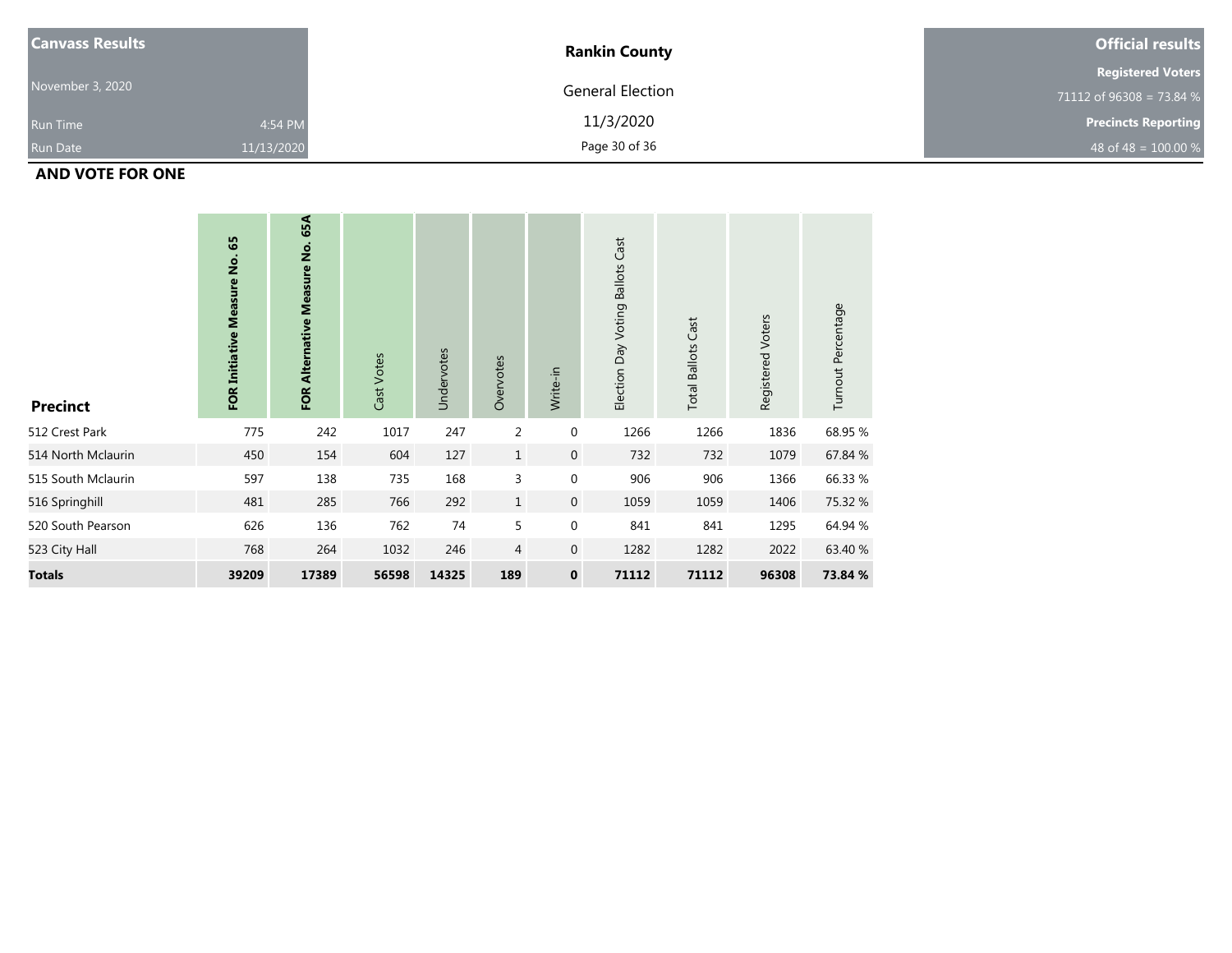| <b>Canvass Results</b> |            | <b>Rankin County</b>    | <b>Official results</b>    |
|------------------------|------------|-------------------------|----------------------------|
|                        |            |                         | <b>Registered Voters</b>   |
| November 3, 2020       |            | <b>General Election</b> | 71112 of 96308 = 73.84 %   |
| <b>Run Time</b>        | 4:54 PM    | 11/3/2020               | <b>Precincts Reporting</b> |
| <b>Run Date</b>        | 11/13/2020 | Page 31 of 36           | 48 of 48 = $100.00 %$      |

### **Statewide Ballot Measure 2 House Concurrent Resolution No. 47 - VOTE FOR ONE**

| <b>Precinct</b>      | YES  | $\frac{1}{2}$ | Cast Votes | Undervotes     | Overvotes        | Write-in         | Election Day Voting Ballots Cast | <b>Total Ballots Cast</b> | Registered Voters | Turnout Percentage |
|----------------------|------|---------------|------------|----------------|------------------|------------------|----------------------------------|---------------------------|-------------------|--------------------|
| 109 West Pearl       | 866  | 169           | 1035       | 46             | $\mathbf{1}$     | $\pmb{0}$        | 1082                             | 1082                      | 1869              | 57.89 %            |
| 110 Clear Branch     | 512  | 165           | 677        | 50             | $\boldsymbol{0}$ | $\boldsymbol{0}$ | 727                              | 727                       | 1032              | 70.45 %            |
| 111 Cleary           | 1050 | 363           | 1413       | 63             | 5                | $\boldsymbol{0}$ | 1481                             | 1481                      | 1963              | 75.45 %            |
| 112 East Steen Creek | 1490 | 476           | 1966       | 84             | $\overline{4}$   | $\mathbf 0$      | 2054                             | 2054                      | 3027              | 67.86%             |
| 113 Mountain Creek   | 322  | 97            | 419        | 15             | $\mathbf 1$      | 0                | 435                              | 435                       | 574               | 75.78%             |
| 114 North Richland   | 848  | 268           | 1116       | 59             | $\overline{2}$   | $\pmb{0}$        | 1177                             | 1177                      | 1804              | 65.24 %            |
| 115 South Richland   | 1483 | 462           | 1945       | 103            | $\,6$            | $\boldsymbol{0}$ | 2054                             | 2054                      | 3276              | 62.70%             |
| 116 Star             | 554  | 193           | 747        | $\overline{7}$ | 3                | $\boldsymbol{0}$ | 757                              | 757                       | 1122              | 67.47 %            |
| 118 West Steen Creek | 1151 | 432           | 1583       | 82             | $\overline{2}$   | $\boldsymbol{0}$ | 1667                             | 1667                      | 2721              | 61.26 %            |
| 119 Briar Hill       | 519  | 138           | 657        | 32             | $\mathbf 1$      | $\boldsymbol{0}$ | 690                              | 690                       | 940               | 73.40 %            |
| 209 Grant's Ferry    | 2156 | 512           | 2668       | 72             | $\mathbf 1$      | $\pmb{0}$        | 2741                             | 2741                      | 3613              | 75.86%             |
| 212 Fannin           | 1254 | 436           | 1690       | 90             | 5                | $\mathbf 0$      | 1785                             | 1785                      | 2213              | 80.66%             |
| 215 Castlewoods East | 1956 | 501           | 2457       | 100            | $1\,$            | $\boldsymbol{0}$ | 2558                             | 2558                      | 3367              | 75.97 %            |
| 216 Castlewoods West | 1960 | 495           | 2455       | 113            | $\overline{4}$   | $\mathbf 0$      | 2572                             | 2572                      | 3526              | 72.94 %            |
| 218 Reservoir East   | 1076 | 282           | 1358       | 44             | $\boldsymbol{0}$ | $\boldsymbol{0}$ | 1402                             | 1402                      | 1714              | 81.80 %            |
| 219 Reservoir West   | 1184 | 332           | 1516       | 67             | 6                | $\mathbf 0$      | 1589                             | 1589                      | 2076              | 76.54 %            |
| 220 Northshore       | 1705 | 514           | 2219       | 97             | $\mathbf 1$      | $\boldsymbol{0}$ | 2317                             | 2317                      | 2820              | 82.16%             |
| 221 Lakeland         | 667  | 212           | 879        | 18             | $\mathbf 0$      | $\boldsymbol{0}$ | 897                              | 897                       | 1075              | 83.44 %            |
| 307 Antioch-Mayton   | 325  | 135           | 460        | 20             | $\boldsymbol{0}$ | $\boldsymbol{0}$ | 480                              | 480                       | 589               | 81.49%             |
| 308 Johns            | 395  | 162           | 557        | 33             | $\mathbf{1}$     | 0                | 591                              | 591                       | 745               | 79.33 %            |
| 310 Cato             | 683  | 214           | 897        | 34             | 3                | 0                | 934                              | 934                       | 1180              | 79.15 %            |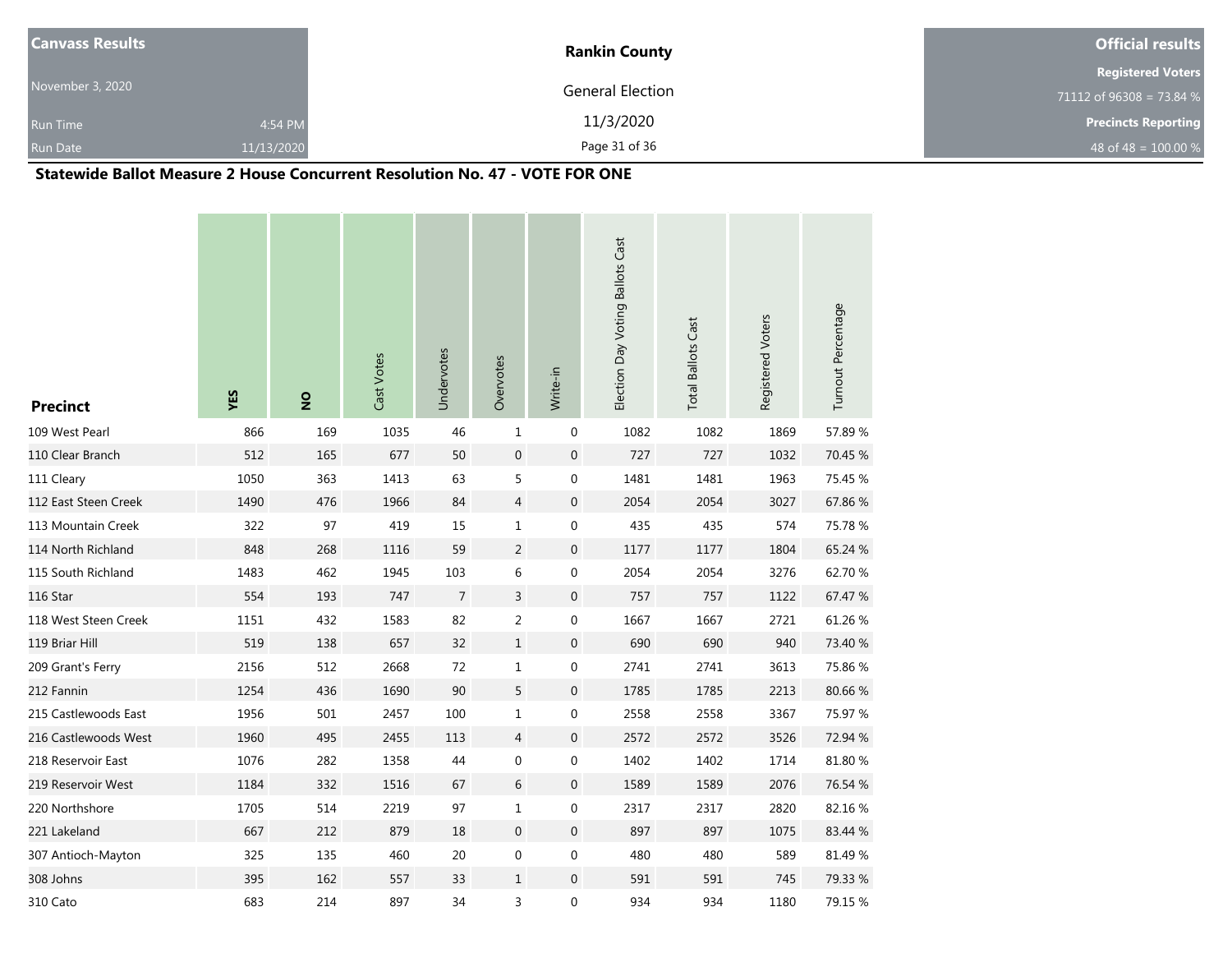| <b>Canvass Results</b> |            | <b>Rankin County</b> | <b>Official results</b>    |
|------------------------|------------|----------------------|----------------------------|
|                        |            |                      | <b>Registered Voters</b>   |
| November 3, 2020       |            | General Election     | 71112 of 96308 = 73.84 %   |
| <b>Run Time</b>        | 4:54 PM    | 11/3/2020            | <b>Precincts Reporting</b> |
| <b>Run Date</b>        | 11/13/2020 | Page 32 of 36        | 48 of 48 = $100.00\%$      |

### **Statewide Ballot Measure 2 House Concurrent Resolution No. 47 - VOTE FOR ONE**

| <b>Precinct</b>        | YES  | $\frac{1}{2}$ | Cast Votes | Undervotes | Overvotes        | Write-in         | Election Day Voting Ballots Cast | <b>Total Ballots Cast</b> | Registered Voters | Turnout Percentage |
|------------------------|------|---------------|------------|------------|------------------|------------------|----------------------------------|---------------------------|-------------------|--------------------|
| 312 Dry Creek          | 925  | 222           | 1147       | 77         | $\mathbf{1}$     | $\boldsymbol{0}$ | 1225                             | 1225                      | 1743              | 70.28%             |
| 318 Puckett            | 411  | 166           | 577        | 31         | $\mathbf 1$      | $\boldsymbol{0}$ | 609                              | 609                       | 716               | 85.06%             |
| 321 South Brandon      | 578  | 199           | 777        | 59         | $\mathsf{3}$     | $\boldsymbol{0}$ | 839                              | 839                       | 1173              | 71.53 %            |
| 323 Greenfield         | 1860 | 463           | 2323       | 87         | $\mathbf 1$      | $\boldsymbol{0}$ | 2411                             | 2411                      | 3379              | 71.35 %            |
| 324 Brandon Central    | 1169 | 354           | 1523       | 53         | $\overline{3}$   | $\boldsymbol{0}$ | 1579                             | 1579                      | 1910              | 82.67%             |
| 325 Highlands P Farms  | 1409 | 330           | 1739       | 67         | $\boldsymbol{0}$ | 0                | 1806                             | 1806                      | 2528              | 71.44 %            |
| 329 Brandon City Hall  | 3120 | 948           | 4068       | 146        | $\overline{7}$   | $\boldsymbol{0}$ | 4221                             | 4221                      | 5470              | 77.17 %            |
| 407 Pisgah             | 611  | 200           | 811        | 48         | $\mathbf 1$      | 0                | 860                              | 860                       | 1115              | 77.13 %            |
| 408 Oakdale            | 1896 | 629           | 2525       | 87         | $\overline{4}$   | $\boldsymbol{0}$ | 2616                             | 2616                      | 3397              | 77.01 %            |
| 409 Shiloh             | 227  | 67            | 294        | 8          | $\boldsymbol{0}$ | 0                | 302                              | 302                       | 348               | 86.78%             |
| 410 Crossroads         | 388  | 171           | 559        | 24         | $\boldsymbol{0}$ | $\boldsymbol{0}$ | 583                              | 583                       | 668               | 87.28%             |
| 411 Leesburg           | 471  | 193           | 664        | 20         | $\overline{2}$   | 0                | 686                              | 686                       | 796               | 86.18%             |
| 412 North Brandon      | 1753 | 470           | 2223       | 74         | $\overline{4}$   | $\boldsymbol{0}$ | 2301                             | 2301                      | 2693              | 85.44 %            |
| 413 East Crossgates    | 1915 | 641           | 2556       | 101        | 3                | 0                | 2660                             | 2660                      | 3163              | 84.10%             |
| 414 Pelahatchie        | 1157 | 357           | 1514       | 82         | $\overline{2}$   | $\boldsymbol{0}$ | 1598                             | 1598                      | 2104              | 75.95 %            |
| 418 West Crossgates    | 1193 | 319           | 1512       | 57         | $\overline{2}$   | 0                | 1571                             | 1571                      | 2478              | 63.40 %            |
| 419 Northeast Brandon  | 1713 | 559           | 2272       | 107        | 5                | $\boldsymbol{0}$ | 2384                             | 2384                      | 2749              | 86.72%             |
| 506 Flowood Library    | 1673 | 430           | 2103       | 80         | $\overline{2}$   | 0                | 2185                             | 2185                      | 2996              | 72.93 %            |
| 508 Eldorado           | 1317 | 371           | 1688       | 94         | $\overline{2}$   | $\boldsymbol{0}$ | 1784                             | 1784                      | 2440              | 73.11 %            |
| 509 Liberty            | 1584 | 401           | 1985       | 91         | 3                | 0                | 2079                             | 2079                      | 3121              | 66.61 %            |
| 510 Cunningham Heights | 545  | 166           | 711        | 26         | $\mathbf 0$      | 0                | 737                              | 737                       | 1071              | 68.81 %            |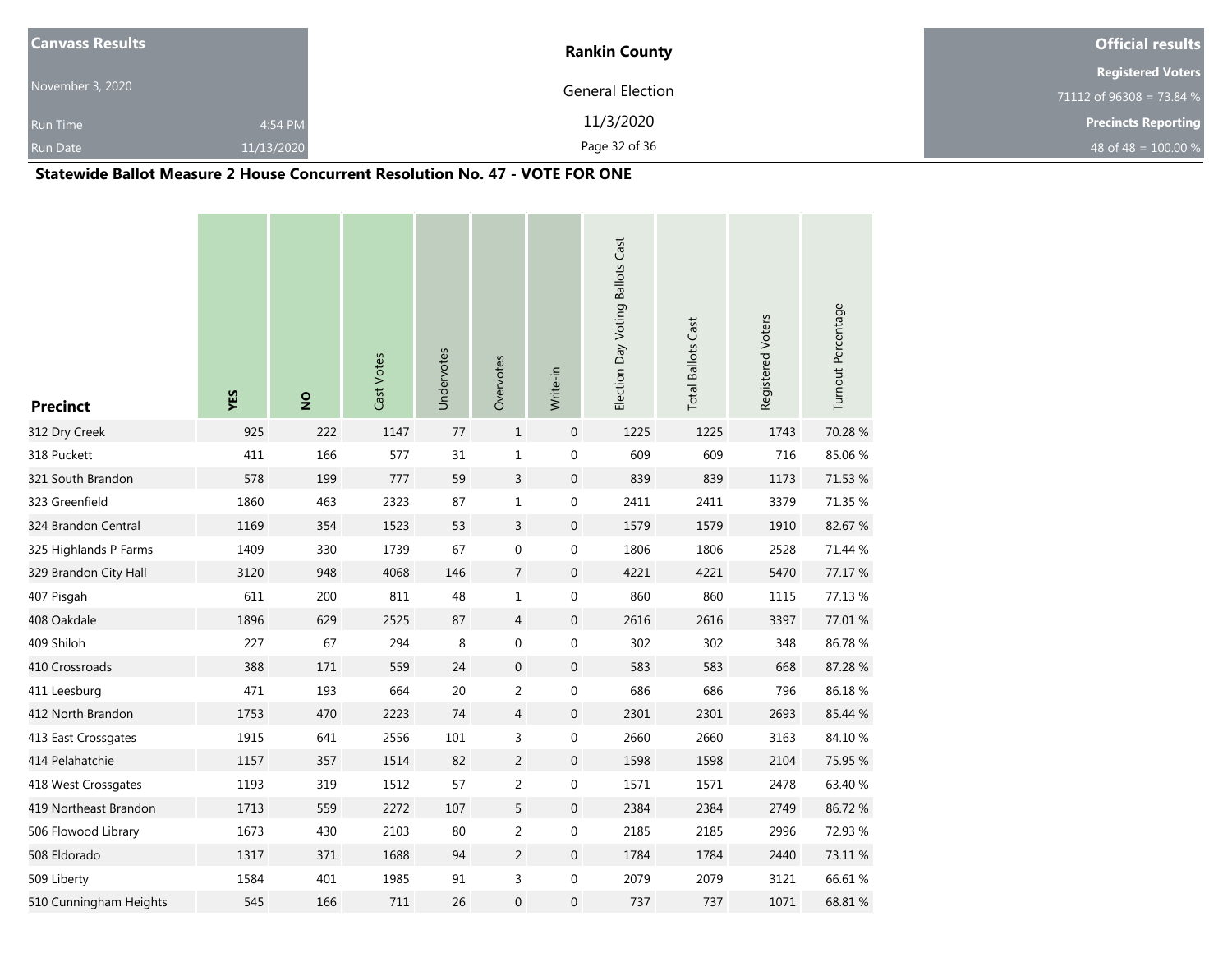| <b>Canvass Results</b> |            | <b>Rankin County</b> | <b>Official results</b>    |
|------------------------|------------|----------------------|----------------------------|
|                        |            |                      | <b>Registered Voters</b>   |
| November 3, 2020       |            | General Election     | 71112 of 96308 = 73.84 %   |
| <b>Run Time</b>        | 4:54 PM    | 11/3/2020            | <b>Precincts Reporting</b> |
| Run Date               | 11/13/2020 | Page 33 of 36        | 48 of 48 = $100.00 %$      |

### **Statewide Ballot Measure 2 House Concurrent Resolution No. 47 - VOTE FOR ONE**

| <b>Precinct</b>    | YES   | $\overline{2}$ | Cast Votes | Undervotes | Overvotes      | Write-in         | Election Day Voting Ballots Cast | <b>Total Ballots Cast</b> | Registered Voters | Turnout Percentage |
|--------------------|-------|----------------|------------|------------|----------------|------------------|----------------------------------|---------------------------|-------------------|--------------------|
| 512 Crest Park     | 938   | 258            | 1196       | 68         | $\overline{2}$ | $\boldsymbol{0}$ | 1266                             | 1266                      | 1836              | 68.95 %            |
| 514 North Mclaurin | 551   | 155            | 706        | 25         | $\mathbf{1}$   | $\mathbf{0}$     | 732                              | 732                       | 1079              | 67.84 %            |
| 515 South Mclaurin | 678   | 182            | 860        | 43         | 3              | $\boldsymbol{0}$ | 906                              | 906                       | 1366              | 66.33 %            |
| 516 Springhill     | 756   | 247            | 1003       | 53         | $\overline{3}$ | $\mathbf 0$      | 1059                             | 1059                      | 1406              | 75.32 %            |
| 520 South Pearson  | 686   | 113            | 799        | 42         | $\mathbf 0$    | $\mathbf 0$      | 841                              | 841                       | 1295              | 64.94 %            |
| 523 City Hall      | 969   | 263            | 1232       | 48         | $\overline{2}$ | $\mathbf{0}$     | 1282                             | 1282                      | 2022              | 63.40 %            |
| <b>Totals</b>      | 52649 | 15432          | 68081      | 2927       | 104            | $\mathbf 0$      | 71112                            | 71112                     | 96308             | 73.84 %            |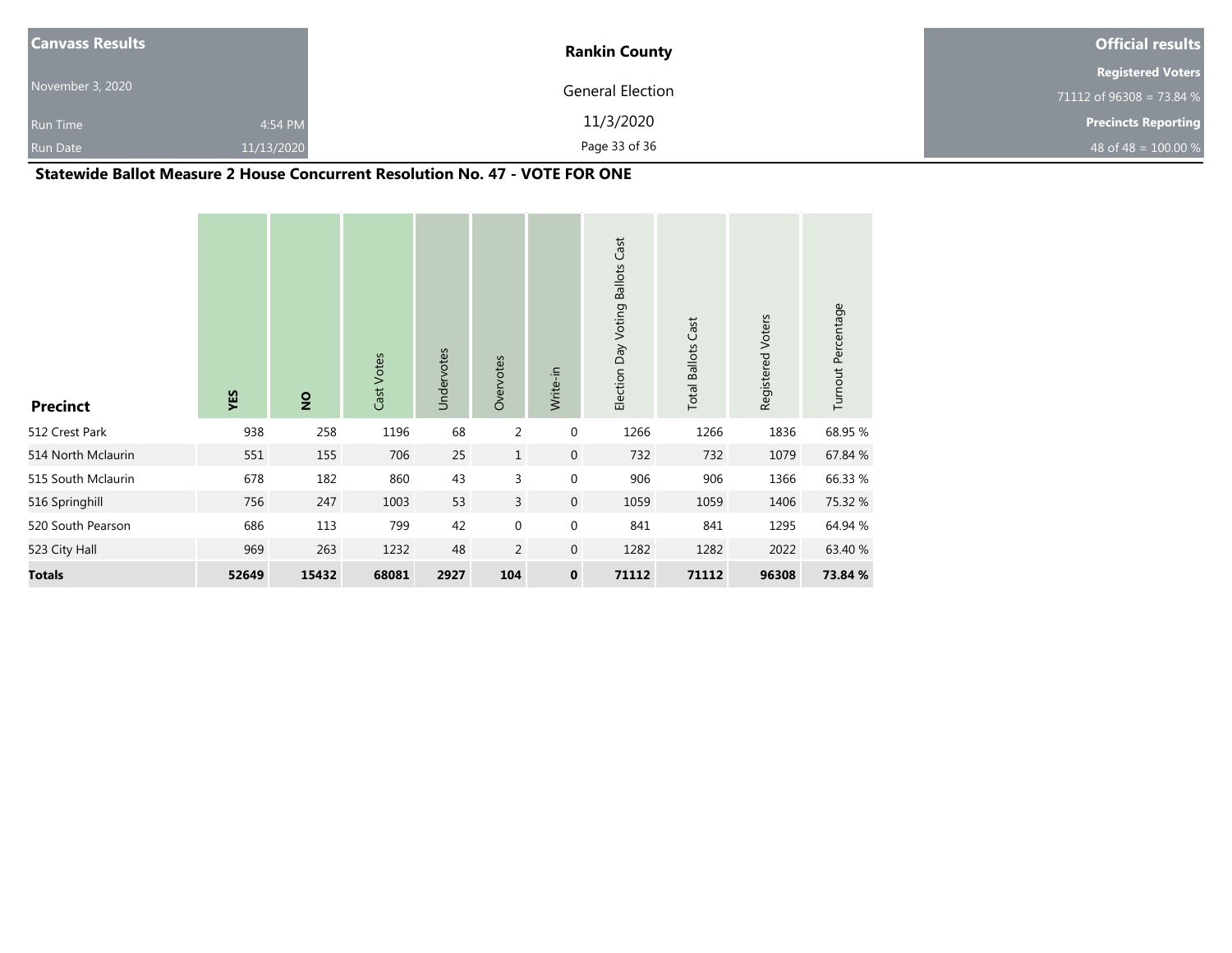| <b>Canvass Results</b> |            | <b>Rankin County</b> | <b>Official results</b>    |
|------------------------|------------|----------------------|----------------------------|
|                        |            |                      | <b>Registered Voters</b>   |
| November 3, 2020       |            | General Election     | 71112 of 96308 = 73.84 %   |
| <b>Run Time</b>        | 4:54 PM    | 11/3/2020            | <b>Precincts Reporting</b> |
| <b>Run Date</b>        | 11/13/2020 | Page 34 of 36        | 48 of 48 = $100.00\%$      |

# **Statewide Ballot Measure 3 House Bill 1796 - Flag Referendum**

| <b>Precinct</b>      | YES  | $\frac{1}{2}$ | Cast Votes | Undervotes       | Overvotes        | Write-in         | Election Day Voting Ballots Cast | <b>Total Ballots Cast</b> | Registered Voters | Turnout Percentage |
|----------------------|------|---------------|------------|------------------|------------------|------------------|----------------------------------|---------------------------|-------------------|--------------------|
| 109 West Pearl       | 800  | 268           | 1068       | 12               | $\overline{2}$   | $\pmb{0}$        | 1082                             | 1082                      | 1869              | 57.89%             |
| 110 Clear Branch     | 441  | 260           | 701        | 26               | $\boldsymbol{0}$ | $\boldsymbol{0}$ | 727                              | 727                       | 1032              | 70.45 %            |
| 111 Cleary           | 910  | 544           | 1454       | 24               | 3                | $\boldsymbol{0}$ | 1481                             | 1481                      | 1963              | 75.45 %            |
| 112 East Steen Creek | 1361 | 660           | 2021       | 31               | $\overline{2}$   | $\boldsymbol{0}$ | 2054                             | 2054                      | 3027              | 67.86%             |
| 113 Mountain Creek   | 261  | 170           | 431        | 3                | $1\,$            | $\boldsymbol{0}$ | 435                              | 435                       | 574               | 75.78%             |
| 114 North Richland   | 794  | 362           | 1156       | 18               | $\overline{3}$   | $\boldsymbol{0}$ | 1177                             | 1177                      | 1804              | 65.24 %            |
| 115 South Richland   | 1313 | 703           | 2016       | 36               | $\overline{c}$   | $\boldsymbol{0}$ | 2054                             | 2054                      | 3276              | 62.70 %            |
| 116 Star             | 445  | 308           | 753        | $\overline{2}$   | $\overline{2}$   | $\mathbf 0$      | 757                              | 757                       | 1122              | 67.47 %            |
| 118 West Steen Creek | 1044 | 591           | 1635       | 27               | 5                | $\pmb{0}$        | 1667                             | 1667                      | 2721              | 61.26%             |
| 119 Briar Hill       | 441  | 238           | 679        | $\boldsymbol{9}$ | $\overline{2}$   | $\mathbf 0$      | 690                              | 690                       | 940               | 73.40 %            |
| 209 Grant's Ferry    | 2183 | 539           | 2722       | 19               | $\boldsymbol{0}$ | $\pmb{0}$        | 2741                             | 2741                      | 3613              | 75.86 %            |
| 212 Fannin           | 1323 | 448           | 1771       | 12               | $\overline{2}$   | $\boldsymbol{0}$ | 1785                             | 1785                      | 2213              | 80.66%             |
| 215 Castlewoods East | 2074 | 463           | 2537       | 20               | $1\,$            | $\boldsymbol{0}$ | 2558                             | 2558                      | 3367              | 75.97 %            |
| 216 Castlewoods West | 2035 | 512           | 2547       | 23               | $\sqrt{2}$       | $\boldsymbol{0}$ | 2572                             | 2572                      | 3526              | 72.94 %            |
| 218 Reservoir East   | 1085 | 295           | 1380       | 22               | $\boldsymbol{0}$ | $\boldsymbol{0}$ | 1402                             | 1402                      | 1714              | 81.80%             |
| 219 Reservoir West   | 1138 | 427           | 1565       | 23               | $\mathbf{1}$     | $\mathbf 0$      | 1589                             | 1589                      | 2076              | 76.54 %            |
| 220 Northshore       | 1751 | 534           | 2285       | 28               | 4                | $\pmb{0}$        | 2317                             | 2317                      | 2820              | 82.16%             |
| 221 Lakeland         | 682  | 209           | 891        | 6                | $\boldsymbol{0}$ | $\mathbf 0$      | 897                              | 897                       | 1075              | 83.44 %            |
| 307 Antioch-Mayton   | 291  | 185           | 476        | 2                | 2                | $\pmb{0}$        | 480                              | 480                       | 589               | 81.49%             |
| 308 Johns            | 345  | 233           | 578        | 13               | $\overline{0}$   | $\pmb{0}$        | 591                              | 591                       | 745               | 79.33 %            |
| 310 Cato             | 589  | 338           | 927        | 7                | $\boldsymbol{0}$ | $\boldsymbol{0}$ | 934                              | 934                       | 1180              | 79.15 %            |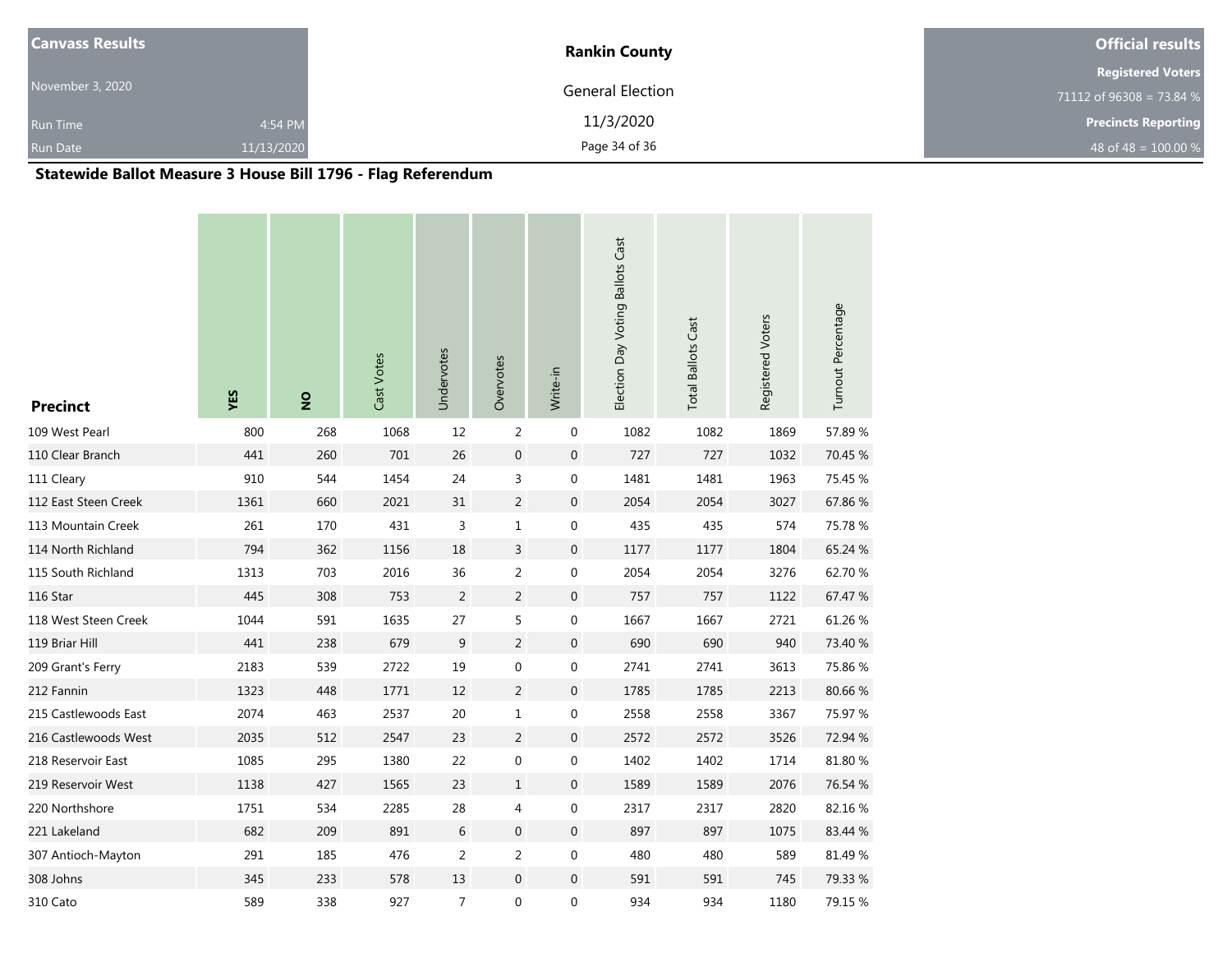| <b>Canvass Results</b> |            | <b>Rankin County</b> | <b>Official results</b>    |
|------------------------|------------|----------------------|----------------------------|
|                        |            |                      | <b>Registered Voters</b>   |
| November 3, 2020       |            | General Election     | 71112 of 96308 = 73.84 %   |
| <b>Run Time</b>        | 4:54 PM    | 11/3/2020            | <b>Precincts Reporting</b> |
| <b>Run Date</b>        | 11/13/2020 | Page 35 of 36        | 48 of 48 = $100.00\%$      |

# **Statewide Ballot Measure 3 House Bill 1796 - Flag Referendum**

| <b>Precinct</b>        | YES  | $\frac{1}{2}$ | Cast Votes | Undervotes     | Overvotes        | Write-in         | Election Day Voting Ballots Cast | <b>Total Ballots Cast</b> | Registered Voters | Turnout Percentage |
|------------------------|------|---------------|------------|----------------|------------------|------------------|----------------------------------|---------------------------|-------------------|--------------------|
| 312 Dry Creek          | 880  | 322           | 1202       | 22             | $\mathbf{1}$     | $\mathbf 0$      | 1225                             | 1225                      | 1743              | 70.28 %            |
| 318 Puckett            | 331  | 266           | 597        | 12             | $\boldsymbol{0}$ | $\boldsymbol{0}$ | 609                              | 609                       | 716               | 85.06%             |
| 321 South Brandon      | 473  | 357           | 830        | 9              | $\boldsymbol{0}$ | $\boldsymbol{0}$ | 839                              | 839                       | 1173              | 71.53 %            |
| 323 Greenfield         | 1770 | 622           | 2392       | $17\,$         | $\overline{2}$   | $\boldsymbol{0}$ | 2411                             | 2411                      | 3379              | 71.35 %            |
| 324 Brandon Central    | 1195 | 354           | 1549       | 26             | $\overline{4}$   | $\boldsymbol{0}$ | 1579                             | 1579                      | 1910              | 82.67%             |
| 325 Highlands P Farms  | 1453 | 327           | 1780       | 25             | $\mathbf 1$      | $\boldsymbol{0}$ | 1806                             | 1806                      | 2528              | 71.44 %            |
| 329 Brandon City Hall  | 3156 | 1010          | 4166       | 52             | $\overline{3}$   | $\boldsymbol{0}$ | 4221                             | 4221                      | 5470              | 77.17 %            |
| 407 Pisgah             | 585  | 259           | 844        | 16             | $\boldsymbol{0}$ | $\boldsymbol{0}$ | 860                              | 860                       | 1115              | 77.13 %            |
| 408 Oakdale            | 1869 | 716           | 2585       | 30             | $\mathbf{1}$     | $\boldsymbol{0}$ | 2616                             | 2616                      | 3397              | 77.01 %            |
| 409 Shiloh             | 213  | 86            | 299        | 3              | $\boldsymbol{0}$ | $\boldsymbol{0}$ | 302                              | 302                       | 348               | 86.78%             |
| 410 Crossroads         | 341  | 234           | 575        | $\overline{7}$ | $\,1\,$          | $\boldsymbol{0}$ | 583                              | 583                       | 668               | 87.28%             |
| 411 Leesburg           | 391  | 285           | 676        | 8              | $\overline{2}$   | $\boldsymbol{0}$ | 686                              | 686                       | 796               | 86.18%             |
| 412 North Brandon      | 1791 | 484           | 2275       | 26             | $\mathbf 0$      | $\boldsymbol{0}$ | 2301                             | 2301                      | 2693              | 85.44 %            |
| 413 East Crossgates    | 1991 | 621           | 2612       | 45             | 3                | $\mathbf 0$      | 2660                             | 2660                      | 3163              | 84.10%             |
| 414 Pelahatchie        | 1021 | 544           | 1565       | 31             | $\overline{2}$   | $\boldsymbol{0}$ | 1598                             | 1598                      | 2104              | 75.95 %            |
| 418 West Crossgates    | 1166 | 386           | 1552       | 18             | $\mathbf{1}$     | $\boldsymbol{0}$ | 1571                             | 1571                      | 2478              | 63.40 %            |
| 419 Northeast Brandon  | 1714 | 623           | 2337       | 44             | $\overline{3}$   | $\boldsymbol{0}$ | 2384                             | 2384                      | 2749              | 86.72%             |
| 506 Flowood Library    | 1663 | 496           | 2159       | 23             | 3                | $\mathbf 0$      | 2185                             | 2185                      | 2996              | 72.93 %            |
| 508 Eldorado           | 1342 | 417           | 1759       | 24             | $\mathbf{1}$     | $\boldsymbol{0}$ | 1784                             | 1784                      | 2440              | 73.11 %            |
| 509 Liberty            | 1682 | 368           | 2050       | 27             | $\overline{2}$   | $\pmb{0}$        | 2079                             | 2079                      | 3121              | 66.61%             |
| 510 Cunningham Heights | 541  | 187           | 728        | 9              | $\mathbf 0$      | $\mathbf 0$      | 737                              | 737                       | 1071              | 68.81 %            |